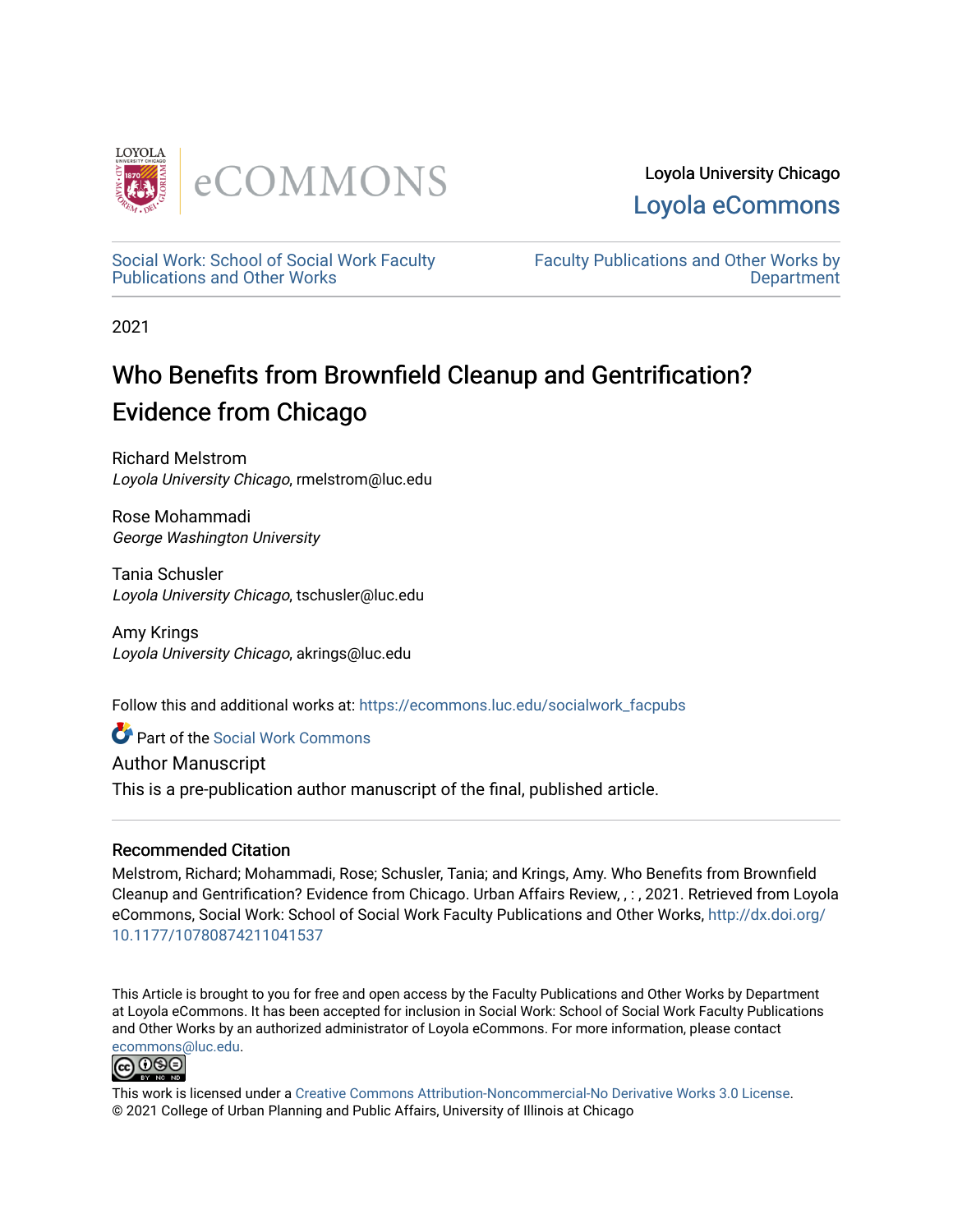# Who benefits from Brownfield Cleanup and Gentrification? Evidence from Chicago

Richard T. Melstrom Loyola University Chicago

Rose Mohammadi George Washington University

Tania Schusler Loyola University Chicago

Amy Krings Loyola University Chicago

Corresponding author: R. T. Melstrom, 424 BVM, Loyola University Chicago, Chicago, IL, 60660; rmelstrom@luc.edu.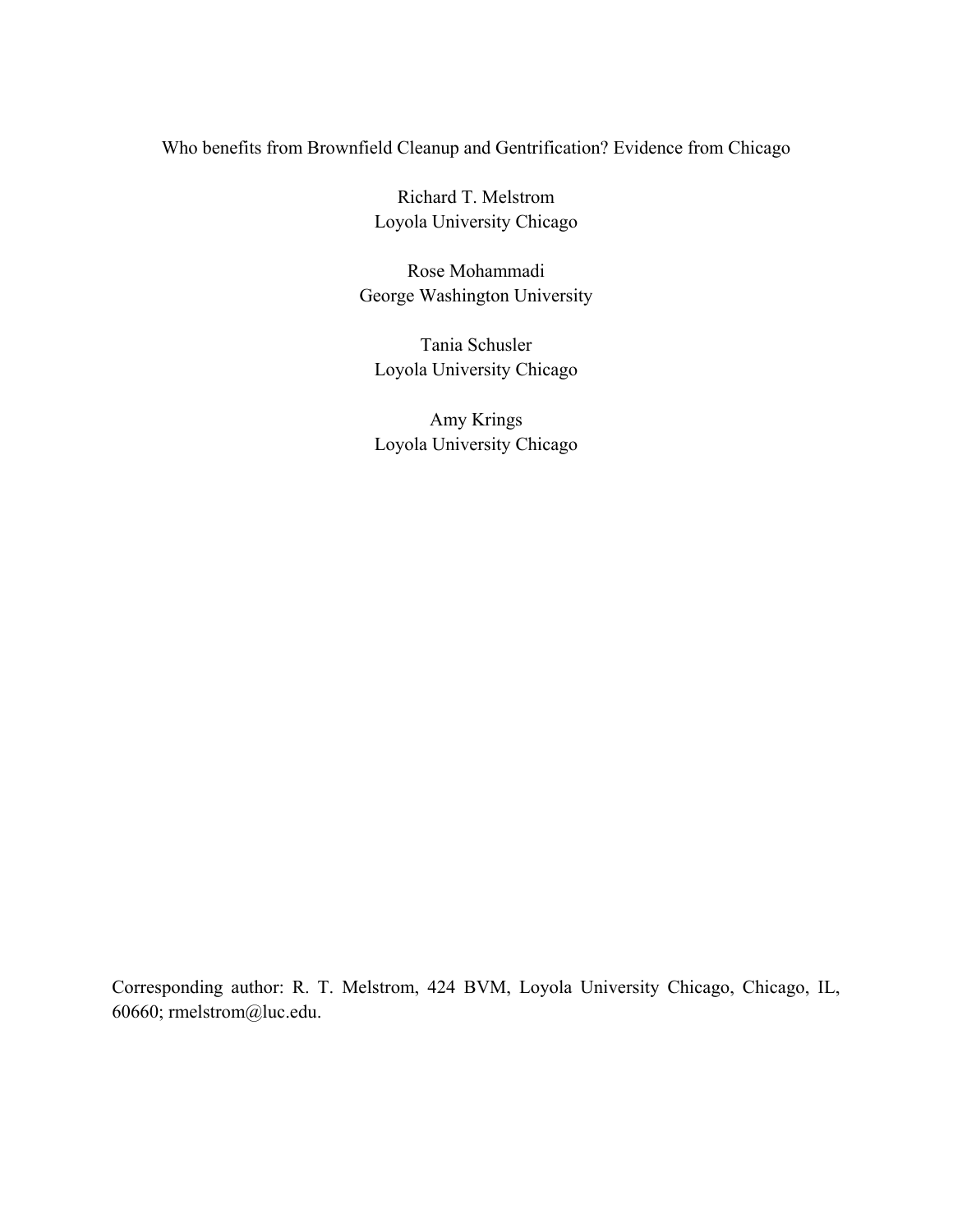Who Benefits from Brownfield Cleanup and Gentrification?

Evidence from Chicago

# Abstract

This paper presents research on the distribution of economic benefits from brownfield cleanup and land development. There is growing concern that cleaning up blighted areas, including brownfields, can entrench inequality by disproportionately benefiting some demographic groups more than others. We look for evidence of disproportionate benefits by relating changes in move decisions to land use activity in Chicago using a heterogeneous sorting model. Our research produces two key insights: first, Black and Hispanic households benefit less than White households from brownfield cleanup and vacant land development. Second, owners appear to benefit more than renters from cleanup and development. Overall, these results provide evidence of differences associated with race and housing tenure in who benefits from local land use actions.

# Keywords

Sorting, housing market, environmental justice, segregation

JEL Codes

Q53, Q58, R21, R23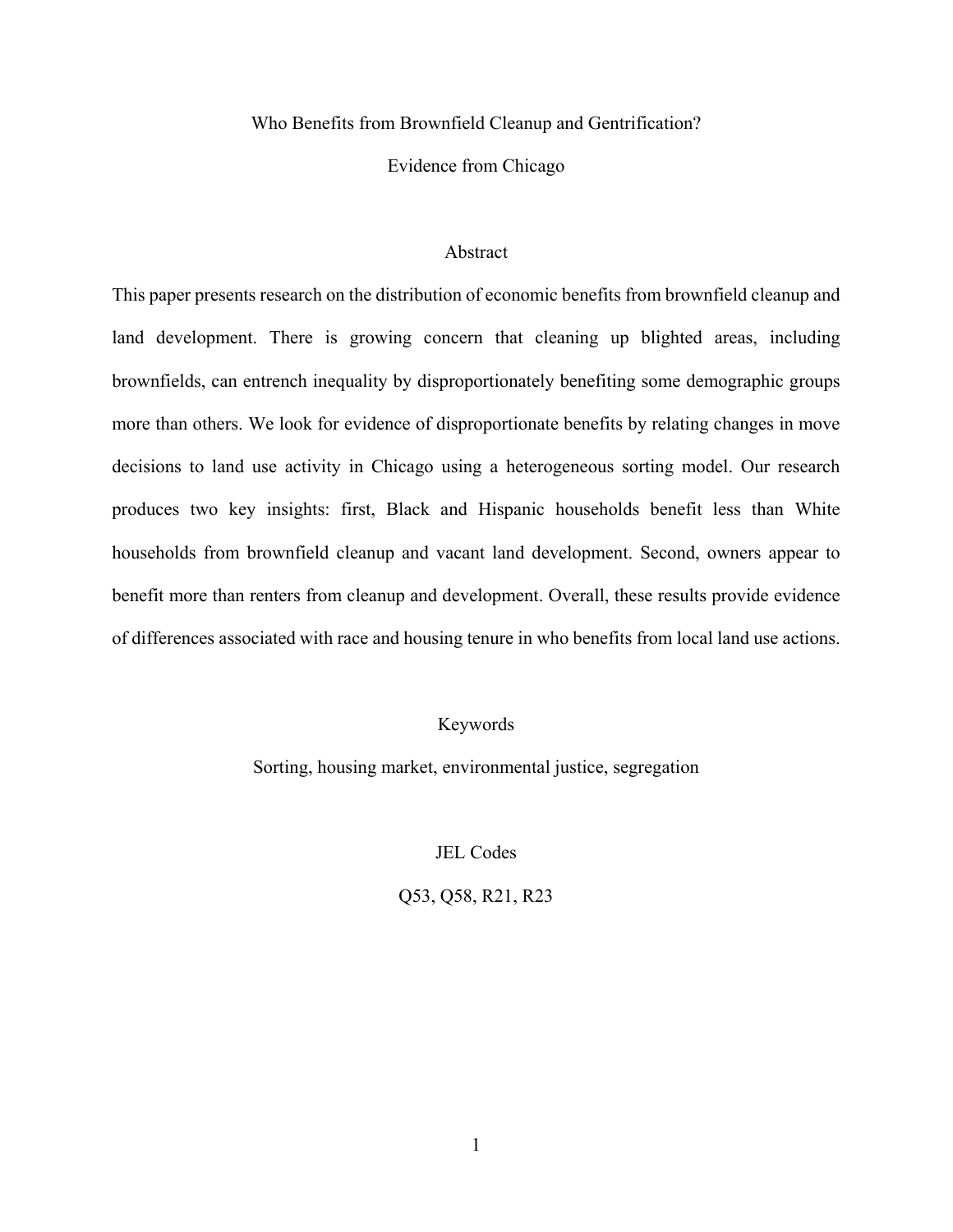#### 1. Introduction

Although communities often want to clean up and develop brownfield properties, cleanup actions can be controversial with residents because of concerns that the benefits of redevelopment tend to be one-sided (Bryson 2013, Anguelovski 2016). When officials or developers remove environmental contamination or blight from a property, housing in the surrounding area can become more expensive as developers and landlords market local redevelopment projects to attract tenants (Ali et al. 2020). Competition with new households who want to move in pushes prices up and existing residents out—particularly the most vulnerable and those with the lowest ability or willingness to pay (Pearsall 2010, Bryson 2012). Consequently, the primary beneficiaries of cleanup will be the households that move in or stay (NEJAC 2006). Furthermore, although existing residents may value neighborhood improvements per se, once the consequences of ensuing gentrification are considered, they may value the improvement very little or not at all (Sieg et al. 2004, Krings and Copic 2020). Income inequality, housing discrimination, racism, and marginalization from civic life can play important and intersecting roles in the outcomes of this "environmental gentrification" process that risks devaluing neighborhood improvements for many households (Sieg et al. 2004).<sup>1</sup>

Scholars have responded to concerns about the impacts of gentrification by studying characteristics associated with neighborhood change, especially neighborhood income and racial composition, two focal points of inequality (Galster and Keeney 1993; Carter et al. 1998, Halloway et al. 1998, Freeman and Rohe 2000, Ding, Hwang and Divringi 2016, Freedman and McGavock 2015, Anguelovski et al. 2018). Many of these studies compare population statistics at two points in time to variation in development or land use activity to learn about the effects of gentrification on demographic and socioeconomic outcomes. Unfortunately, the effects are not so simple,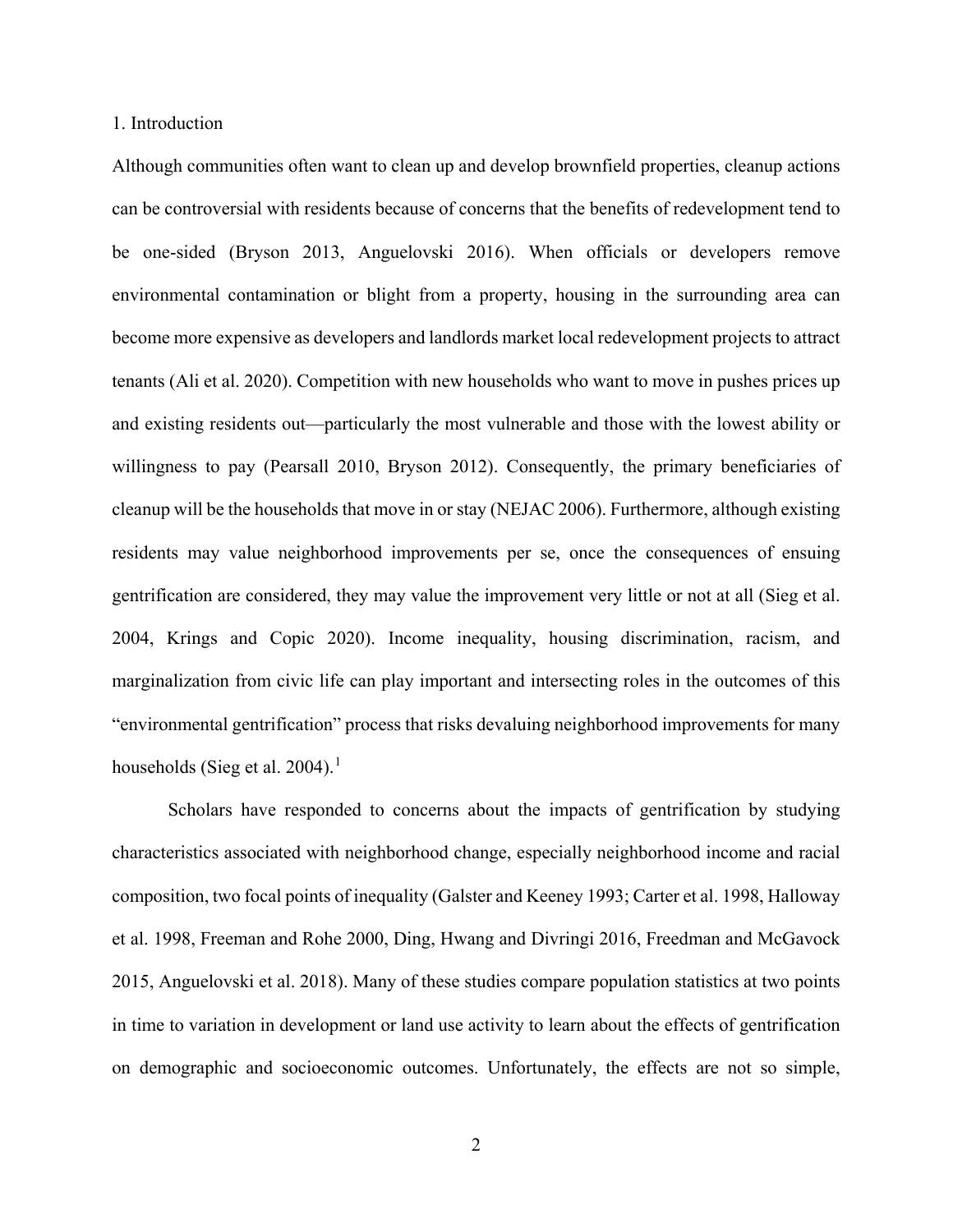because population statistics can mask changes occurring at the individual level (Depro, Timmins and O'Neil 2015). This can occur, for example, when higher rents increase tenant turnover but the demographics of move-ins match move-outs. This makes research that tracks individuals and households more definitive on the consequences of gentrification (Freeman 2005, Newman and Wyly 2006, Crowder and Downey 2010, Ellen and O'Regan 2011).

This paper extends current research on environmental gentrification by measuring the economic benefits to households of brownfield cleanup and land development. Our research is conducted in two parts: First, we develop a sorting model that simulates the mobility decisions of Chicago households between 2010 and 2019. Second, we use data generated from the sorting model to learn how neighborhood land use actions drive mobility decisions for households in different groups, allowing these decisions to vary by race and tenure characteristics. We focus on brownfield cleanup and the amount of vacant land as potential drivers of mobility decisions. We then measure the tradeoffs households are willing to make between cleanup, vacant land, and housing prices. Our results provide some support for concerns about environmental gentrification: we find household willingness to pay (and ability to pay) for brownfield cleanup is highest when the householder is White, which essentially confirms claims that the economic benefits of land revitalization flow disproportionately to Whites relative to other types of households (i.e. Black and Hispanic).<sup>2</sup> We also find significant race group differences in willingness to pay to avoid neighborhoods with vacant land as well as willingness to pay differences between owners and renters.

Beyond the question of who benefits, our research departs from prior work on environmental contamination and gentrification in two important ways. First, our sorting model avoids the identification problem that has plagued the models that researchers have traditionally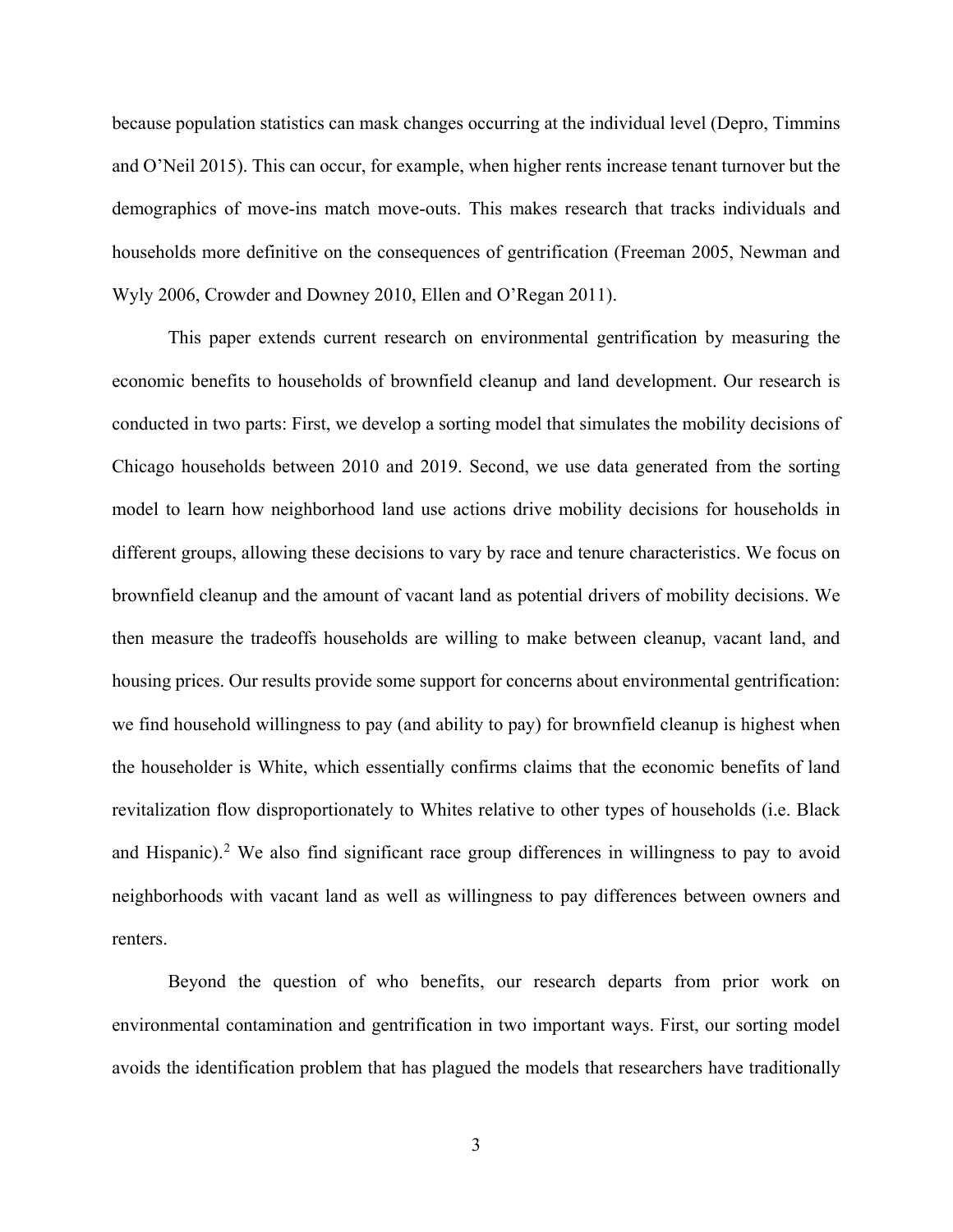used to study nuisance and amenity-driven population flows (Depro, Timmins and O'Neil 2015). Sorting models are well-suited to examining questions related to neighborhood change, household mobility and economic disparities (Bayer, Ferreira and McMillan 2007, Bruch and Mare 2012, Kuminoff, Smith and Timmins 2013, Melstrom and Mohammadi 2021), and using a sorting model likely makes our results more definitive on the consequences of gentrification than prior research that compares population statistics at points in time. Second, we find evidence of heterogeneous sorting over neighbor characteristics. This type of sorting can strengthen gentrification and segregation patterns, which often intersect with residents' concerns about neighborhood change. For example, with heterogeneous sorting over neighborhood amenities that correlate with race, cleanup in minority neighborhoods can have a secondary effect: move-in of higher-income, predominately White persons that subsequently attracts new amenities and move-in of more White persons (Sidon 2005).

The remainder of our paper is organized as follows. Section 2 describes the setting in Chicago. Sections 3 and 4 describe the heterogeneous sorting model and data, respectively. Section 5 presents the results and section 6 provides a discussion. Section 7 concludes.

#### 2. Setting

Community advocates have raised concerns that neighborhood change and gentrification disproportionately harm low-income individuals and people of color (Anderson and Sternberg 2013, Betancur 2011, Boyd 2008, Nyden, Edlynn and Davis 2006, Thurber et al. 2021). In Chicago, advocates are increasingly aware of the paradox this concern implies for removing environmental hazards: low income and communities of color endure disproportionate exposure but removing hazards can contribute to a higher cost of living or displace the intended beneficiaries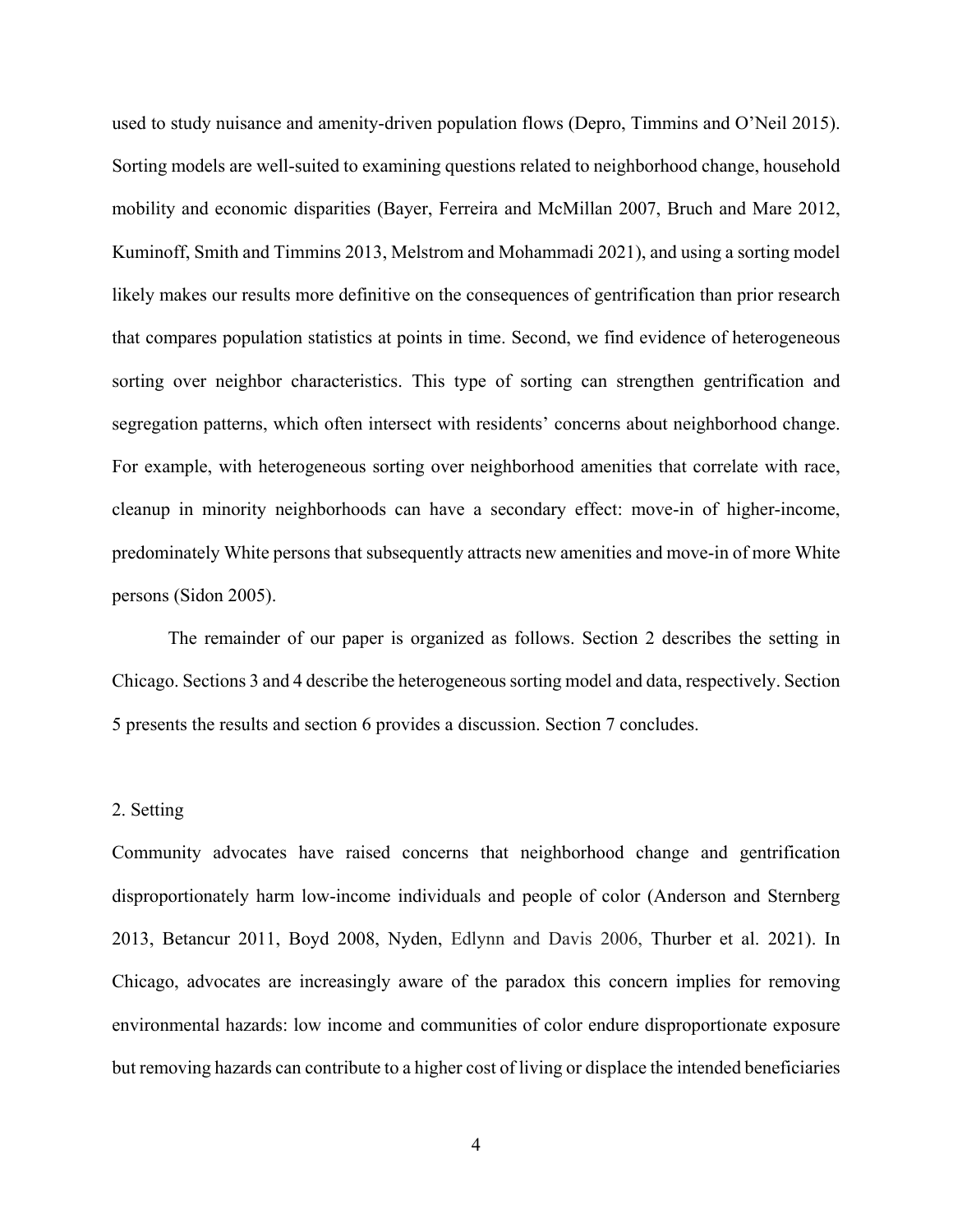(Copic, Schusler, & Krings, 2020). However, while these concerns may be real, the disparities associated with environmental gentrification have not been solidly confirmed in empirical research (Banzhaf and McCormick 2012). One of the challenges of measuring these disparities is that one needs information about individual move and stay decisions, alternative residential locations, and the timing of the siting or removal of hazards (Depro, Timmins and O'Neil 2015).

Consider a descriptive analysis of brownfield cleanups and demographic change in Chicago that compares White, Black and Hispanic households, as well as households that own and rent their home.<sup>3</sup> We collected the cleanup data from the Illinois Site Remediation Program (SRP) and the demographic data from Chicago's community data website.<sup>4</sup> We focus on these demographics because (1) Chicago is a racially segregated city and land use and cleanup decisions could partially contribute to racial segregation; and (2) owners and renters could view the consequences of cleanup differently, for example if renters dislike changes that contribute to the conversion of housing in their neighborhood.<sup>5</sup> Table 1 summarizes the number of brownfield cleanups and demographic changes between 2010 and 2017 in the city's 77 community areas. Since 1980 the city has disaggregated its population statistics into community areas to allow for longitudinal comparisons between areas with constant boundaries (Keating 2008). Stakeholders often use these city-defined neighborhoods to describe change and highlight inequalities (for example, see Great Cities Institute (2019)). Panel A of Table 1 shows that average (i.e. city-wide) changes can mask extreme changes in particular neighborhood demographics. The community area (Logan Square) that accounts for the largest decrease in Hispanic residents and one of the largest increases in White residents has been a focal area of the struggle for residents to stay in their neighborhood because of gentrification.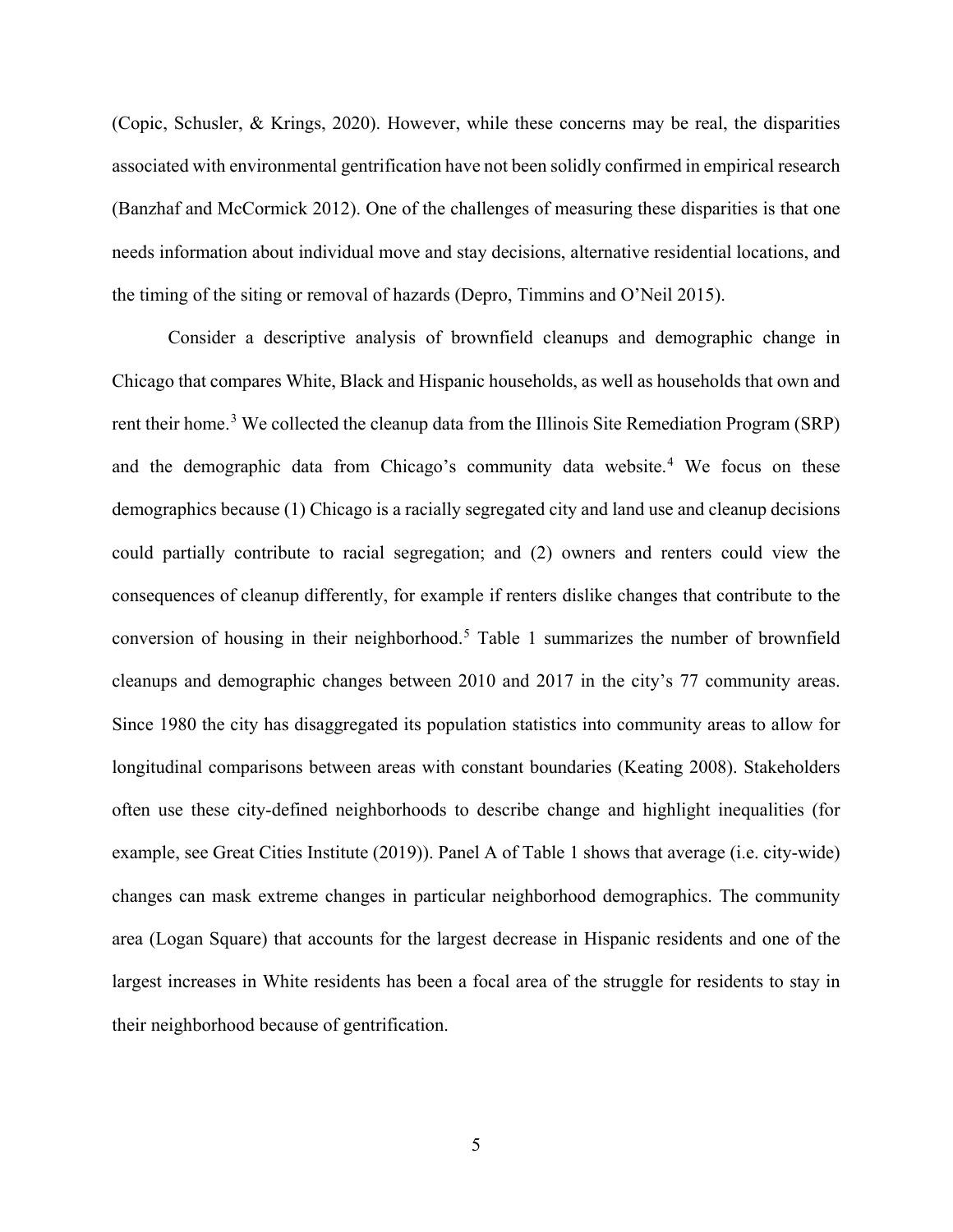Community area statistics show strong associations between brownfield cleanup and racial change. Panel B of Table 1 presents a correlation matrix of cleanups and group demographic change. Most of the correlations are predictable but they are nevertheless informative. The first row shows a correlation between cleanup and White population change of 0.525, which is substantially higher than the correlations between cleanup and Black and Hispanic population change, which are both close to zero, implying that areas with more cleanup tend to become more White. In contrast, the correlation between cleanup and the change in owner population is about the same as between cleanup and the change in renter population—0.143 vs 0.181—which implies that owners (of any race) occupy neighborhoods with cleanup in about the same numbers as renters. The panel also shows negative correlations between changes in White and Hispanic populations as well as between owning and renting households, which suggests Hispanic residents tend to move out of neighborhoods that White residents are moving into, with a similar displacement pattern between owners and renters. These statistics suggest that the benefits of cleanup are not equitably distributed based on race. Rather, neighborhoods with more cleanups shift toward White people, i.e. the group with greater income and wealth (Melstrom and Redding 2020).

## 3. Methods

In this section, we describe the sorting model we use to measure group-level differences in mobility and willingness to pay for cleanup. We adopt the two-stage approach developed by Depro, Timmins and O'Neil (2015) to estimate these differences. In the first stage, we simulate the move and stay patterns of households living in Chicago. We segment households by race and tenure into six groups: White owners, White renters, Black owners, Black renters, Hispanic owners and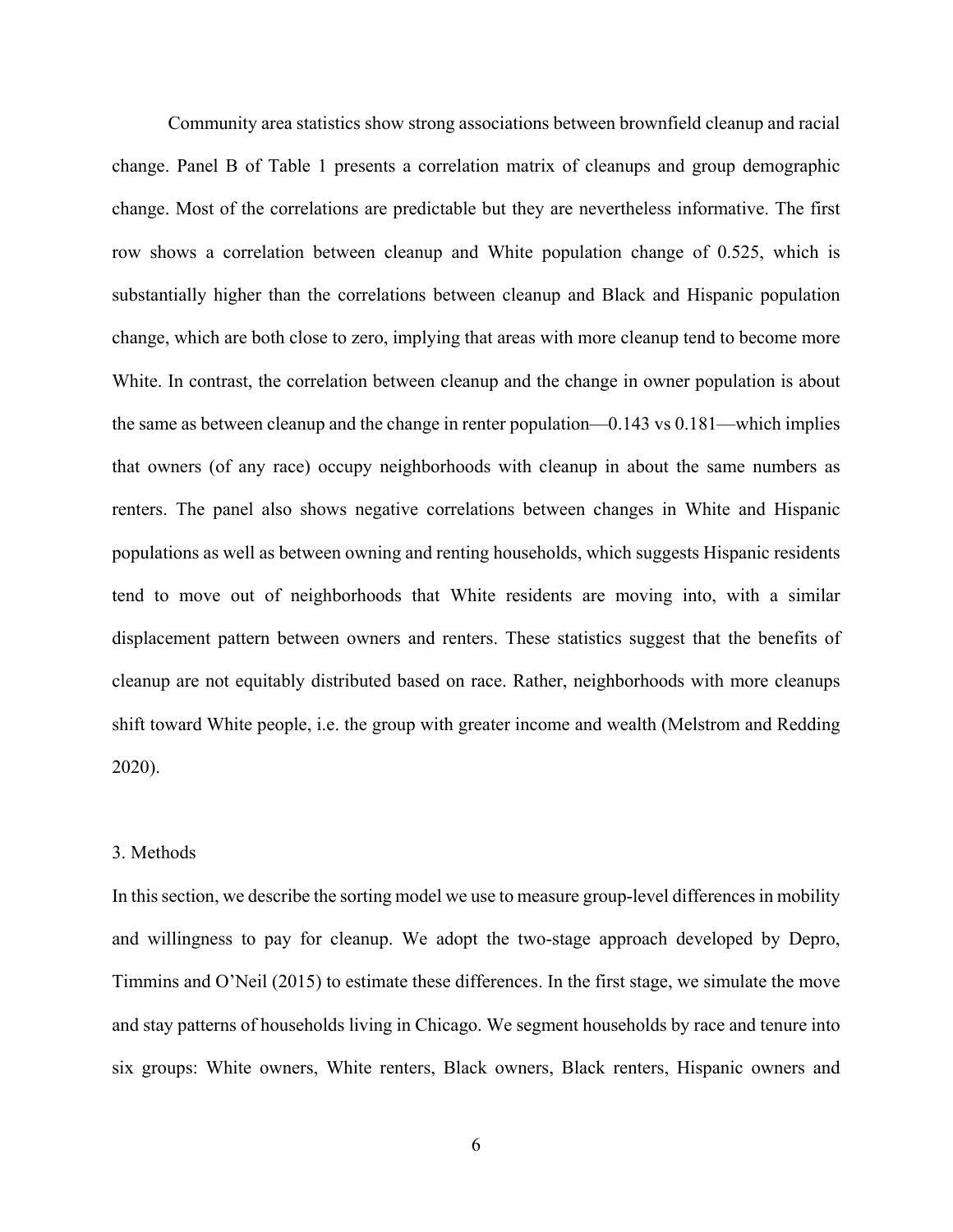Hispanic renters. For each group we set up and solve a system of equations that simulates how likely a household is to move or stay in their neighborhood. The solution to each system of equations, which is calculated using a mathematical procedure, yields a set of parameters measuring each neighborhood's relative economic value. In the second stage, we estimate willingness to pay by applying regression analysis to the group-level neighborhood values and data on neighborhood characteristics, including brownfield cleanup and the share of vacant land. Note that the willingness to pay we estimate is the outcome of both ability to pay and preferences conditions that hinge on each groups' constraints and experiences.

#### 3.1. Moves and neighborhood utilities

We model the move patterns of Chicago households between 2010 and 2019 as a discrete choice problem. Households choose to live in one of the city's 77 community areas, which we denote by *j*, which are composed of community characteristics  $X_j$  and housing price  $p_j$ . There are also unobservable characteristics  $\xi_i$ . We write the average value or utility  $\delta_i$  from living in community area *j* as a function of  $X_j$ ,  $p_j$  and  $\xi_j$  as

(1) 
$$
\delta_j = f(X_j, p_j, \xi_j; \alpha)
$$

where  $\alpha$  is a vector of preference parameters. The actual utility a household *i* receives from community area *j* is

$$
(2) \t\t\t U_{i,j} = \delta_j + \eta_{i,j}.
$$

where  $\eta_{i,j}$  is an idiosyncratic variable specific to the household. Now, consider how moving affects utility. Let  $b$  refer to the neighborhood a household lived in before the decision to move (or to stay) and  $\alpha$  the neighborhood after the decision. The change in utility is

(3) 
$$
U_{i,a} - U_{i,b} = (\delta_a - \delta_b) - \alpha_{MC} M C_{a,b} + (\eta_{i,a} - \eta_{i,b})
$$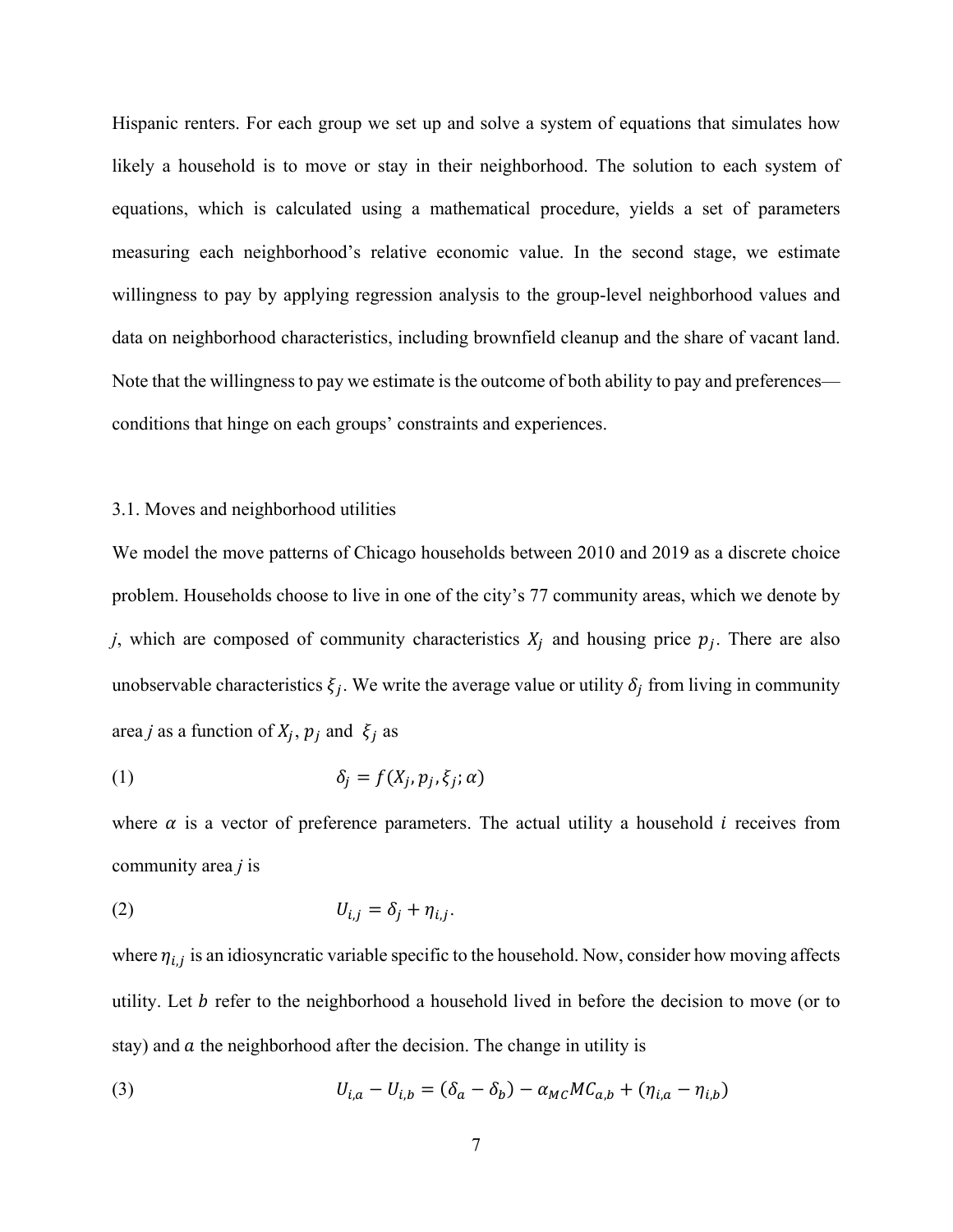where  $MC_{a,b}$  is the cost of moving from b to a and  $\alpha_{MC}$  measures the effect of moving cost on household utility. If  $b = a$ ,  $MC_{a,b} = 0$  and  $U_{i,a} - U_{i,b} = 0$  because the change in utility must be zero if a household chooses not move, conditional on the year of the move.

Neighborhood dynamics depend on the mean utility from living in location b,  $\delta_b$ , relative to all other locations a. Denote the share living in b who move to a as  $s_{a,b}$ . Assuming that  $\eta_{i,j}$  is i.i.d. Type I extreme value, then the probability that a household living in  $b$  moves to  $a$  is

(4) 
$$
s_{a,b} = \frac{e^{(\delta_a - \delta_b - \alpha_{MC} MC_{a,b})}}{\sum_{j=1}^{N+1} e^{(\delta_j - \delta_b - \alpha_{MC} MC_{j,b})}}
$$

where N is the number of Chicago community areas, and  $N + 1$  is the number of community areas plus an outside "catch-all" alternative. The population of the catch-all alternative in our model equals the net change in group population between 2010 and 2019 in Chicago. In theory, the population of the catch-all includes all other locations households would consider moving to, however in practice the results are largely insensitive to the population assigned to the catch-all (Depro, Timmins and O'Neil 2015).<sup>6</sup>

For each group in our study, we estimate the mean utilities  $\delta_i$  and moving cost parameter  $\alpha_{MC}$  by solving an exactly identified system of equations that calculates the probability of moving  $s_{a,b}$ . We construct the system of equations by first noting that for any given group we can write the population living in location  $\alpha$  in 2019 as:

(5) 
$$
gpop_a^{2019} = \sum_{b=1}^{N+1} s_{a,b} gpop_b^{2010}.
$$

Then divide both sides of equation (5) by the total population of the group  $GPOP =$  $\sum_{b=1}^{N+1} g p \circ p_b^{2010} = \sum_{b=1}^{N+1} g p \circ p_b^{2019}$  to get:

(6) 
$$
\sigma_a^{2019} = \sum_{b=1}^{N+1} \left[ \frac{e^{(\delta_a - \delta_b - \alpha_{MC} MC_{a,b})}}{\sum_{j=1}^{N+1} e^{(\delta_j - \delta_b - \alpha_{MC} MC_{j,b})}} \right] \sigma_b^{2010}
$$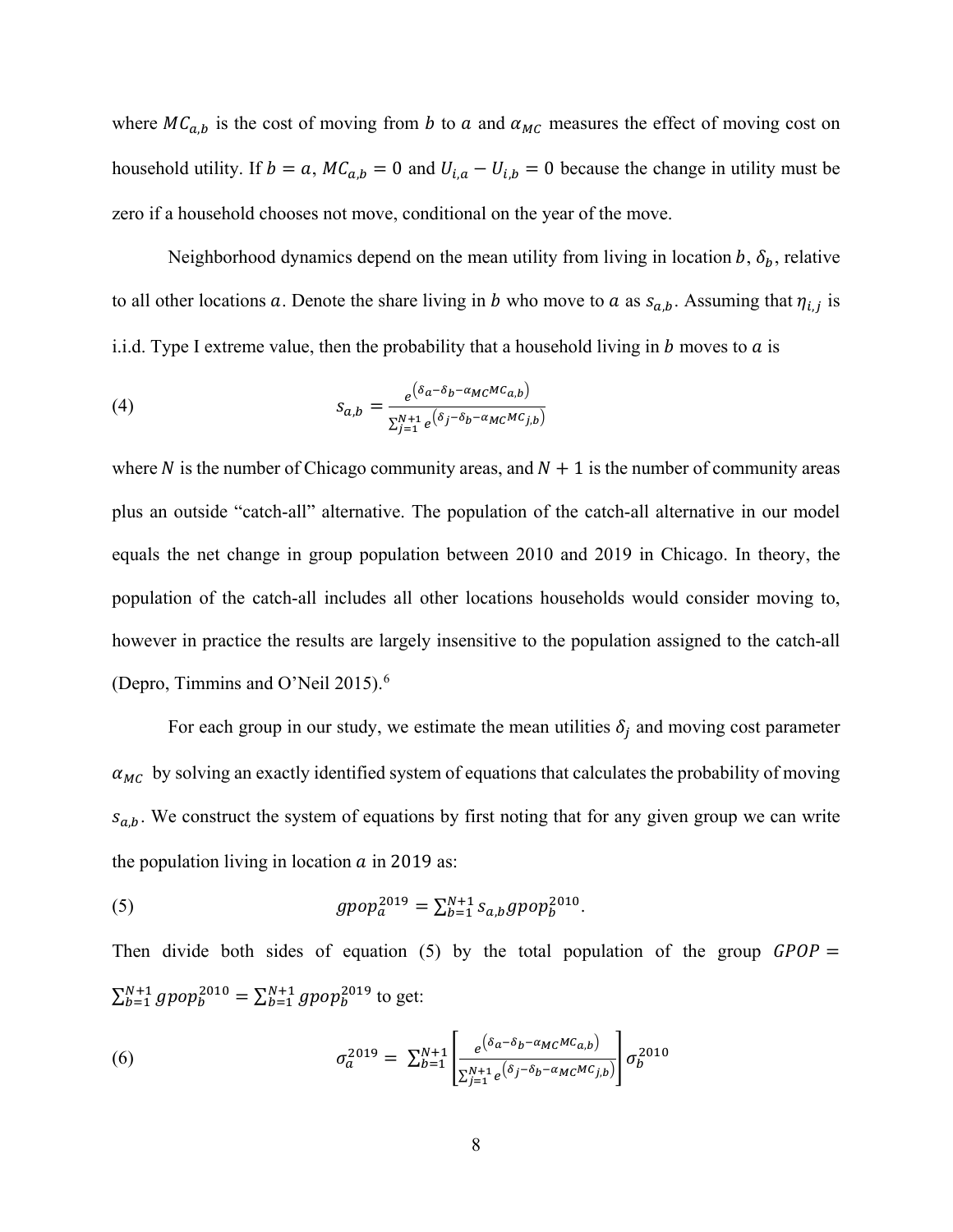where  $\sigma_j^t = \frac{gpop_j^t}{Gpop}$  $\frac{GPOP}{GPOP}$ . In essence, equation (6) says that the share of the group population living in location a in 2019 is the sum of move shares from  $b \neq a$  plus those who stayed  $b = a$ .

Equation (6) presents a system of  $N + 1$  equations, which is not enough to uniquely solve for the unknowns, which includes  $N + 1$  mean utilities  $\delta_i$  and the moving cost parameter  $\alpha_{MC}$ . We need one more equation to solve this problem. One piece of information that we have not used is the share who stayed in their neighborhood from 2010 to 2019. For each group it must be true that

(7) 
$$
\%Stay = \frac{\sum_{b=1}^{N} s_{b,b}gpop_b^{2010}}{\sum_{b=1}^{N} gpop_b^{2019}}
$$

where  $\frac{6}{5}$  is the percent of the city-wide population that did not move.

Solving the system of equations (6) and (7) means finding the  $\delta_j$  and  $\alpha_{MC}$  that equate the predicted population shares  $(\hat{\sigma}_j^{2019})$  and  $\widehat{v}_j$  with the actual population shares  $(\bar{\sigma}_j^{2019})$  and  $\sqrt{0.064}$ . We do this using the generalized reduced gradient method in Excel Solver to minimize the sum of squared residuals, starting with an initial guess of  $\delta_i$  and  $\alpha_{MC}$  as well as data on moving costs, and then use the right-hand sides of equations (5) and (6) to generate the predictions  $\hat{\sigma}_j^{2019}$ and  $\sqrt{65t}$ ,<sup>7</sup> Because there is no scale associated with utility, for each run of the model we set the mean utility of one location to zero; our conclusions are robust to this choice because it is the relative rather than the absolute levels of the mean utilities that affect move decisions.

We should note that the sorting model described above is not the only way to calculate  $\delta_i$ and measure willingness to pay. Typically, analysts estimate  $\delta_j$  in a discrete choice framework using cross-section data on individual neighborhood choices (Bayer et al. 2007, Klaiber and Phaneuf 2010, Bakkensen and Ma 2020). This approach uses the effect of housing cost on utility to determine the marginal utility of income, which is crucial for converting the mean utilities into measures of willingness to pay. However, estimating the effect of housing cost in this manner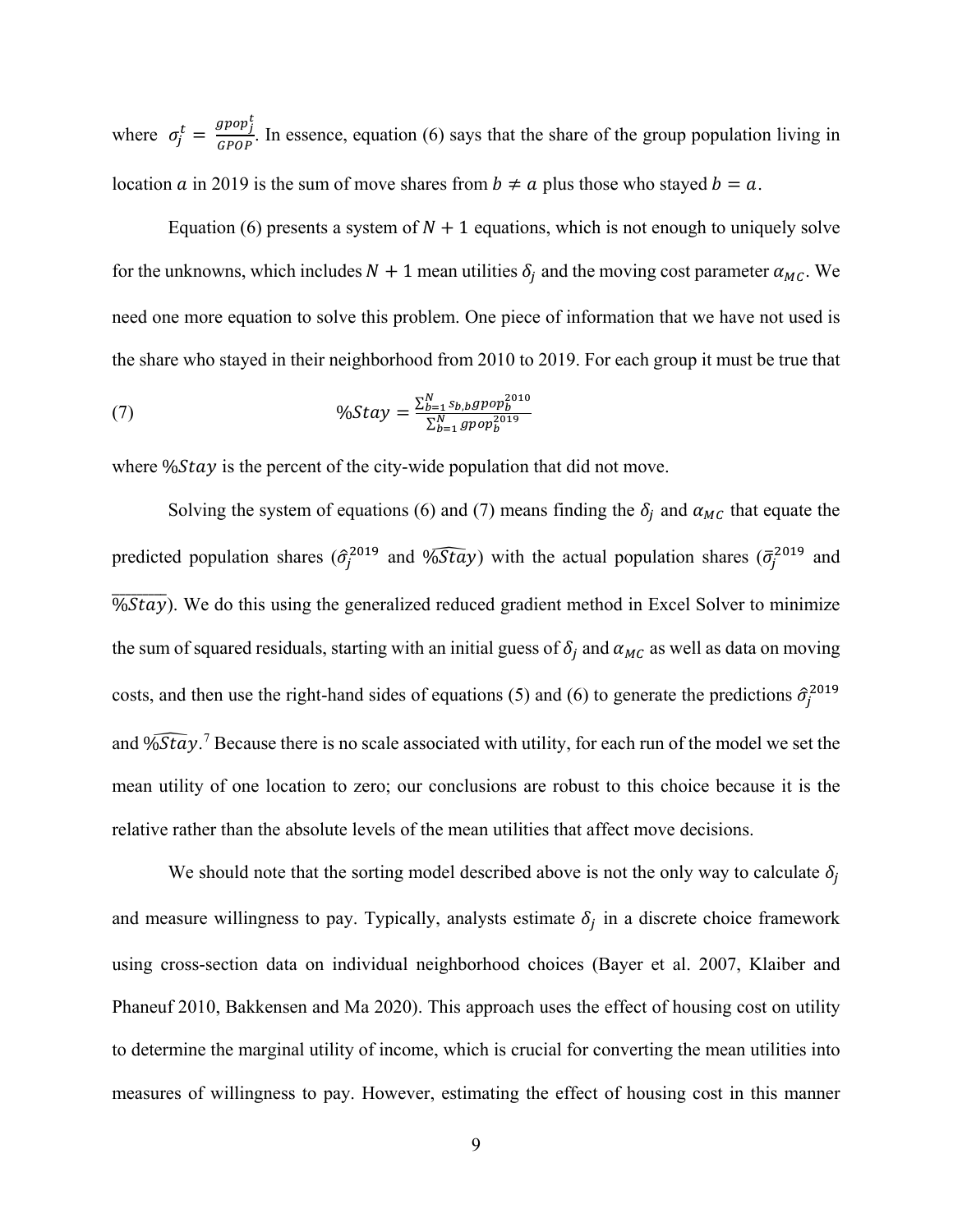raises well-known endogeneity concerns. The solution is to perform instrumental variable regression on the mean utilities using instruments for housing price (Bruch and Mare 2012). Our sorting model conveniently circumvents this endogeneity problem by using the moving cost parameter as the marginal utility of income, which the first stage estimates conditional on both observed and unobserved characteristics. Nevertheless, omitted neighborhood characteristics could still bias the preference parameters when we decompose the mean utilities in the second stage. We use a fixed effects design to control for these omitted variables, as described in the next section.

#### 3.2. Estimating willingness to pay

This section describes the second stage of the model, which decomposes  $\delta_j^g$  using regression analysis to measure willingness to pay for neighborhood attributes. First, note that we drop the  $\delta_j^g$ of the catch-all alternative from this stage because the population we assumed for that location determines its value. Next, let  $\delta_j^g$  and  $\alpha_{MC}^g$  represent the mean utilities of the other locations and the marginal utility of income for group *g*, respectively. Then for each group, we specify mean utility as the linear function

(7) 
$$
\delta_j^g = \alpha_X^g X_j - \alpha_p^g p_j + \xi_j^g.
$$

Next, we convert the mean utilities into comparable dollar values and the parameters into measures of willingness to pay by dividing  $\delta_j^g$  by  $\alpha_{MC}^g$ . Let  $\tilde{\delta}_j^g = \delta_j^g / \alpha_{MC}^g$ ,  $\beta_X^g = \alpha_X^g / \alpha_{MC}^g$ ,  $\beta_p^g = \alpha_p^g / \alpha_{MC}^g$ and  $\tilde{\xi}_j^g = \xi_j^g / \alpha_{MC}^g$ .  $\beta_X^g$  measures the marginal willingness to pay for neighborhood characteristics and  $\beta_p^g$  measures the effect of housing price. Because we have converted utility into dollar values,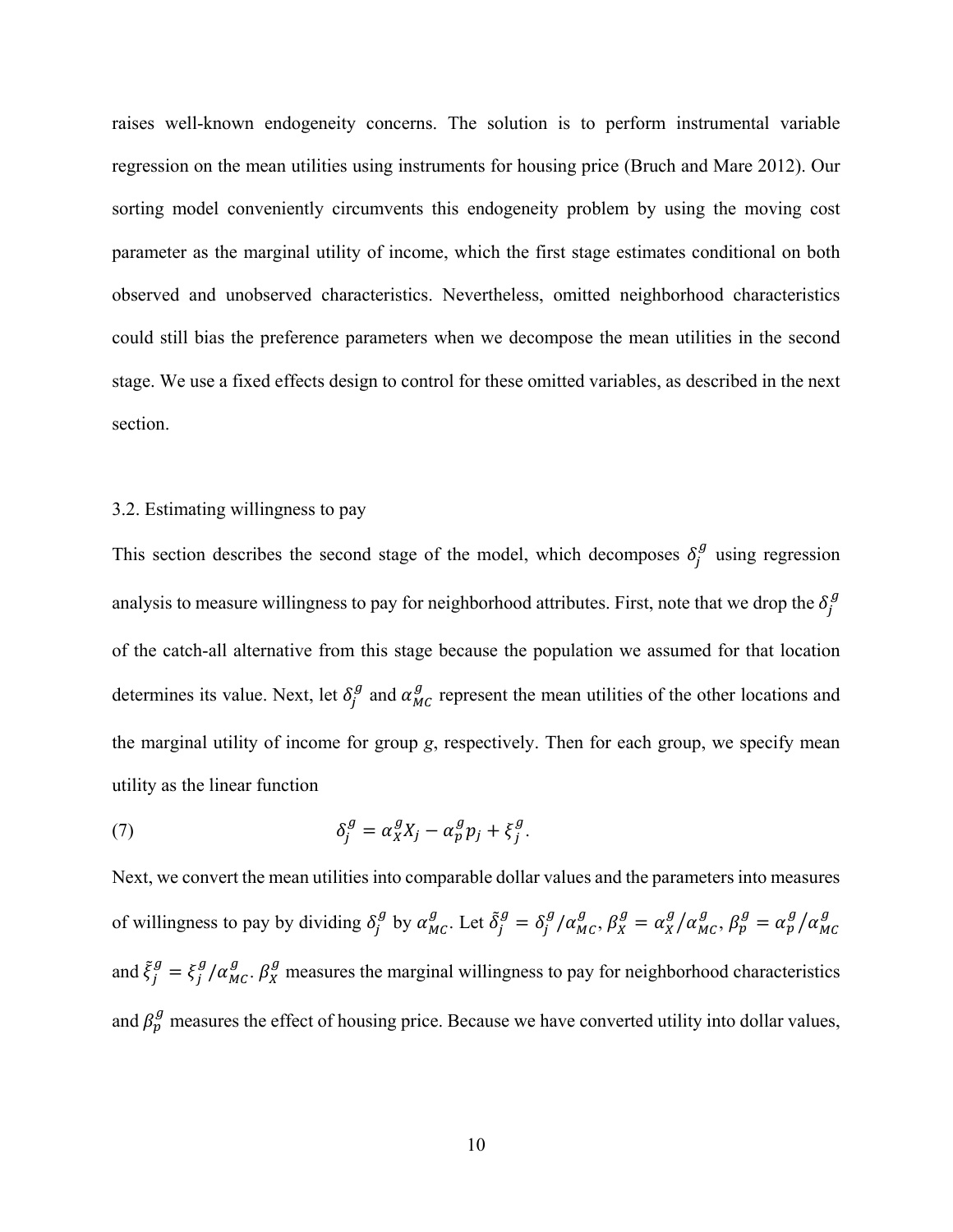utility must decrease by one dollar when the price of housing increases by one dollar, so  $\beta_p^g = 1$ . We can therefore re-write equation (7) into

(8) 
$$
p_j + \tilde{\delta}_j^g = \beta_x^g X_j + \tilde{\xi}_j^g.
$$

We estimate equation (8) using the following functional form for  $\beta_{X}^{g}$ :

$$
\beta_X^g = \beta_{X,0} + \sum \beta_{X,k} z_k
$$

where  $\beta_{X,0}$  measures the effect on White owners (the base group) and  $\beta_{X,k} z_k$  measures the effect in group *k* relative to the base group, where  $z_k$  is an indicator for  $k = Black$ , Hispanic, renter. If households benefit from cleanup regardless of their demographic characteristics, then  $\beta_{X,0}$  +  $\sum \beta_{X,k} z_k > 0$  for any *k*. However,  $\beta_{X,0} + \sum \beta_{X,k} z_k$  and willingness to pay could vary by group because of structural constraints, for example, differences in income or discriminatory practices that steer Black and Hispanic households away from clean neighborhoods.

We estimate two versions of equation (8) to control for the influence of omitted variables in different ways. First, note that we can write  $\xi_j^g = \psi^g + \varphi_j + \epsilon_j^g$ , where  $\psi^g$  is group-specific willingness to pay unexplained by location characteristics,  $\varphi_i$  is the willingness to pay for location characteristics that households in all groups value equally, and  $\epsilon_j^g$  measures group idiosyncratic willingness to pay. Correlation between any of these terms and the observed location characteristics will lead to bias. The first specification addresses this bias by including group fixed effects  $\psi^g$  and a set of district fixed effects that correspond to 16 city planning districts. Chicago's community areas naturally group into districts based on physical boundaries and barriers such as rivers and railroad embankments (Chicago Community Trust 2015). The assumption here is that community areas in the same district share the unobserved location characteristics that cause  $X_i$ and  $\tilde{\xi}_j^g$  to be correlated, and that within districts  $X_j$  is as good as random. This means that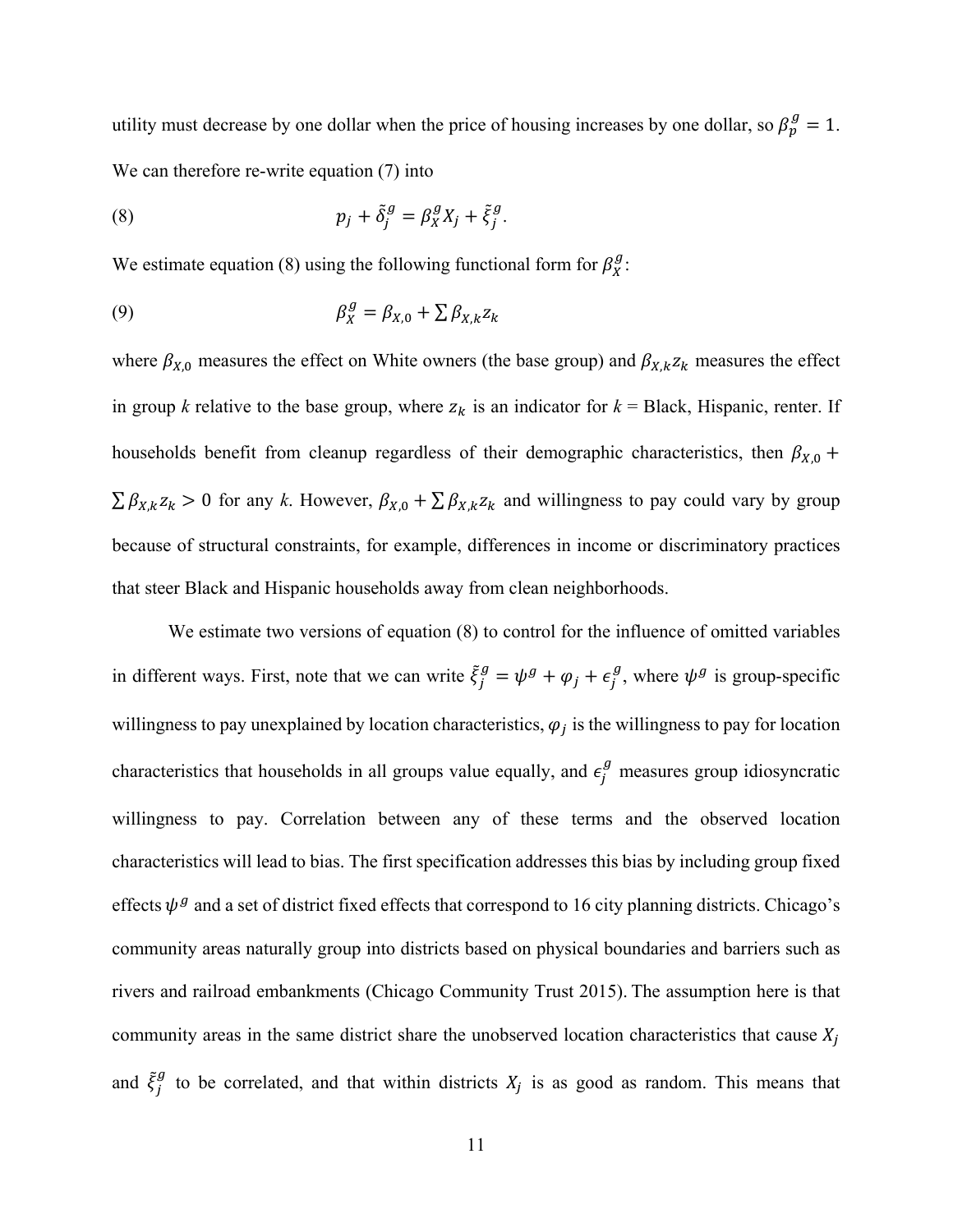differences in the utilities of community areas in the same district reflect differences in observable characteristics, including brownfield cleanup and the amounts of vacant land.

The second specification includes community area fixed effects, i.e. a full set of locationspecific constants. This absorbs any unobserved community area effects that could, through correlation with  $X_j$ , bias  $\beta_{X,k}$ . One potentially important unobserved variable is the number of brownfields that could have been cleaned up, which could correlate with the number of cleanups; ignoring the number of brownfields could induce a downward bias in estimated willingness to pay for cleanup if there tends to be few brownfields with potential cleanup in high amenity neighborhoods. Including community area fixed effects solves the correlated unobservables problem by controlling for all possible location-specific characteristics. It is not possible to identify willingness to pay in the base group in this specification,  $\beta_{X,0}$ , but we can still estimate the difference in preferences for cleanup,  $\beta_{X,k}$ , between the groups.

We estimate both specifications in Stata with standard errors clustered on community areas. We perform each regression after combining the mean utilities from the first stage with community area characteristics, stacked across all six groups. In these regressions,  $X_i$  includes the number of cleanups in 2010-2015, the amount of vacant land, median household income, the fraction of college degree holders, crime rate, the percent of Black and Hispanic residents in 2010, as well as price and demographic pre-trends from 2000-2010. We also include a variable controlling for the conversion of an abandoned rail corridor to a greenway in 2015. The modeling assumption is that residents adjusted their 2010 locations based on the characteristics they saw in 2010-2015, resulting in their 2019 locations. We discuss these characteristics in more detail in the next section.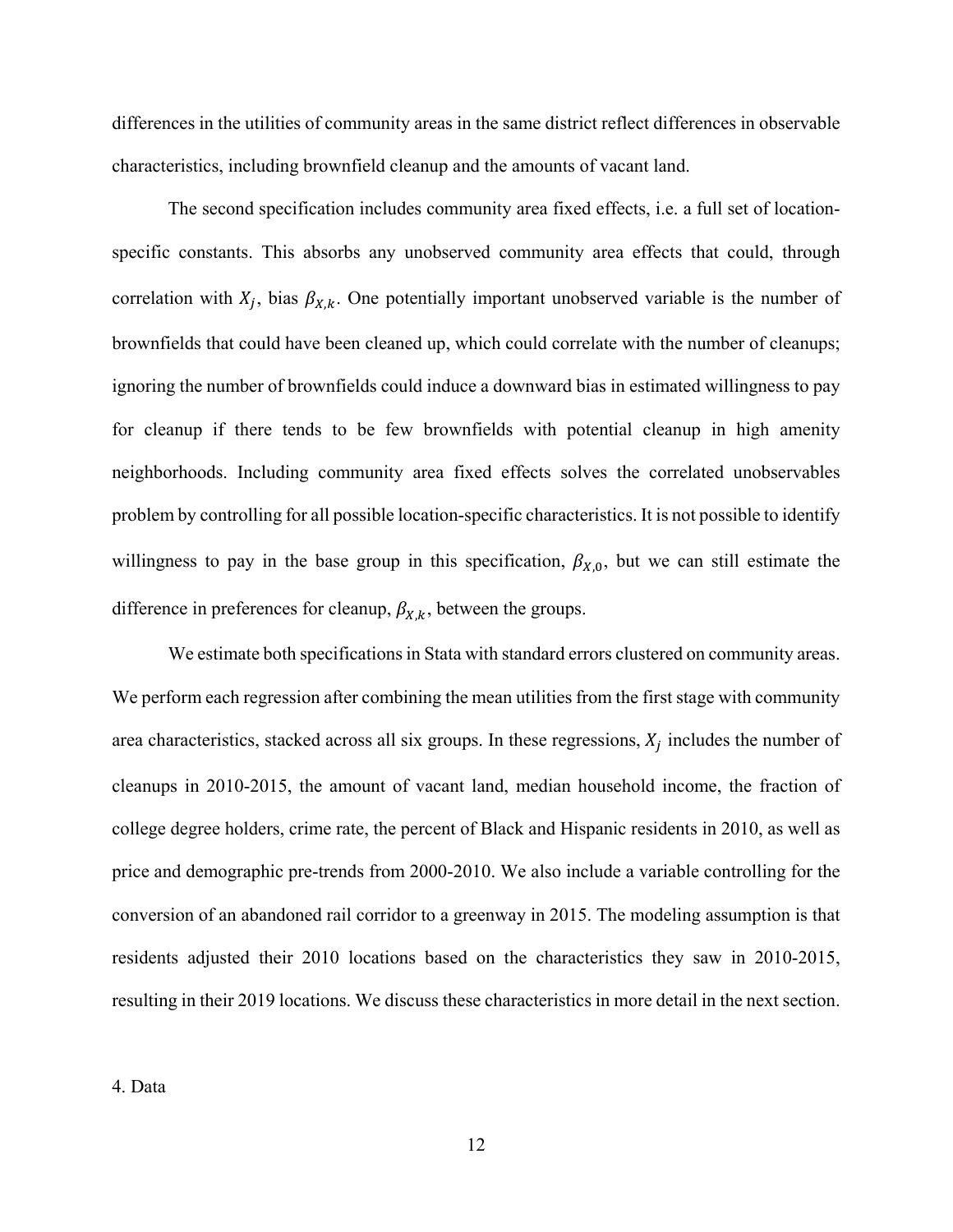The first stage of the sorting model uses neighborhood population data, citywide moving statistics, and moving cost estimates. The population data come from the U.S. Census Bureau's tract-level cross tabulations from the 2010 census and the 2019 American Community Survey 5-year sample. We use these data to construct  $gpop_j^{2010}$  and  $gpop_j^{2019}$  for the demographic groups in our study. The citywide stay percentages come from the 2019 American Community Survey 1-year sample microdata published by IPUMS USA, which reports the year subjects moved into their current residence. We used these statistics to construct  $\%$ *Stay* for each group, based on the population living in Chicago that moved into their house before 2010. Table 2 presents these stay percentages for the six groups in our study.

The first stage of our analysis also uses moving cost estimates, which we separate into physical, financial and search costs. Physical costs include hiring a moving company and the value of residents' time spent moving. Financial costs include closing costs and non-refundable deposits. Search costs include the cost of learning about and securing a new residence. We further separate these costs between owners and renters because owners tend to have larger and more expensive moves.

To calculate physical costs, note that the typical owner-occupied home and rental unit have three and two bedrooms, respectively (Zillow 2016). We therefore use a physical cost of \$2,194 for owners, which is the mid-point of the range provided by moving.com for a Chicago move with partial packing services for a three-bedroom household, and a physical cost of \$1,416 for renters, which is the mid-point of the range provided by moving.com for a Chicago move with partial packing services for a two-bedroom household. To these costs we add the value of the moving household's time, using an hourly wage of \$28, assuming two adults in the household and 8 moving hours, plus the time driving to the new community area assuming a speed of 20 miles per hour.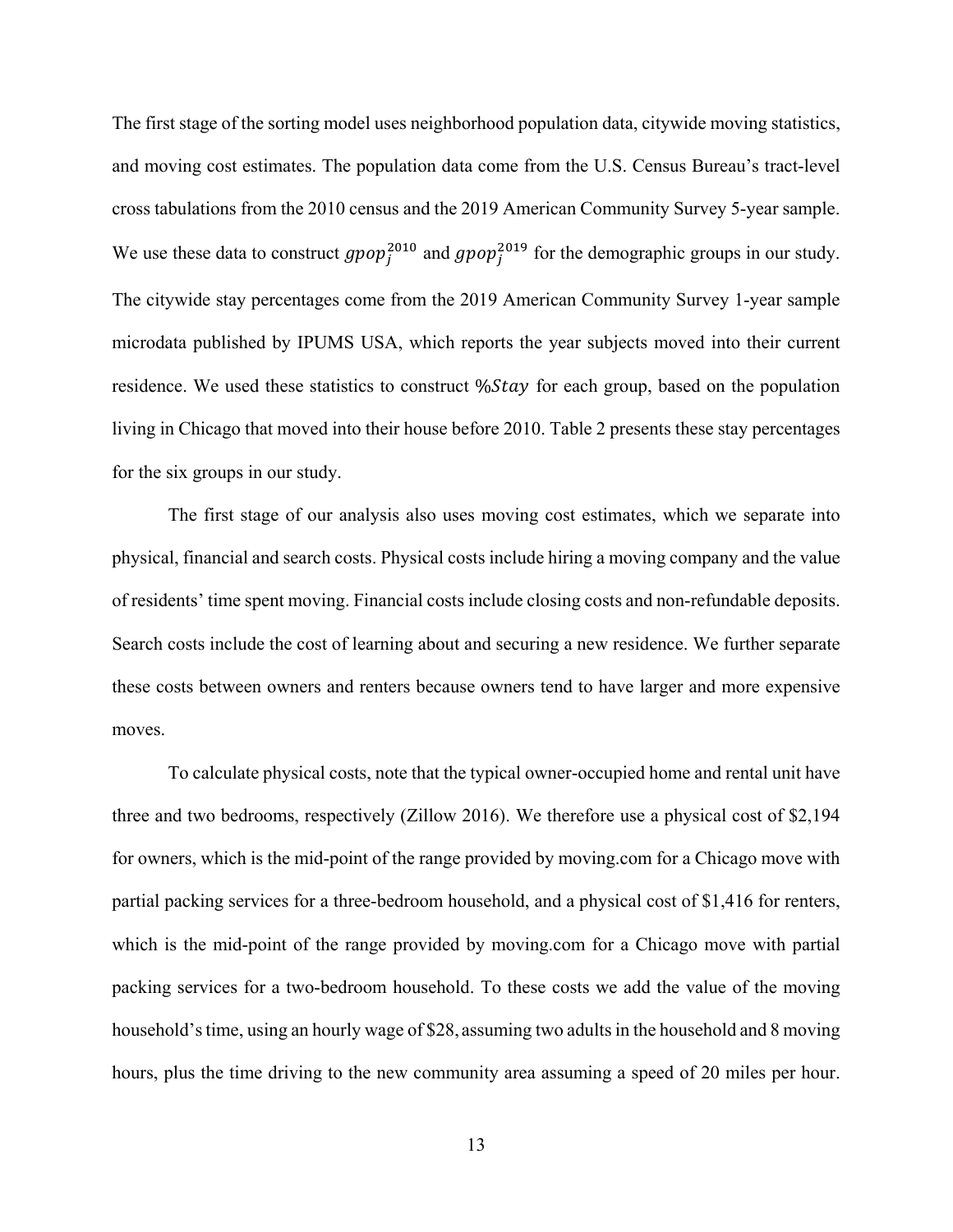For moves to and from the catch-all, we assume a flat move cost of \$5,000 for owners and \$4,000 for renters, based on the estimate for intercity moves in Bieri, Kuminoff and Pope (2019).<sup>8</sup>

For financial costs, we assume owners pay 3.75% and 3.3% of the 2010 median housing value in the old and new community areas, respectively, which includes evenly splitting a 6% realtor commission between buyer and seller and Chicago transfer taxes. For renters, we use a financial cost equal to half monthly rent, i.e. a non-refundable deposit.<sup>9</sup> Finally, we assume both owners and renters have a search cost of \$20/mile based on the distance between their old and new community area, to account for the cost of learning about and securing a new residence.

We sum up the physical, financial, and search costs of moving separately for owners and renters, and then annualize these costs using a discount rate of 5% and the formula:

Annual moving cost = 
$$
\frac{\text{Moving cost}}{(1-1/1.05^t)/0.05}
$$

where *t* is the time horizon. We use a time horizon of eight and two years for owners and renters, respectively, which are the median lengths of time these groups spend in their homes before moving.

The second stage of the sorting model uses data on the price of housing, neighborhood demographics, crime, amount of vacant land, and brownfield cleanups. We use the demographic profiles published by the City of Chicago's Department of Planning and Development to measure the percent of Black residents, Hispanic residents, residents with a college degree, and median household income. We next include the number of index crimes in 2010, including homicide, rape, robbery, assault and battery, human trafficking, burglary, theft and arson, based on Chicago Police Department annual reports. We considered including measures of school quality but found they did not significantly improve the fit of the model. Table 3 presents summary statistics of these neighborhood characteristics.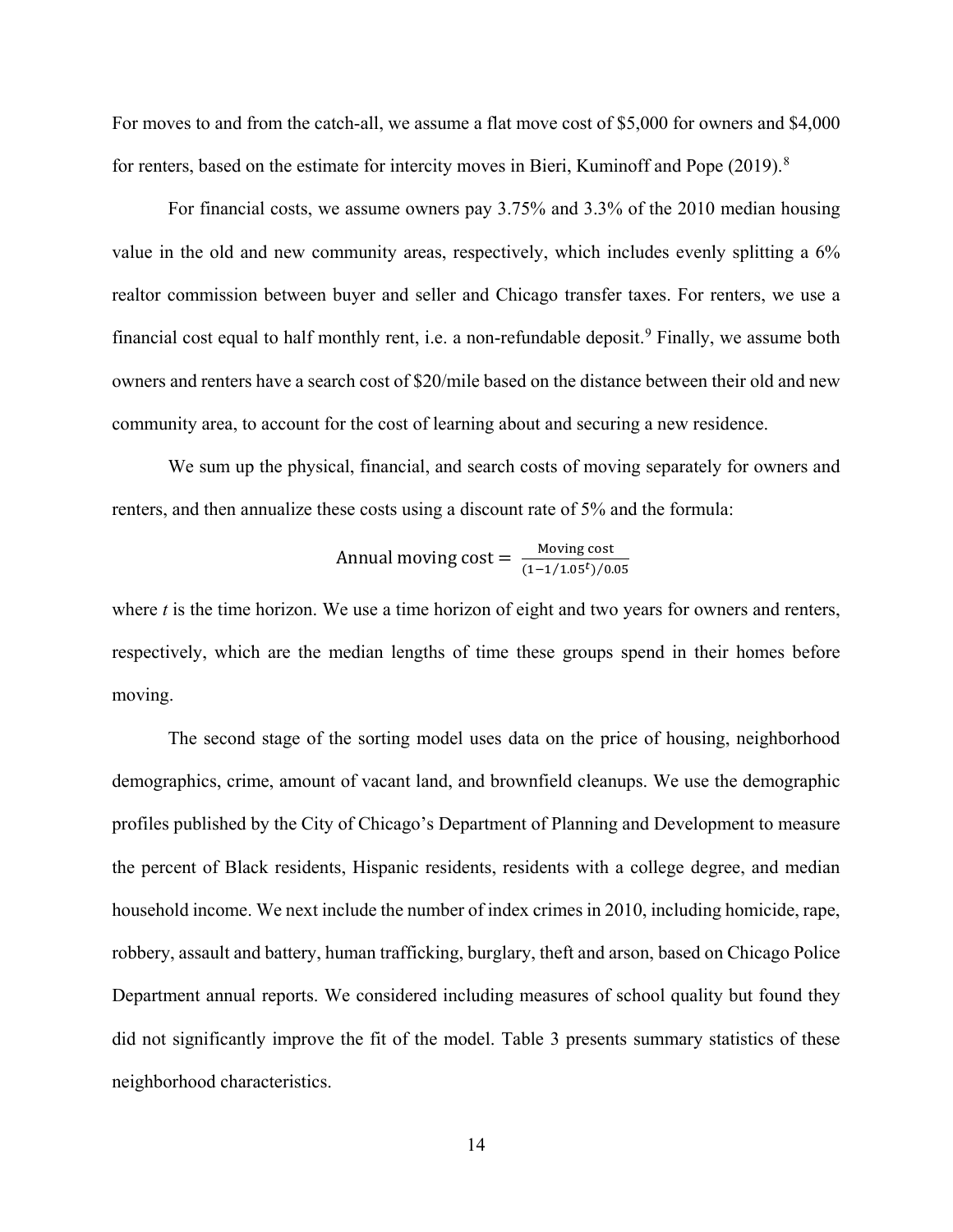We measure the price of housing separately for owners and renters. For owners, *pj* is the user cost of owner-occupied housing, or 4.46% of the median housing value in 2010, assuming an equity rate of return of 6%, based on U.S. Department of Housing and Urban Development estimates (HUD 2000). For renters,  $p_i$  is median rent in 2010.

We measure the number of brownfield cleanups based on participation in the Site Remediation Program (SRP) managed by the Illinois Environmental Protection Agency (EPA). The SRP aims at redeveloping abandoning properties by helping property owners document contamination, develop a remediation plan and certify that cleanup has occurred. Participation in the program is voluntary, and property owners have an incentive to participate because the No Further Remediation (NFR) letters the Illinois EPA provides after remediation are often necessary to sell, resolve litigation, obtain insurance or obtain financing for brownfield properties (Illinois Environmental Protection Agency 2001). Prior research on SRP participation has found that cleanup increases local property values (Linn 2013). In each community area, we count the number of brownfields cleaned up between 2010 and 2015 based on the date of NFR letters. It should be noted that because SRP participation is voluntary the number of cleanups is not strictly exogenous. Our identification assumption is that cleanup is exogenous or as good as random conditional on the covariates and fixed effects. To control for the potentially confounding effect of historic neighborhood change, the regressions in the second stage include variables measuring the percent change in housing values and demographic shares (e.g. White households, owners) in 2000- 2010.<sup>10</sup>

We measure the amount of vacant land in community areas using the Chicago Metropolitan Agency for Planning's (CMAP) 2010 land use inventory. CMAP's vacant land category includes undeveloped properties not used for agriculture nor protected as open space, as well as properties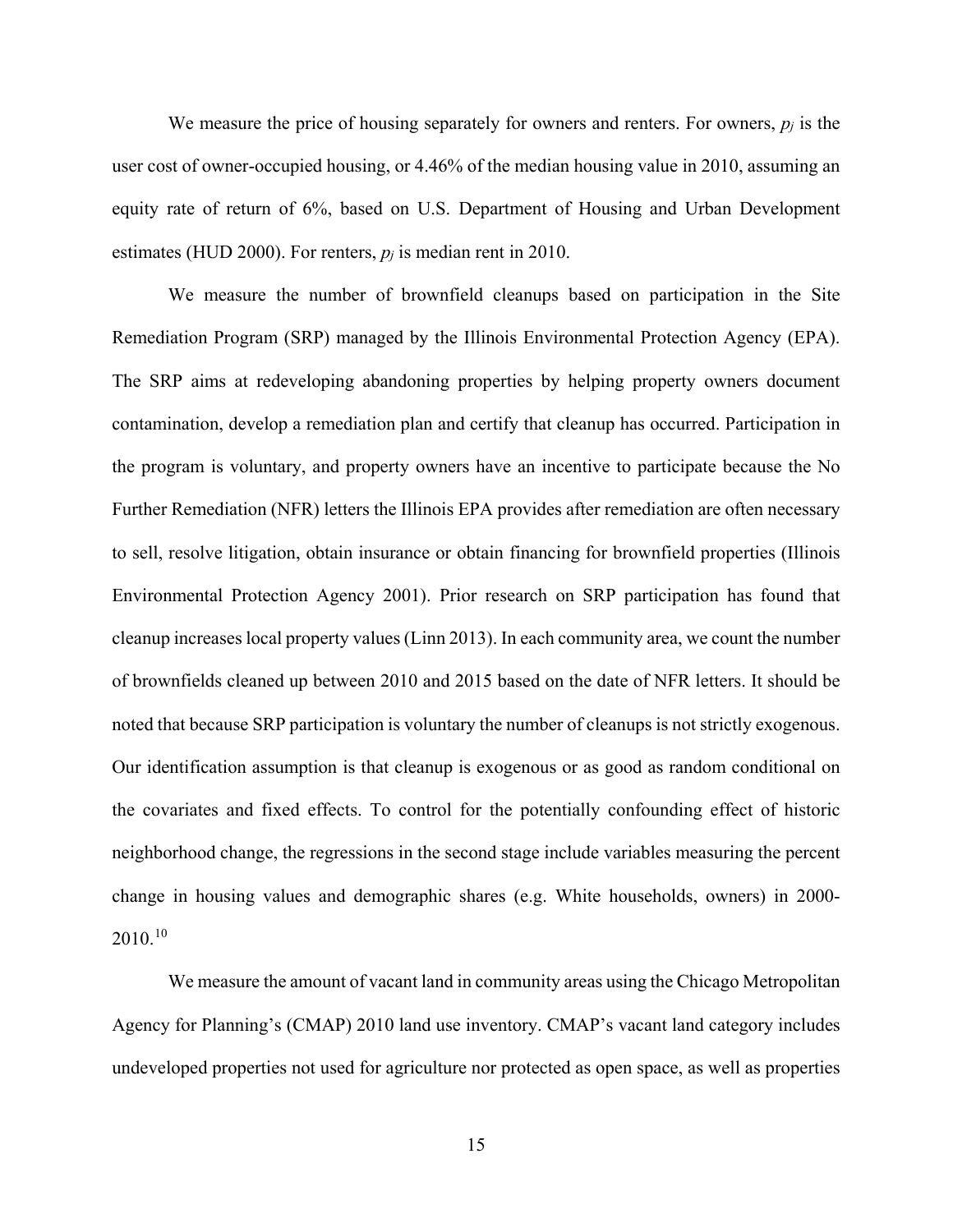with razed structures. In urban areas, vacant land tends to attract trash, crime and poor landscaping, and residents often view these properties as a nuisance (Garvin et al. 2013). Vacant land that includes brownfields can also function as a health risk. Development or redevelopment of vacant land is typically a priority of cities, however, the conversion of vacant land can also be associated with gentrification (Rigolon et al. 2020).

Finally, we include a control for a particularly extensive land use action that took place in Chicago during the study period. In 2010, the Trust for Public Land (TPL) signed a contract with the Chicago Park District to transform a vacated rail line into a three-mile greenway known as The 606. Between 2013 and 2015, the TPB and City of Chicago spent \$95 million on this pedestrian project (Rigolon and Németh 2018). The 606 has proved controversial because of perceptions that it gentrified the three surrounding community areas (Humboldt Park, Logan Square, and West Town) to the particular detriment of Hispanic residents (Harris et al. 2020). We include an indicator variable for these three community areas because the timing of The 606 construction could have influenced location decisions after 2010.

#### 5. Results

The first stage of our analysis calculates the mean utilities and moving cost parameters in each group. For the sake of brevity, we do not report the mean utilities.<sup>11</sup> Table 2 presents the moving cost parameters from these calculations. The estimates indicate that moving cost affects White households less than Black and Hispanic households and affects owners less than renters.<sup>12</sup> These differences are consistent with diminishing marginal household utility, in which a dollar of spending is worth less to the households that tend to have higher incomes (Whites, owners).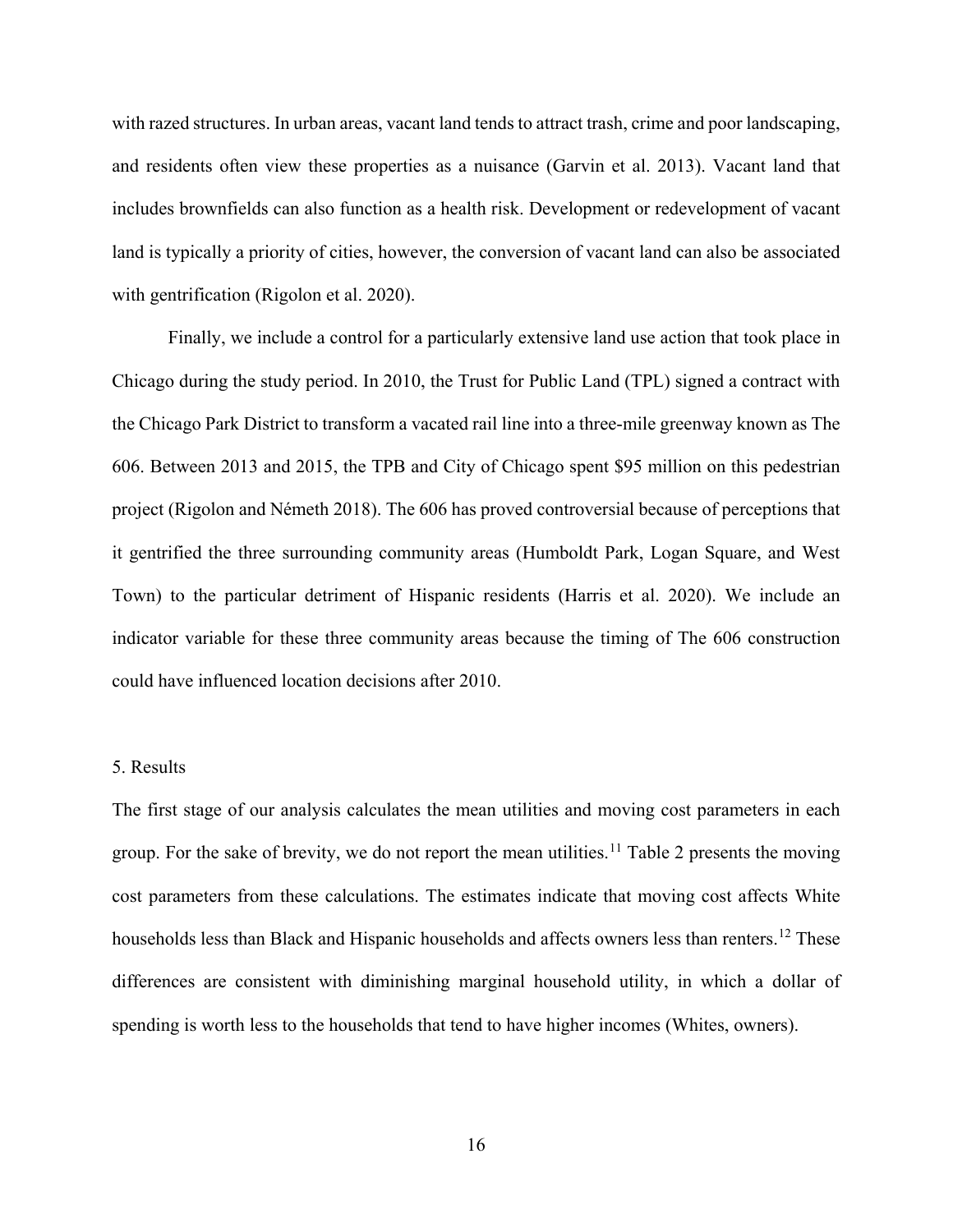The second stage estimates in Table 4 reveal important group differences in willingness to pay for neighborhood characteristics. Column (1) presents the coefficients in the specification that includes district fixed effects. These estimates indicate that, among owners, White willingness to pay for a brownfield cleanup is \$220 per year, which is \$53 and \$45 more than Black and Hispanic willingness to pay for cleanup, respectively. Renter willingness to pay is \$81 less than owner willingness to pay (and the combination of race and tenure is cumulative, so Black and Hispanic renter willingness to pay is \$134 and \$125 less than White owner willingness to pay), although this difference is imprecisely measured and not significantly different from zero. The estimates also indicate, among owners, White willingness to pay of \$121 per year to live in a community area with one-percentage point less vacant land, which is significantly more than Black and Hispanic willingness to pay for the same change. And between owners and renters, the difference in willingness to pay for less vacant land is a statistically significant \$104. The estimates reveal disparities of even greater magnitude to live in the community areas with access to The 606, with White owner willingness to pay exceeding \$1900 per year for these areas, which is many hundreds of dollars more than other groups' willingness to pay.

Table 5 presents the average level of willingness to pay in each group for selected characteristics, including brownfield cleanup and the share of vacant land, based on the estimates in column (1) of Table 4. These results show that Black and Hispanic owner willingness to pay is significantly positive for cleanup, although White owner willingness to pay is larger. White renter willingness to pay for cleanup is also positive, but Black and Hispanic renter willingness to pay have confidence intervals that overlap with zero. The results also show that White and Black owner willingness to pay to live in areas with less vacant land is significantly positive, but given standard confidence levels we cannot reject the possibility that renter willingness to pay, for any race group,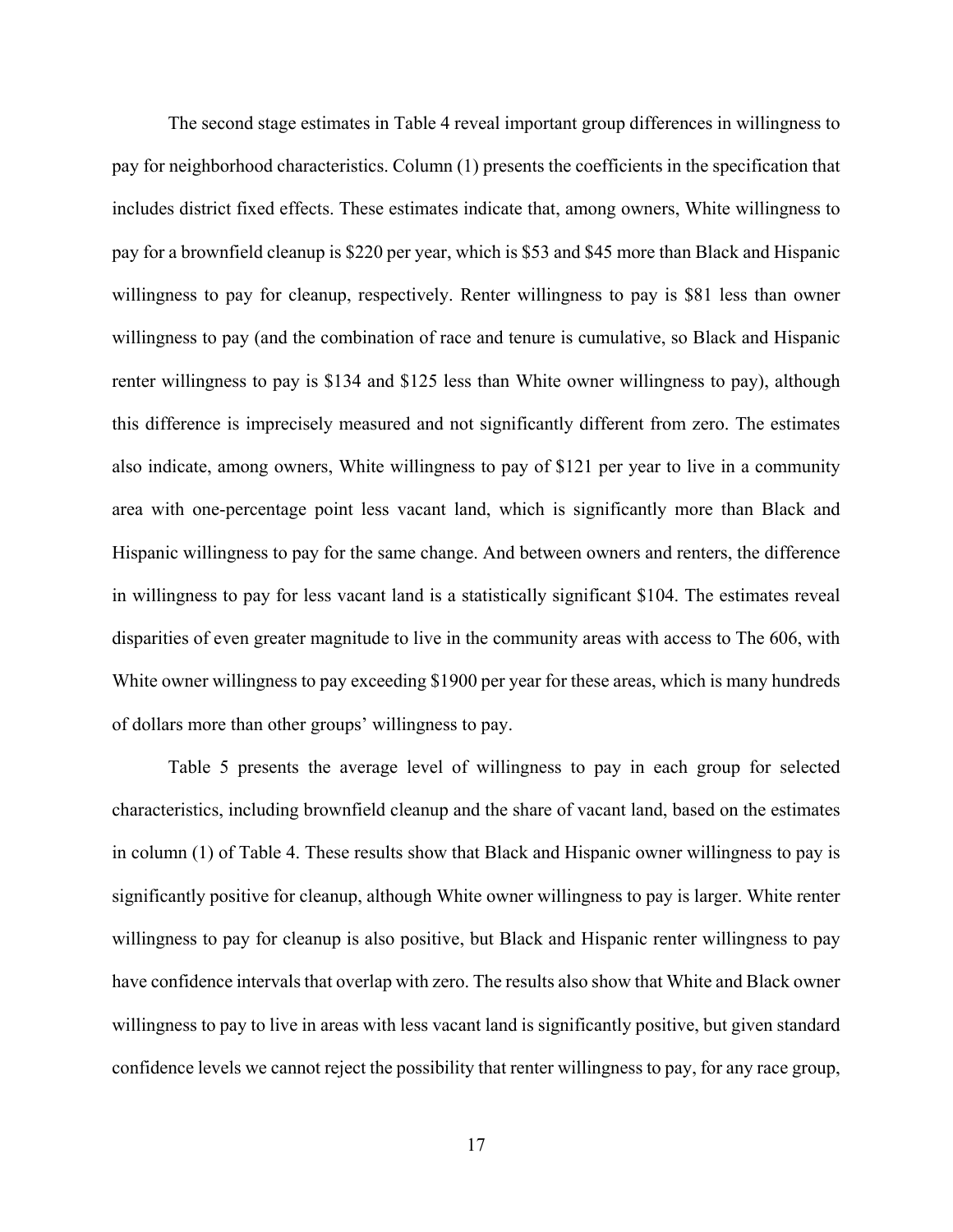could be zero. Thus, owners, particularly White owners, benefit most clearly from cleanup and land development. Other groups can benefit from these changes but, relative to White owners, the benefits tend to be smaller and, in some cases, can be close to zero.

What about willingness to pay for other neighborhood characteristics? The results in Tables 4 and 5 reveal several differences in the importance of neighborhood characteristics to these groups. First, the estimates imply that Black and Hispanic willingness to pay exceeds White willingness to pay for neighborhoods with higher median incomes—which suggests that move-in by higher-income households per se is not associated with devaluing a neighborhood for people of color (often a concern about gentrification). Second, among owners, White willingness to pay is significantly more than Black and Hispanic willingness to pay to live in neighborhoods with more college-educated neighbors. There is also a disparity between owner and renter willingness to pay for college-educated neighbors. These values suggest that an increase in the share of college graduates is associated with more Whites and owners in a neighborhood. Third, White and Hispanic willingness to pay to live in neighborhoods with more Black residents is significantly negative, which is consistent with households in these groups locating away from predominantly Black neighborhoods.

Next, consider the estimates in column (2) of Table 4, when the specification replaces the district fixed effects with community area fixed effects. These estimates indicate that White willingness to pay is \$45-\$53 more than Black and Hispanic willingness to pay for cleanup, and \$22-\$46 more than Black and Hispanic willingness to pay for a percentage point reduction in vacant land. The estimates also indicate that owner willingness to pay is \$107 more than renter willingness to pay for a reduction in vacant land (the owner-renter difference for cleanup is not statistically significant). Overall, the estimates in columns (1) and (2) are similar, which means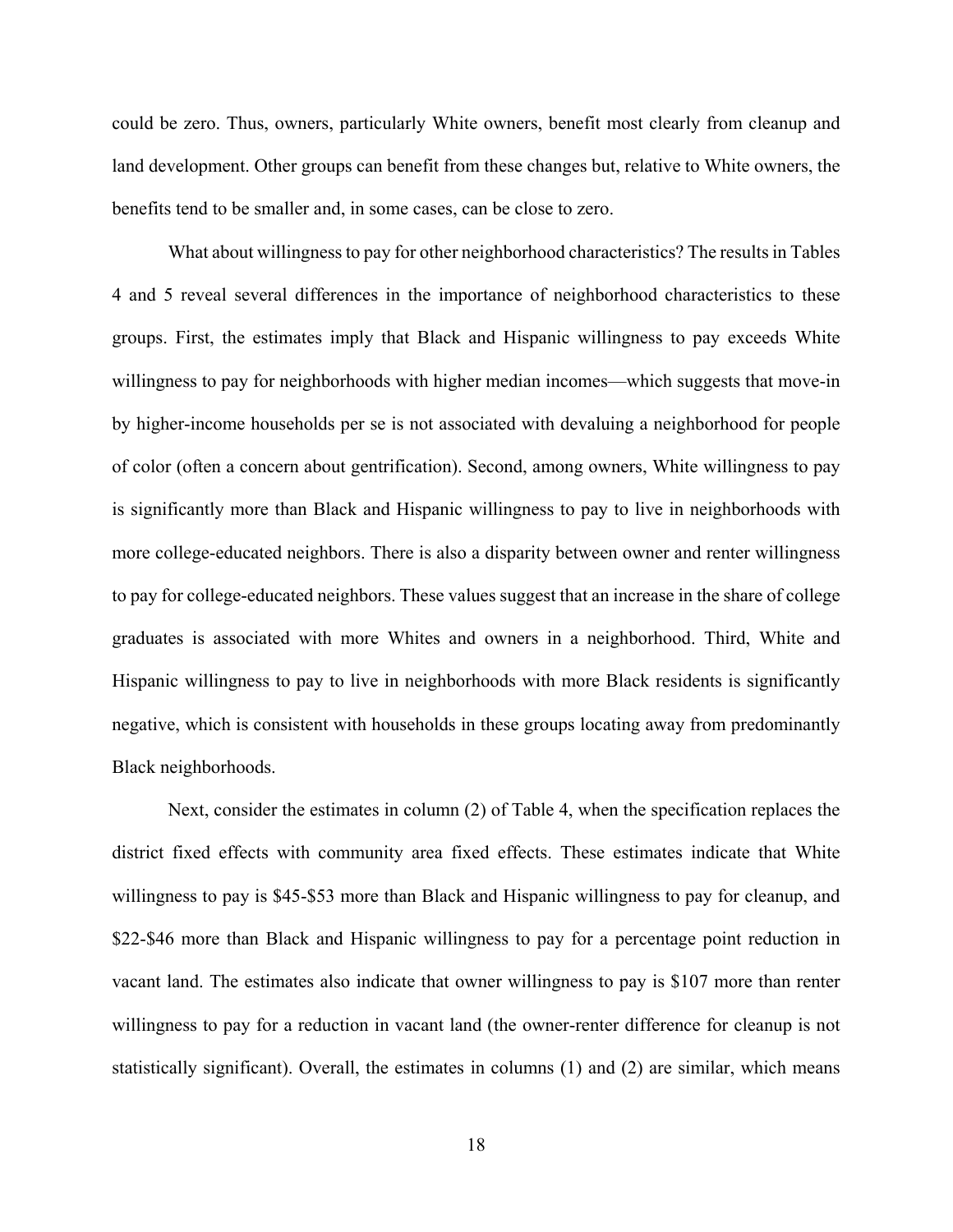that controlling for omitted neighborhood variables does not change the scale or significance of race and tenure disparities in willingness to pay.

In addition to omitted variables, another potential source of bias is aggregated location alternatives. Most Chicago community areas are considerably larger than the census tracts prior research has used as location alternatives. One-third of community areas include at least one dozen tracts based on 2010 boundaries. This could be a problem if the level of development was quite variable in large community areas, where valuable tracts are assigned cleanups that occurred in less developed tracts. Unfortunately, due to high levels of segregation in Chicago, we cannot estimate tract-level mean utilities for a large percentage of these tracts.<sup>13</sup> However, we can control for aggregation in the community area-level mean utilities by including the term  $\alpha_M \ln(M_i) / \alpha_p^g$ in the regression, where *Mi* is the number of locations (tracts) in each alternative (community area) (Parsons and Needelman 1992). We do this first fixing  $\alpha_M$  equal across groups in one specification, and then allowing this coefficient to vary across groups (i.e.  $\alpha_M^g$ ) in a second specification. The results, presented in Table 6, provide evidence of modest aggregation bias.<sup>14</sup> White owner willingness to pay for cleanup is \$132 (in the first specification) and \$143 (in the second specification), which is less than \$220 reported above (in Table 4). Race group differences are also smaller: compared with White, Black willingness to pay for cleanup is \$26 less (in the first specification) and \$40 less (in the second specification), instead of \$53 less (in Table 4). We see a similar, if smaller, decline in the estimates associated with vacant land and even The 606 relative to earlier values. However, the willingness to pay differences between owners and renters for cleanup and reductions in vacant land are little changed (in the first specification) or even larger (in the second specification) compared with Table 4, although these differences should be interpreted with caution because they are imprecisely estimated.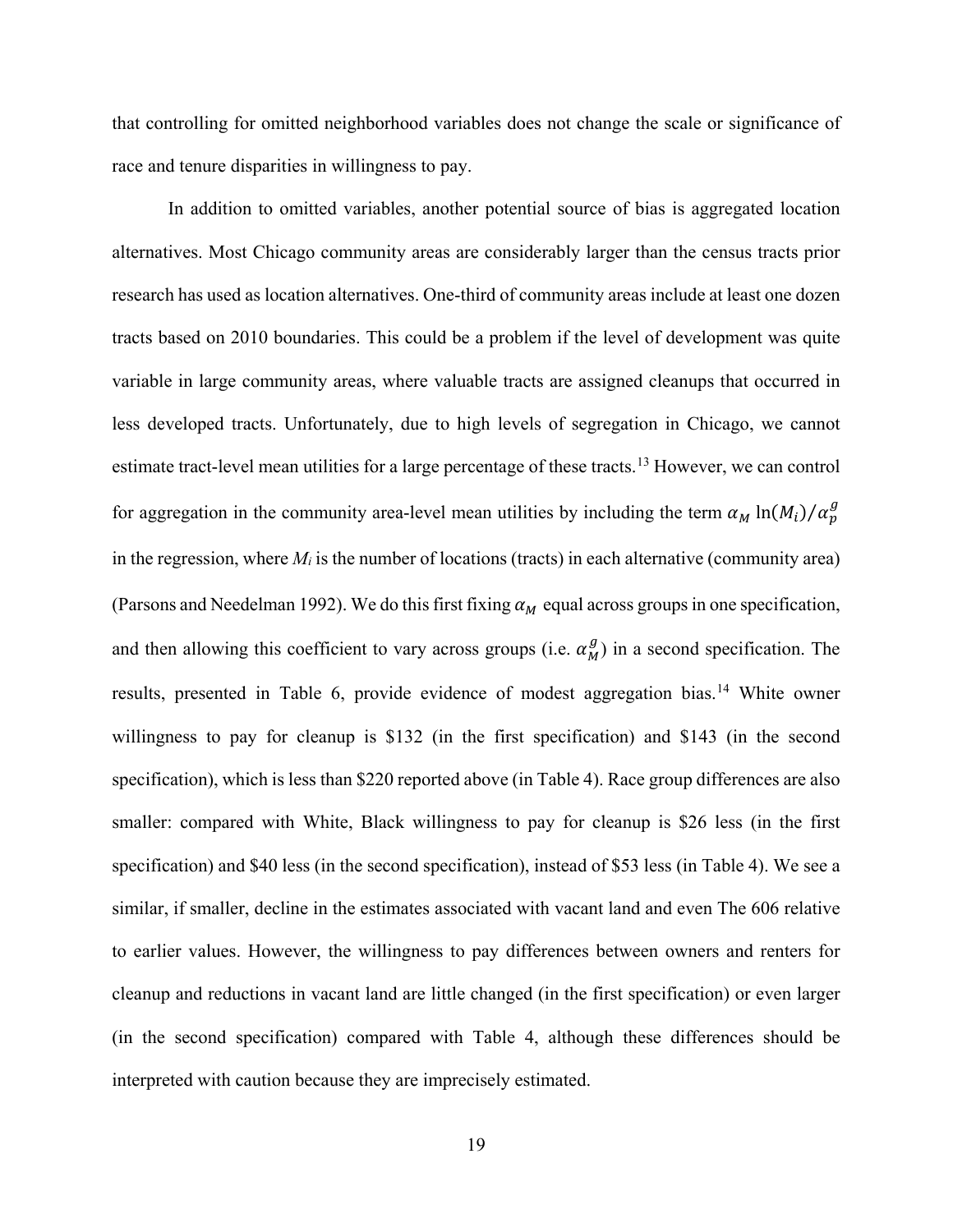#### 6. Discussion

Our key finding is that brownfield cleanup disproportionately benefits White households. Although we find households in most groups value cleanup, White willingness to pay exceeds Black and Hispanic willingness to pay by \$20-\$50 per cleanup, depending on model specification. Given large racial differences in household incomes and wealth in Chicago, this result could be partly attributable to affordability.<sup>15</sup> It could also be due to experiences that keep Black and Hispanic households away from cleanups by, for example, restricting access to homes in cleaner neighborhoods (Christensen, Sarmiento-Barbieri and Timmins 2020). Regardless of cause, these findings corroborate two of the outcomes of environmental gentrification claimed by community advocates: that the benefits of cleanup flow mainly to White households, and that neighborhoods with cleanup tend to experience move-in by White households more than other race groups (consistent with greater willingness to pay), shifting neighborhood demographics. We find a similar disparity in values for reductions in vacant land, with willingness to pay larger for White than for Black and Hispanic households.

Our results largely affirm prior research on differences in willingness to pay between race groups. Depro, Timmins and O'Neil (2015) use a similar heterogeneous sorting model in a study of air quality in Los Angeles and find that, relative to White households, Hispanics have a lower willingness to pay to reduce air pollution. Melstrom and Mohammadi (2021) use the same model to examine the effect of brownfield cleanups on sorting in Chicago, and they find a significant difference in White and Black willingness to pay for cleanup. Our study builds on this research by showing evidence of disparities across three race groups for several different land use actions, including brownfield cleanup and vacant land development. Our results are also consistent with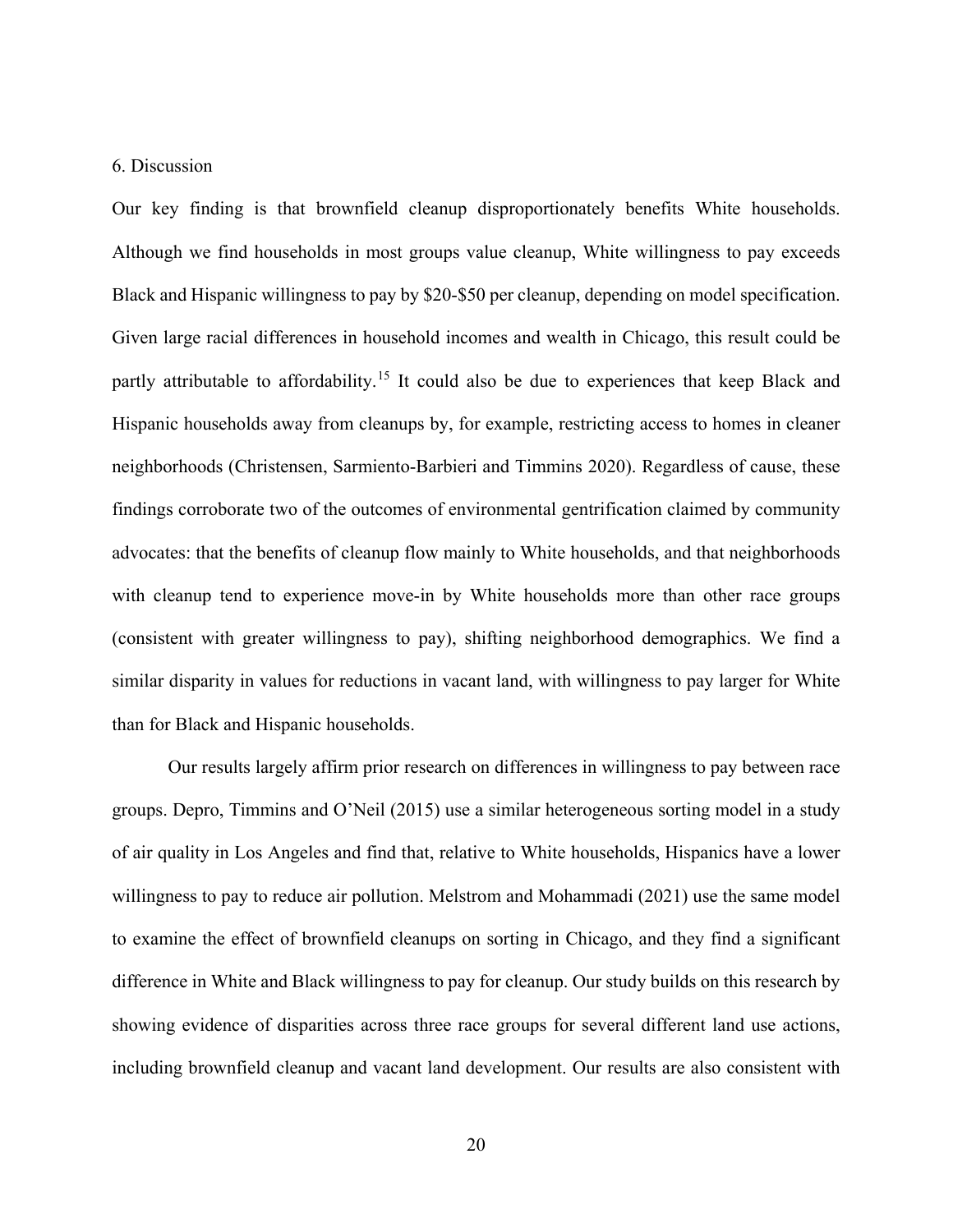prior research that shows significant heterogeneity in the consequences of environmental policies across households (e.g. Bishop and Timmins 2018, Bakkensen and Ma 2020).

We also find evidence that owners benefit more than renters do from cleanup and reductions in vacant land, although there is more uncertainty associated with these differences. Owner willingness to pay exceeds renter willingness to pay by \$71-\$112 for a cleanup and \$99- \$122 for a one-percentage-point reduction in vacant land, depending on the specification. In fact, although owner willingness to pay is significantly positive for both changes, renter willingness to pay is statistically indistinguishable from zero. We also find a large difference in owner and renter willingness to pay associated with The 606 rail trail, which suggests that the benefits of the trail flowed mainly to owners. Both results suggest that owners disproportionately move into neighborhoods with these land-use changes, as most renters have little willingness or ability to pay and developers convert rental units to owner-occupied housing.<sup>16</sup>

Finally, we find evidence of heterogeneous values for neighbor characteristics. For a onepercentage-point increase in the share of college graduates, White exceeds Black and Hispanic willingness to pay by \$19-\$39 and owner exceeds renter willingness to pay by \$73-\$78, depending on the specification. Presence of college graduates could therefore be interpreted as a sign of impending gentrification, as White households and owners are disproportionately drawn to these neighborhoods. We also find that, relative to Black households, White and Hispanic willingness to pay is lower to live in predominantly Black neighborhoods and that, relative to Black and Hispanic households, White households have lower willingness to live in predominantly Hispanic neighborhoods. These patterns align with prior research that shows evidence of racial preferences in housing decisions (Lewis et al. 2011, Hwang and Sampson 2014, Bader and Krysan 2015). This kind of preference heterogeneity implies that move-in by one race group (e.g. driven by brownfield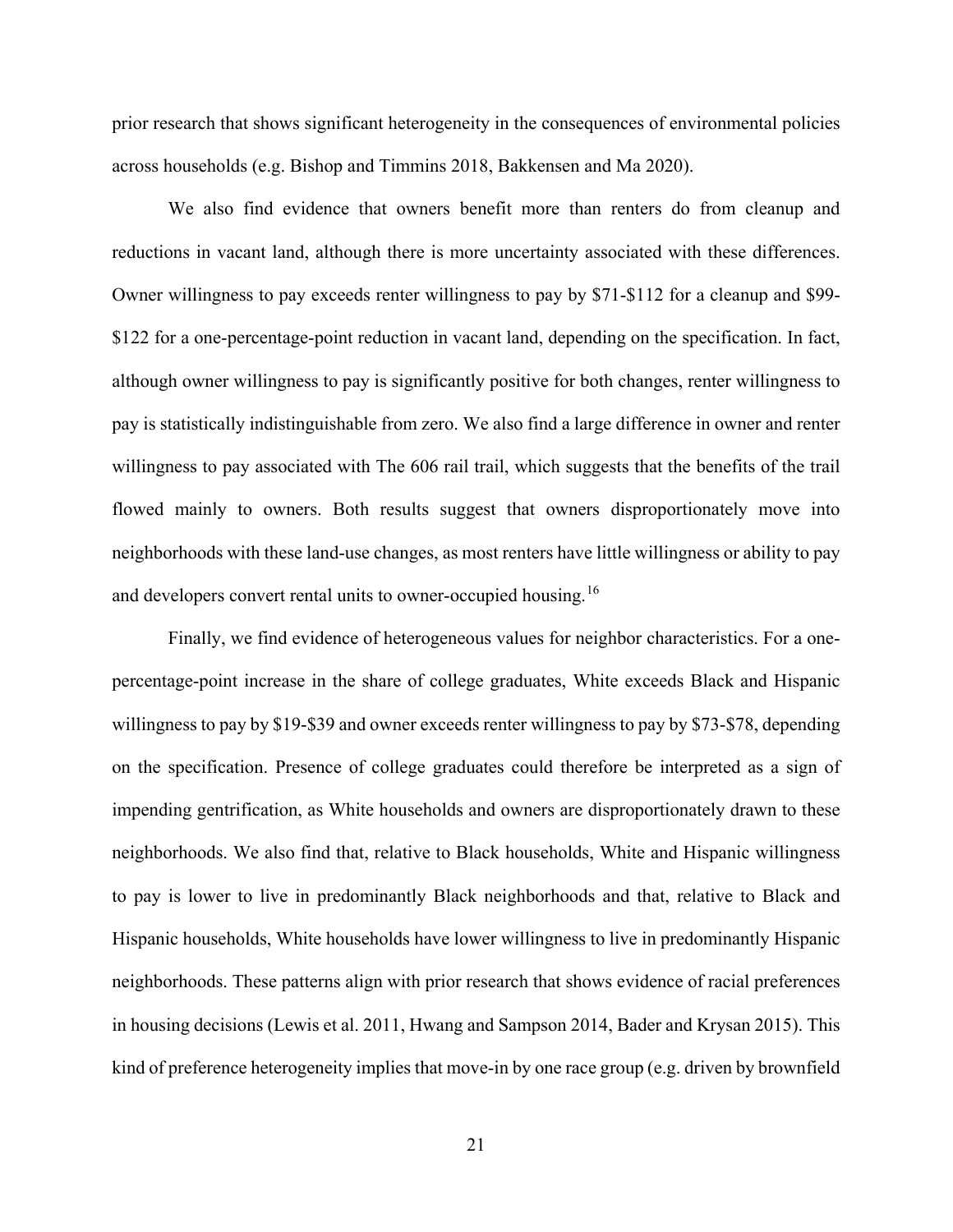cleanup) could have a multiplier effect that attracts even more households of the same race group, potentially strengthening gentrification and segregation patterns. However, willingness to pay for neighbors' race may not necessarily reflect racial preferences. Neighbors' race can be correlated with local unobservables, so the effect may be driven by preferences for amenities strongly associated with race—i.e. a correlated unobservables problem—rather than race per se.<sup>17</sup>

#### 7. Conclusion

Our key discovery is that people value brownfield cleanup but that these valuations differ with respect to race and tenure status. Where a household moves depends on its ability to compete in the housing market, so heterogeneity in ability and willingness to pay for housing leads to sorting behavior that concentrates environmental improvements among certain groups. Our results imply that cleaning up brownfields benefits mainly White households and homeowners over Black and Hispanic households and renters. This result helps explain concerns that removing environmental hazards, such as brownfields, changes more than simply the environmental quality of a neighborhood.

Our research also shows that how much households benefit from vacant land development can vary with race and tenure status. White household willingness to pay (and ability to pay) is larger than Black and Hispanic household willingness to pay (and ability to pay), and owners have a larger willingness to pay than renters, to avoid neighborhoods with large amounts of vacant land. Similar to the effect of brownfield cleanups, this result implies that developing vacant land benefits mainly White households and homeowners. These differences can explain the perception that landuse decisions have spillover effects on neighborhood demographics and amenities, by becoming associated with move-in of White households more than other race groups as well as the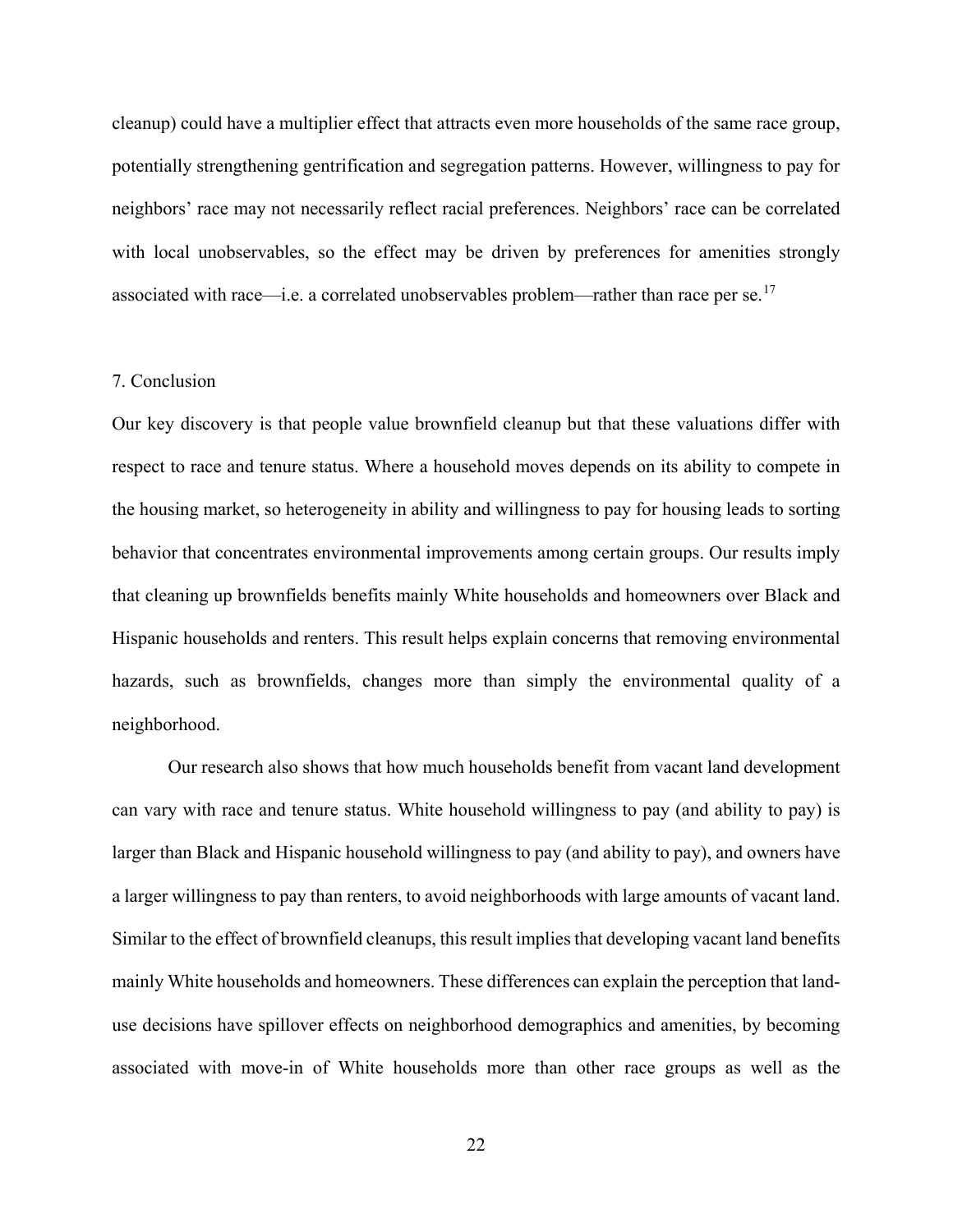conversion of rental to owner-occupied housing. This type of sorting is important because it can exacerbate existing inequalities; for example, the conversion of rental housing can increase competition among renters and contribute to displacement. Taken as a whole, these results show why urban redevelopment and gentrification can put race, ethnic and housing occupancy groups at odds: the effects are unequal, out of their control, and yet systematically associated with their characteristics. Urban policy that fails to address these differences—i.e. by focusing on property rather than on people—may therefore create more injustice than it solves.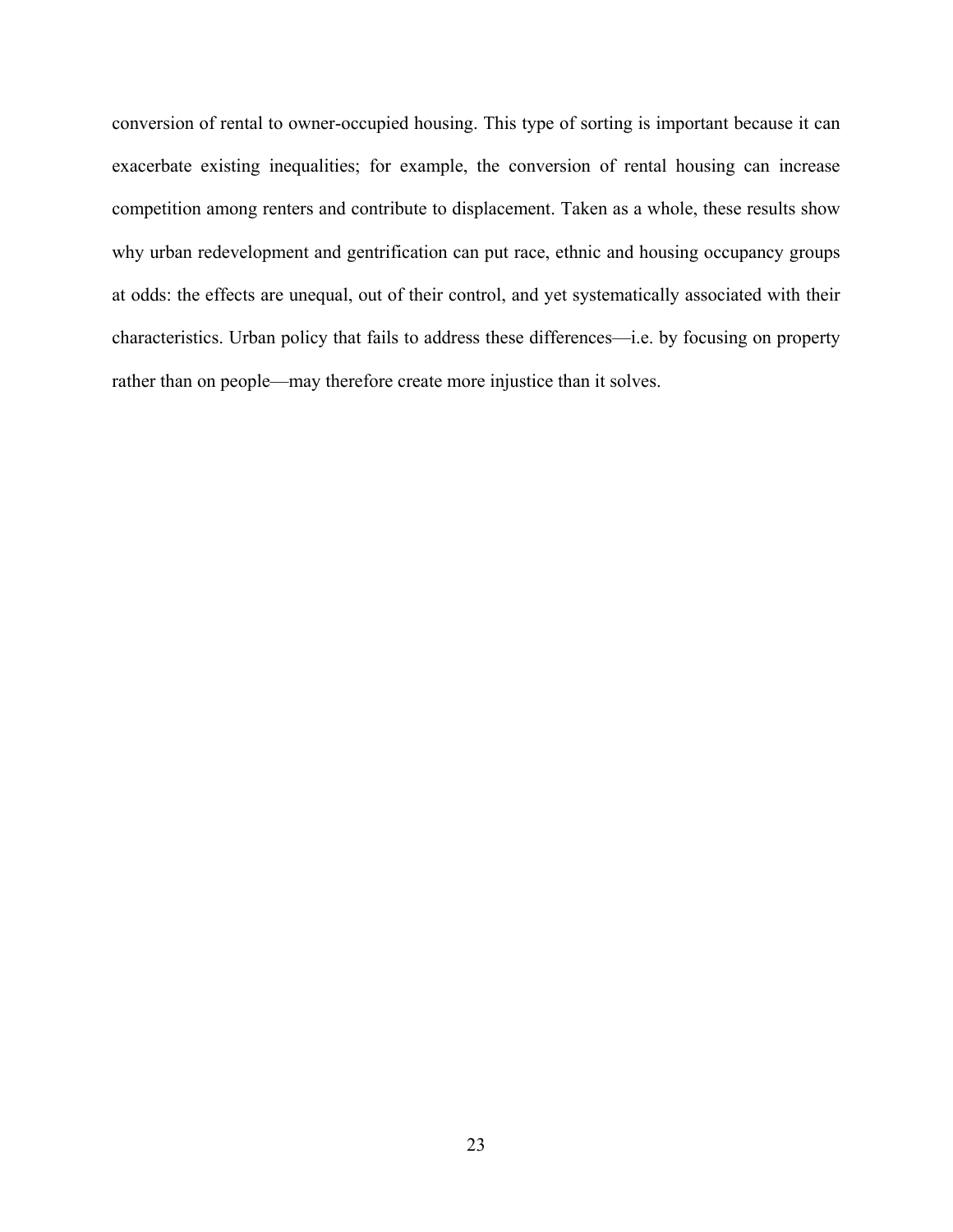**Notes** 

 $\overline{a}$ 

<sup>1</sup> Research shows that brownfield development is a potentially important contributor to gentrification. In particular, in 2006, the National Environmental Justice Advisory Council (NEJAC) of the U.S. Environmental Protection Agency published a report concluding that redevelopment can cause "gentrification, displacement and equity loss" in poor and minority communities, an unintended and undesirable side effect of cleanup policies. This conclusion aligns with academic research that finds brownfield cleanup can be an important catalyst for environmental gentrification (Essoka 2012, Bryson 2012, Lee and Mohai 2012, Rigolon and Németh 2018), although redevelopment, as with other neighborhood improvements, does not always cause gentrification (Rigolon and Németh 2020). Cleanup and redevelop can also follow rather than catalyze the early stages of gentrification (Rigolon et al. 2020).

<sup>2</sup> Throughout the paper, we will use the phrases economic benefit and willingness to pay interchangeably, because to a person or household the economic value of any benefit from a good is their maximum willingness to pay for the good. It is important to recognize that this value results from internal and external factors, including factors intrinsic to the individual, such as their personal tastes, as well as factors that determine their ability to pay, including but not limited to income, wealth, access to markets and information, discriminatory practices and the prices of other goods.

<sup>3</sup> The term Hispanic includes all race groups. In Chicago, 96% of Hispanic residents identify as white or "some other race alone," with the next largest share  $(2%)$  identifying as two or more races. By origin, Hispanic residents are predominantly Mexican American, with Puerto Rican the next largest heritage share.

<sup>4</sup> The community data is available at https://www.cmap.illinois.gov/data/community-snapshots.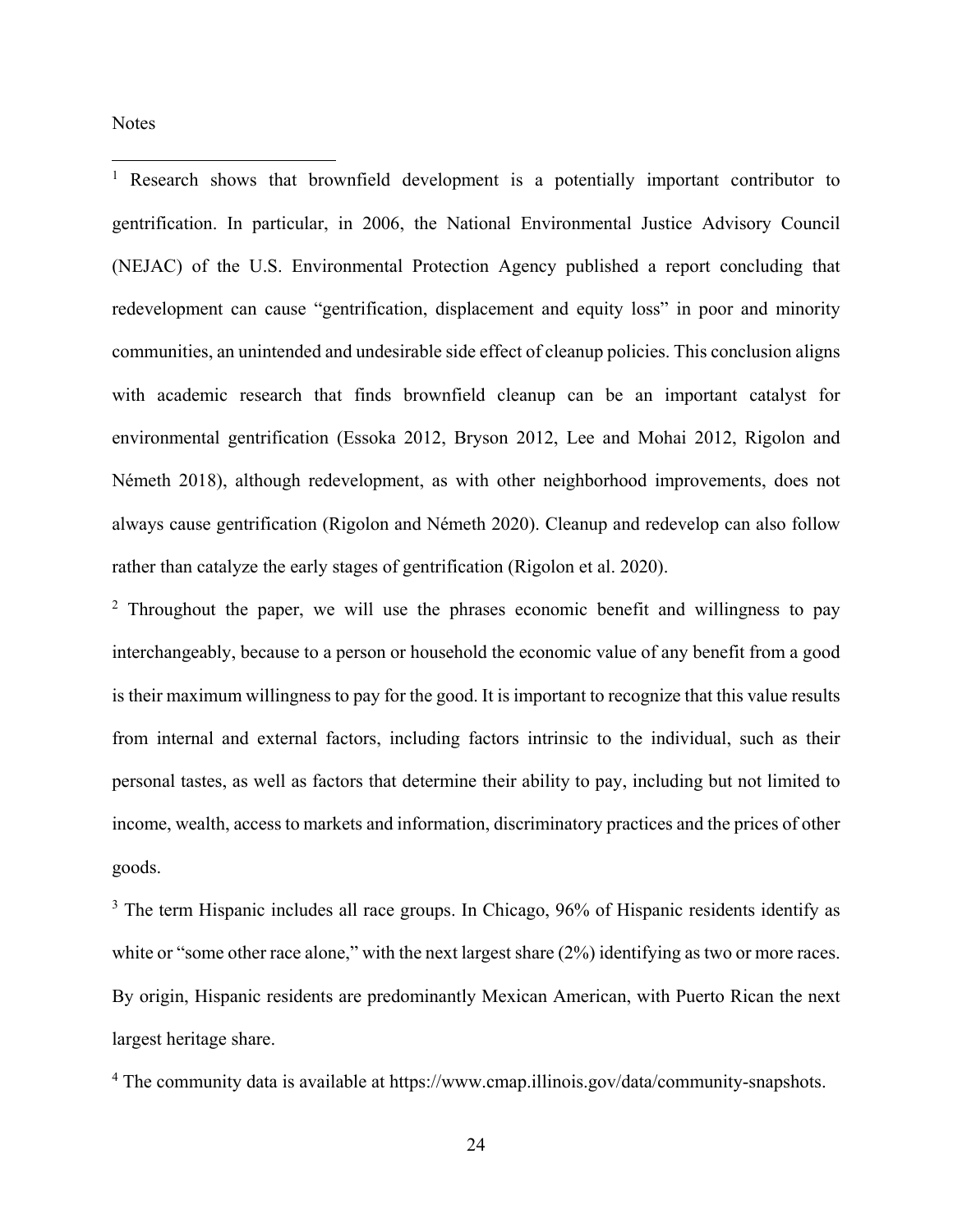<sup>5</sup> Indeed, opinion research finds that homeowners are more likely than renters to approve of neighborhood changes, which suggests that homeowners have larger willingness to pay for improvements (Sullivan 2007).

<sup>6</sup> This is because the size of the catch-all does not affect the value of the mean utilities relative to each other.

 $^{77}$  Depro et al. (2015) use contraction mapping and normalize the utilities in their model to be mean zero when solving the system of equations. Our Solver-based method is practical because our application involves considerably fewer location alternatives, i.e. less than 100 instead of hundreds.

<sup>8</sup> This flat rate is near the lower bound of the cost range in Bieri, Kuminoff and Pope (2019) because we expect most locations in the catch-all are adjacent municipalities.

<sup>9</sup> For moves to and from the catch-all alternative, we use a housing value of \$191,800 and rent of \$709, which were the median values in Cook County.

<sup>10</sup> One might be concerned that cleanups could occur more frequently in neighborhoods experiencing negative trends, where values have moved low enough that redevelopment becomes worthwhile. The pre-trends we include should correlate with these historic trends, strengthening the conditional independence assumption and reducing the confounding effect on cleanups. We also considered allowing the effect of the demographic pre-trends to vary by group, in case 2010- 2019 move decisions just continued previous demographic trends. In an appendix available upon request, we show that results are qualitatively similar across versions of the model with and without demographic pre-trends, including group-specific demographic pre-trends.

 $11$  We estimated 451 out of 468 possible mean utilities. We could not estimate the remaining 17 mean utilities because for these groups the community area had a population of zero.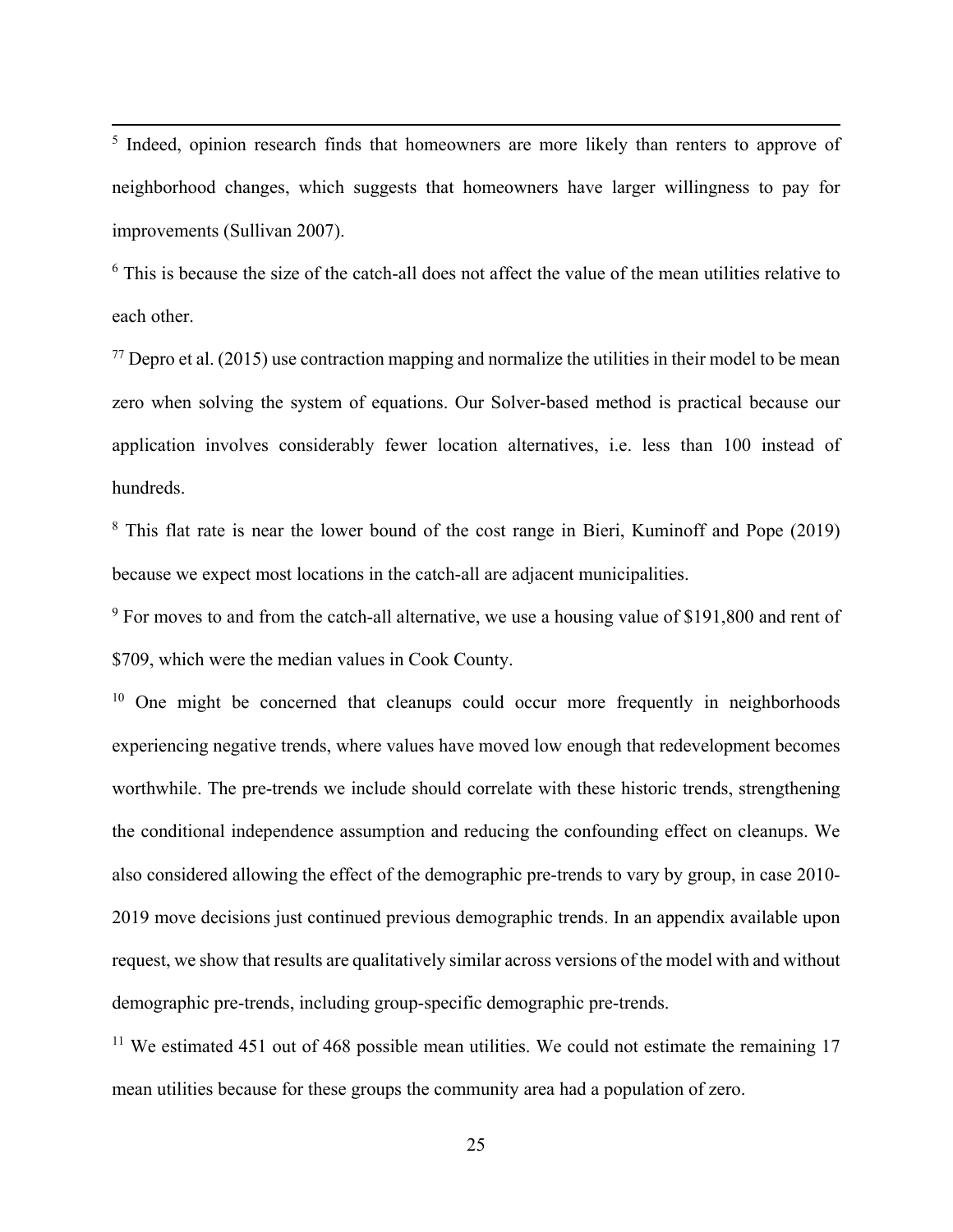$12$  Because at this stage the model is exactly identified, there are no standard errors associated with these estimates.

 $13$  We cannot estimate a mean utility in a tract where a group has no population. There are many such tracts in our application. For example, in 2019, 26% and 17% of Chicago tracts contained no Black and Hispanic owners, respectively. This level of segregation is actually an improvement since 2010, when 34% and 26% of tracts contained no Black and Hispanic owners, respectively. <sup>14</sup> In theory,  $\alpha_M$  should equal one (Parsons and Needelman 1992). This is the approximately the case in first specification in Table 6, in which  $\alpha_M = 0.701$  (s.e. = 0.271), but not the case in the second specification, where several  $\alpha_M^g$  are significantly different from each other. This suggests that the unobserved heterogeneity in tracts may matter more to some groups than to others.

<sup>15</sup> In 2016, Black, Hispanic and white median household incomes in Chicago were \$37,258, \$52,730 and \$79,865, respectively.

<sup>16</sup> Renter willingness to pay for vacant land reductions is roughly zero and their willingness to pay for The 606 is negative. This does not mean renters do not care about redevelopment (or dislike the rail trail, for that matter), but that the eventual equilibrium outcome is associated with renters disproportionately moving out of the area. As pointed out by a reviewer, renters may have little choice if the development involves or is associated with the conversion of rental properties to owned units (although conversion of housing could be interpreted as an equilibrium response by developers).

 $17$  As pointed out by reviewers, racial demographics at the neighborhood level could be proxying for local unobservables that vary with race. For example, this could occur in Chicago if historic churches (Black, Lithuanian, etc.) were valued highly by some race groups and not others.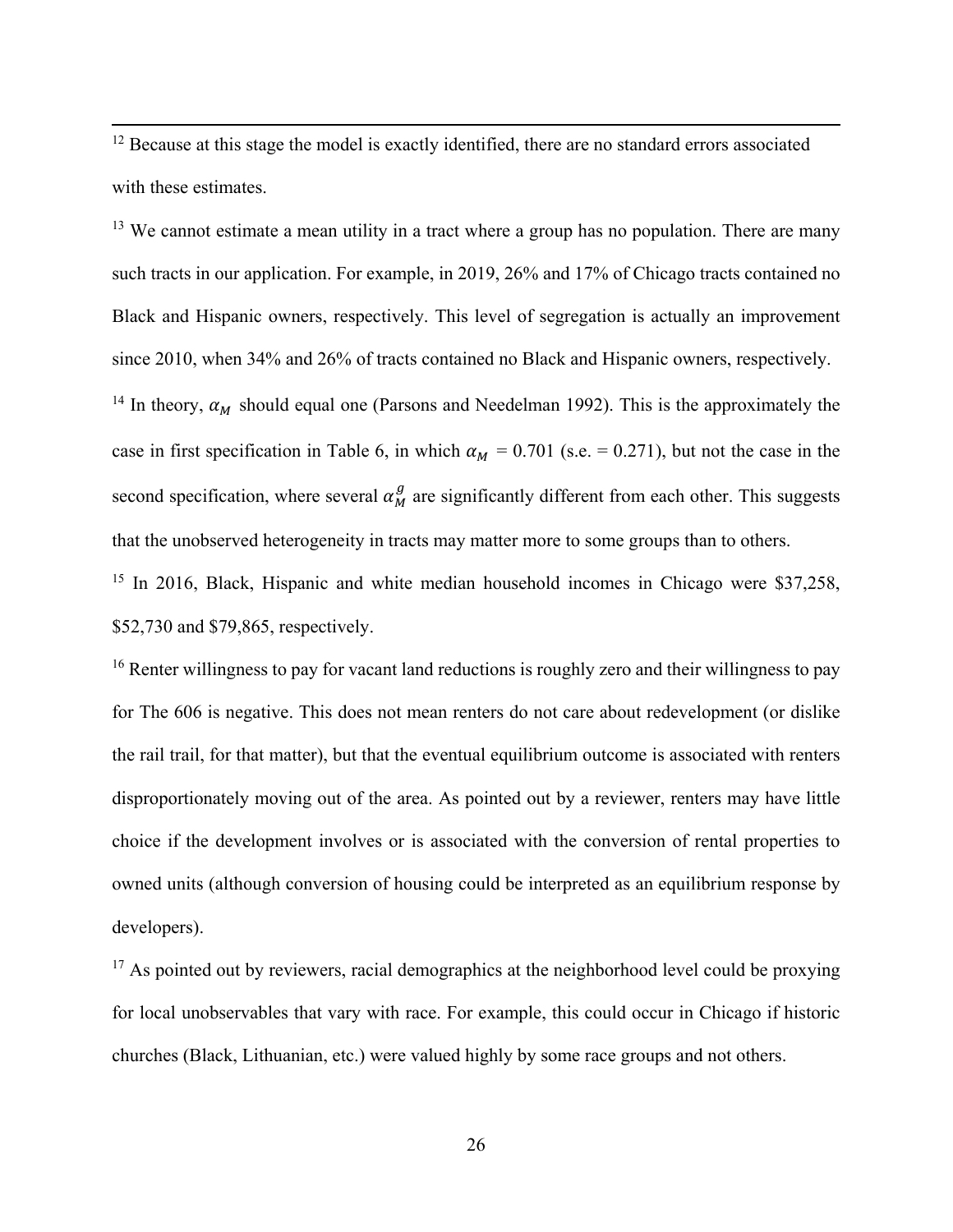References

- Anderson, Matthew B., and Carolina Sternberg. 2013. ""Non-white" gentrification in Chicago's Bronzeville and Pilsen: Racial economy and the intraurban contingency of urban redevelopment." *Urban Affairs Review* 49: 435-467.
- Anguelovski, Isabelle. 2016. "From toxic sites to parks as (green) LULUs? New challenges of inequity, privilege, gentrification, and exclusion for urban environmental justice." *Journal of Planning Literature* 31 (1): 23-36.
- Anguelovski, Isabelle, James J.T. Connolly, Laia Masip, and Hamil Pearsall. 2018. "Assessing green gentrification in historically disenfranchised neighborhoods: a longitudinal and spatial analysis of Barcelona." *Urban Geography* 39 (3): 458-491.
- Bader, Michael D. M., and Maria Krysan. 2015. "Community attraction and avoidance in Chicago: What's race got to do with it?." *The Annals of the American Academy of Political and Social Science* 660 (1): 261-281.
- Bakkensen, Laura A., and Lala Ma. 2020. "Sorting over flood risk and implications for policy reform." *Journal of Environmental Economics and Management* 104: 102362.
- Banzhaf, H. Spencer, and Eleanor McCormick. 2012. "Moving beyond cleanup." In *The Political Economy of Environmental Justice*, edited by H. Spencer Banzhaf, pp. 23-51. Stanford, California: Stanford University Press.
- Bartik, Timothy J. 1986. "Neighborhood revitalization's effects on tenants and the benefit-cost analysis of government neighborhood programs." *Journal of Urban Economics* 19 (2): 234-248.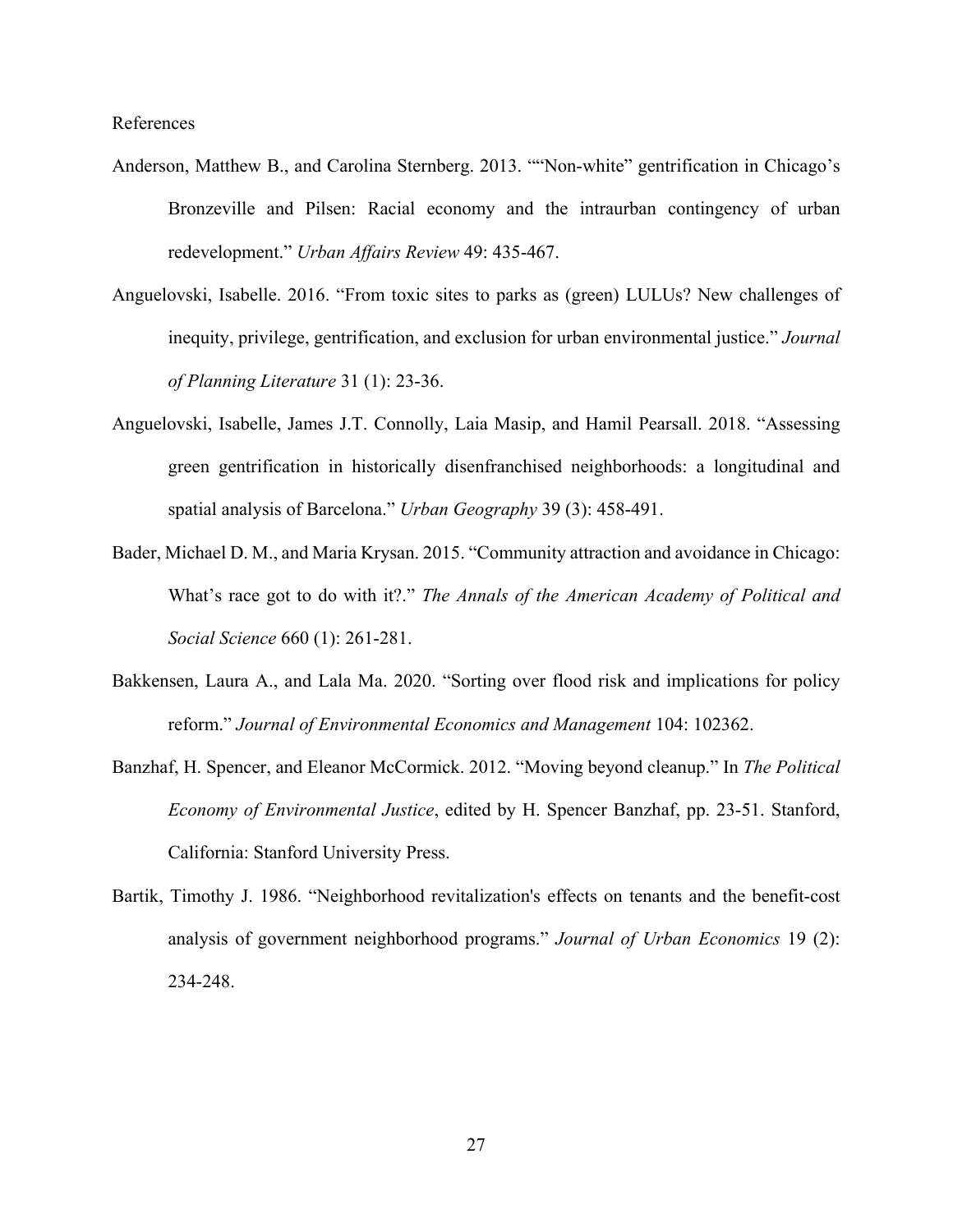- Bayer, Patrick, Fernando Ferreira, and Robert McMillan. 2007. "A unified framework for measuring preferences for schools and neighborhoods." *Journal of Political Economy* 115 (4): 588-638.
- Been, Vicki, and Francis Gupta. 1997. "Coming to the nuisance or going to the barrios? A longitudinal analysis of environmental justice claims." *Ecology Law Quarterly* 24 (1): 1- 56.
- Betancur, John. 2011. "Gentrification and Community Fabric in Chicago." *Urban Studies* 48 (2): 383-406.
- Bieri, David S., Nicolai V. Kuminoff, and Jaren C. Pope. 2019. "National expenditures on local amenities." Working paper, Department of Economics, Arizona State University. Accessed November 19, 2020. http://www.public.asu.edu/~nkuminof/BKP19.
- Bishop, Kelly C., and Christopher Timmins. 2018. "Using panel data to easily estimate hedonic demand functions." *Journal of the Association of Environmental and Resource Economists* 5 (3): 517-543.
- Boyd, Michelle. 2008. "Defensive development: The role of racial conflict in gentrification." *Urban Affairs Review* 43 (6): 751-776.
- Bryson, Jeremy. 2012. "Brownfields gentrification: Redevelopment planning and environmental justice in Spokane, Washington." *Environmental Justice* 5 (1): 26-31.

Bryson, Jeremy. 2013. "The nature of gentrification." *Geography Compass* 7 (8): 578-587.

Bruch, Elizabeth E., and Robert D. Mare. 2012. "Methodological issues in the analysis of residential preferences, residential mobility, and neighborhood change." *Sociological Methodology* 42 (1): 103-154.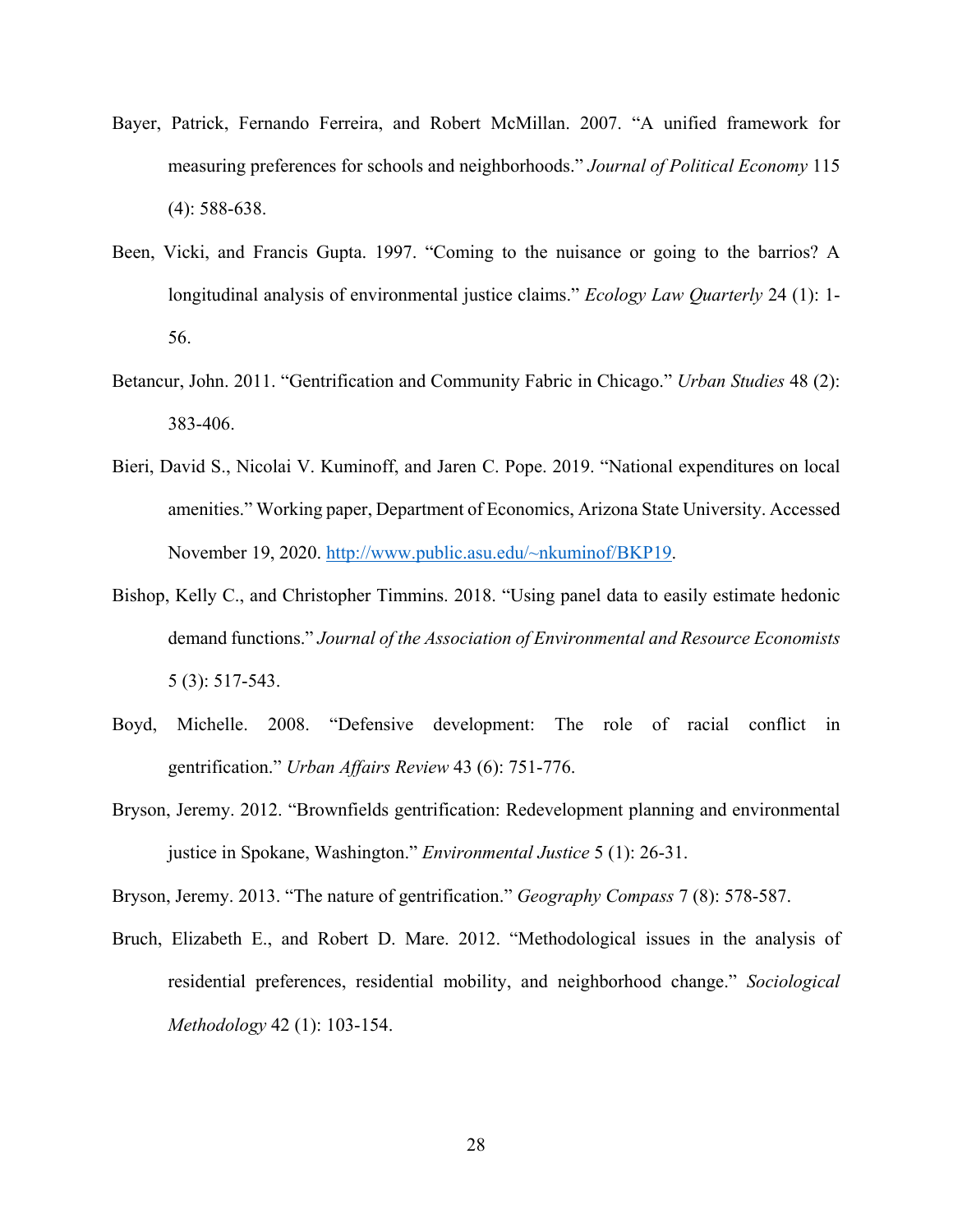- Carter, William H., Michael H. Schill, and Susan M. Wachter. 1998. "Polarisation, public housing and racial minorities in US cities." *Urban Studies* 35 (10): 1889-1911.
- Chicago Community Trust. 2015. "Chicago Neighborhoods 2015 Summary of Assets in 16 Planning Districts." Accessed November 19, 2020. http://cn2015.net/wpcontent/uploads/2015/07/CN2015\_CitywideAssets.pdf.
- Christensen, Peter, Ignacio Sarmiento-Barbieri, and Christopher Timmins. 2020. "Housing Discrimination and the Toxics Exposure Gap in the United States: Evidence from the Rental Market." *Review of Economics and Statistics*: 1-37.
- Copic, Colette, Tania Schusler, and Amy Krings. 2020. "Environmental Gentrification in Chicago: Perceptions, Dilemmas and Paths Forward." Accessed October 4, 2020. https://ecommons.luc.edu/cgi/viewcontent.cgi?article=1036&context=ies\_facpubs.
- Crowder, Kyle, and Liam Downey. 2010"Interneighborhood migration, race, and environmental hazards: Modeling microlevel processes of environmental inequality." *American Journal of Sociology* 115 (4): 1110-1149.
- Depro, Brooks, Christopher Timmins, and Maggie O'Neil. 2015. "White flight and coming to the nuisance: Can residential mobility explain environmental injustice?" *Journal of the Association of Environmental and Resource Economists* 2 (3): 439-468.
- Ding, Lei, Jackelyn Hwang, and Eileen Divringi. 2016. Gentrification and residential mobility in Philadelphia. *Regional Science and Urban Economics* 61: 38-51.
- Ellen, Ingrid Gould, and Katherine M. O'Regan. 2011. "How low income neighborhoods change: Entry, exit, and enhancement." *Regional Science and Urban Economics* 41 (2): 89-97.
- Essoka, Jonathan D. 2010. The gentrifying effects of brownfields redevelopment. *Western Journal of Black Studies* 34 (3): 299-315.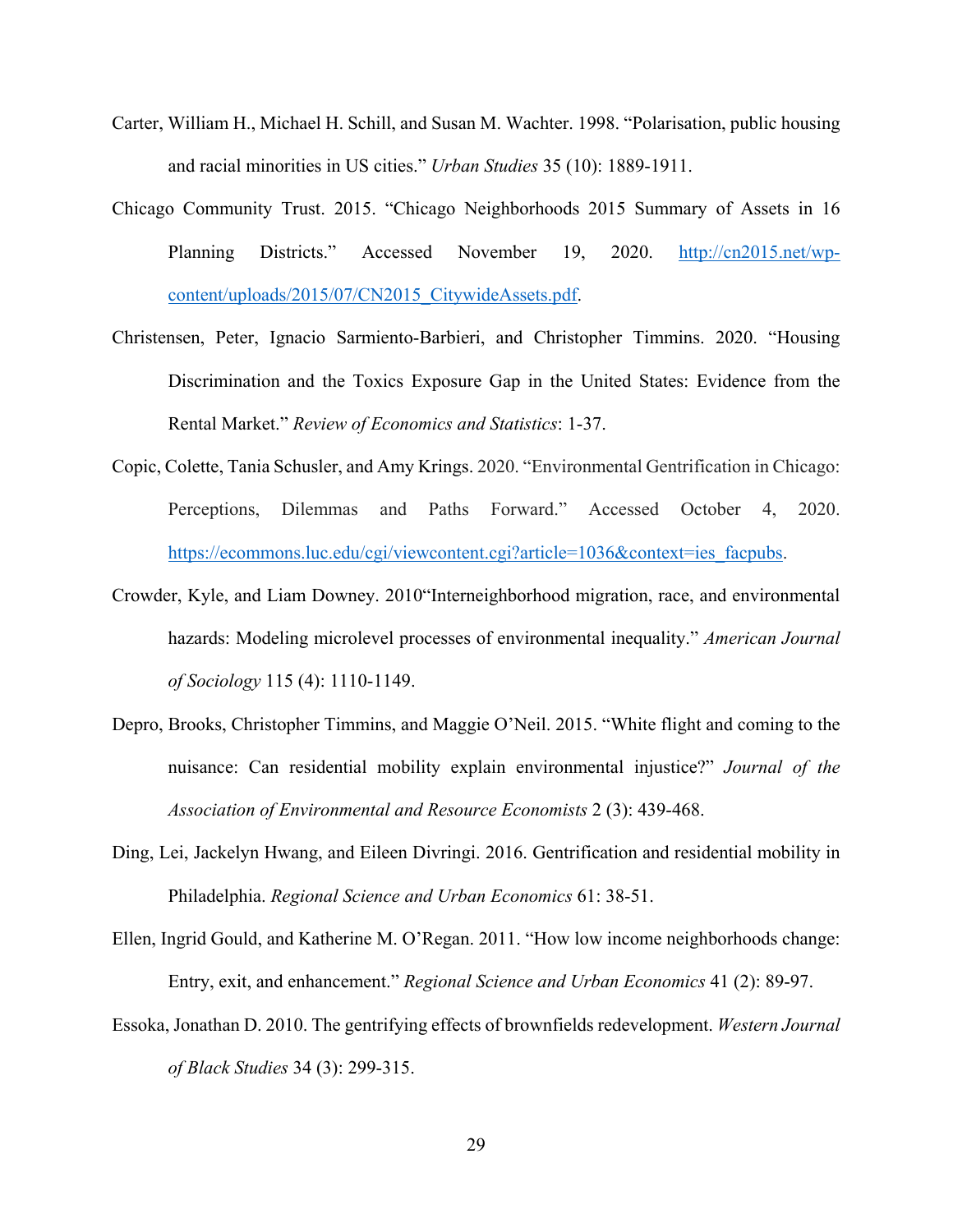- Freeman, Lance. 2005. "Displacement or succession? Residential mobility in gentrifying neighborhoods." *Urban Affairs Review* 40 (4): 463-491.
- Freedman, Matthew, and Tamara McGavock. 2015. "Low‐income housing development, poverty concentration, and neighborhood inequality." *Journal of Policy Analysis and Management* 34 (4): 805-834.
- Freeman, Lance, and William Rohe. 2000. "Subsidized housing and neighborhood racial transition: An empirical investigation." *Housing Policy Debate* 11 (1): 67-89.
- GAO (2020). "Preliminary Analysis of Homeownership Trends for Nine Cities." Government Accountability Office report to Congress, GAO-20-544R.
- Galster, George, and Heather Keeney. 1993. "Subsidized housing and racial change in Yonkers, New York." *Journal of the American Planning Association* 59 (2): 172-181.
- Garvin, Eugenia, et al. 2013. "More than just an eyesore: local insights and solutions on vacant land and urban health." *Journal of Urban Health* 90 (3): 412-426.
- Great Cities Institute. 2019. "Fact Sheet: Black Population Loss in Chicago." Great Cities Institute University of Illinois at Chicago. Accessed August 24, 2020. https://greatcities.uic.edu/wpcontent/uploads/2019/08/Black-Population-Loss-in-Chicago.pdf.
- Harris, Brandon, Dorothy Schmalz, Lincoln Larson, Mariela Fernandez, and Sarah Griffin. 2020. "Contested spaces: Intimate segregation and environmental gentrification on Chicago's 606 Trail." *City & Community* 19 (4): 933-962.
- Holloway, Steven R., Deborah Bryan, Robert Chabot, Donna M. Rogers, and James Rull. 1998. "Exploring the effect of public housing on the concentration of poverty in Columbus, Ohio." *Urban Affairs Review* 33 (6): 767-789.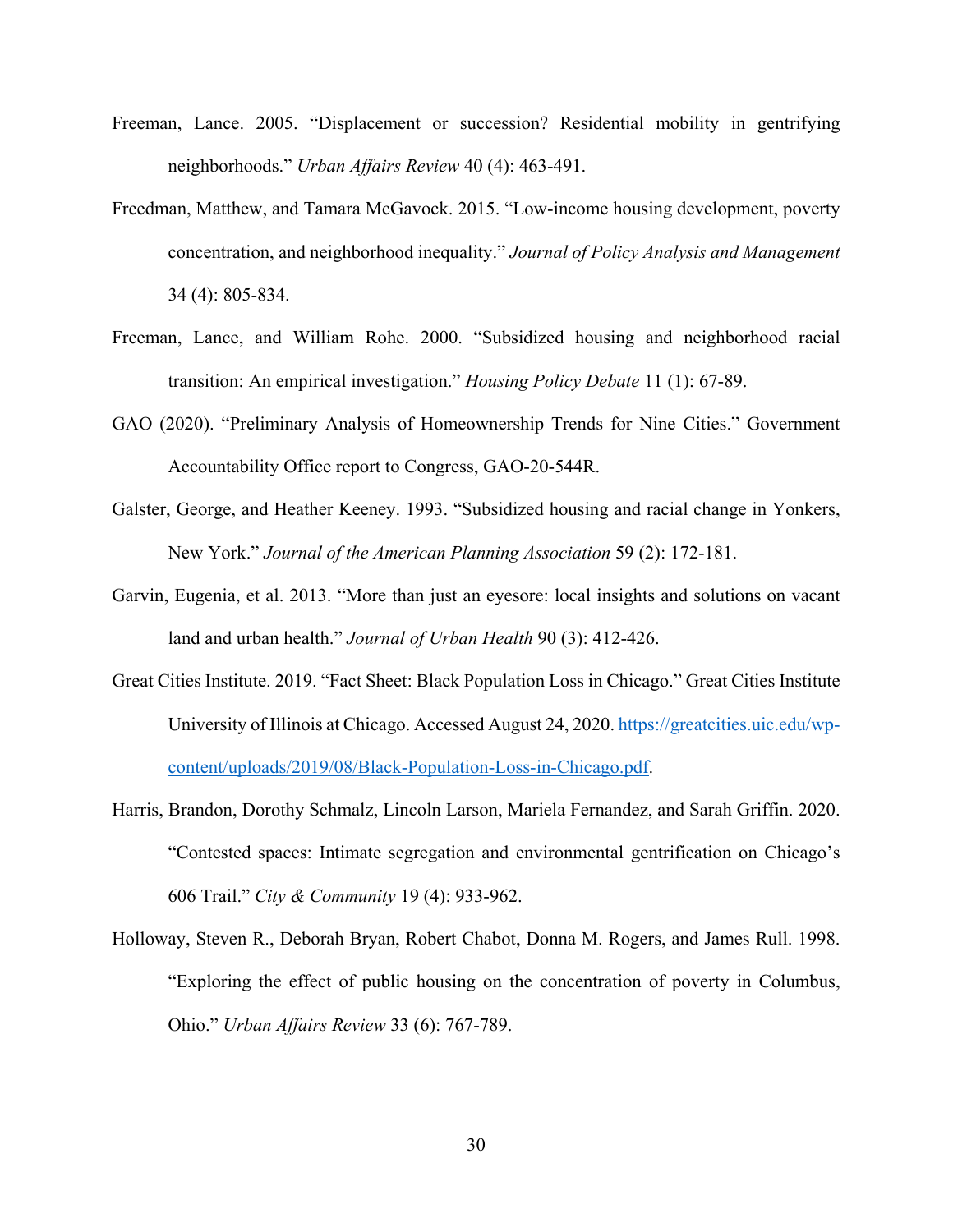- Housing and Urban Development (HUD). 2000. "The user cost of homeownership." *U.S. Housing and Market Conditions.* U.S. Department of Housing and Urban Development. Accessed August 28, 2020. https://www.huduser.gov/periodicals/ushmc/summer2000/summary-2.html.
- Hwang, Jackelyn, and Robert J. Sampson. 2014. "Divergent pathways of gentrification: Racial inequality and the social order of renewal in Chicago neighborhoods." *American Sociological Review* 79 (4): 726-751.
- Illinois Environmental Protection Agency. 2001. "2000 Annual Report." Accessed November 19, 2020. at http://www.epa.state.il.us/land/site-remediation/annual-reports/srp-annual-2000.pdf.
- Keating, Ann Durkin. 2008. *Chicago Neighborhoods and Suburbs: A Historical Guide*. Chicago, Illinois: The University of Chicago Press.
- Kaufman, Dennis A., and Norman R. Cloutier. 2006. "The impact of small brownfields and greenspaces on residential property values." *The Journal of Real Estate Finance and Economics* 33 (1): 19-30.
- Kneebone, Elizabeth. 2004. "Here and Now The Need for Performing Schools in Chicago's Neighborhoods. Illinois Facilities Fund." Accessed August 28, 2020. http://iff.org/wpcontent/uploads/2017/05/cpsfullreport.pdf.
- Krings, Amy, and Colette Copic. 2020. "Environmental Justice Organizing in a Gentrifying Community: Navigating Dilemmas of Representation, Issue Selection, and Recruitment." *Families in Society*, 1044389420952247.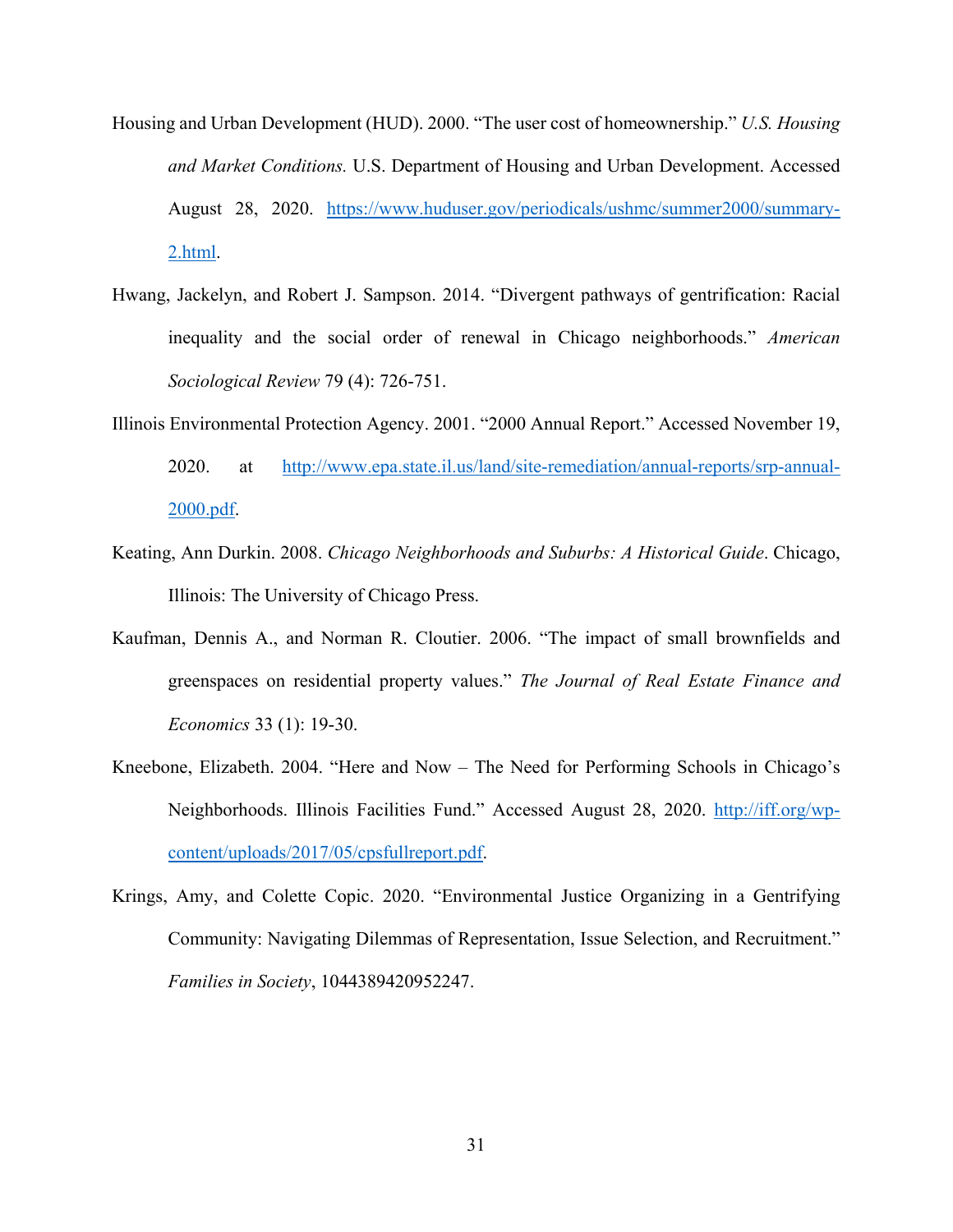- Kuminoff, Nicolai V., V. Kerry Smith, and Christopher Timmins. 2013. "The new economics of equilibrium sorting and policy evaluation using housing markets." *Journal of Economic Literature* 51 (4): 1007-1062.
- Lewis, Valerie A., Michael O. Emerson, and Stephen L. Klineberg. 2011. "Who we'll live with: Neighborhood racial composition preferences of whites, blacks and Latinos." *Social Forces* 89 (4): 1385-1407.
- Linn, Joshua. 2013. "The effect of voluntary brownfields programs on nearby property values: evidence from Illinois." *Journal of Urban Economics* 78: 1-18.
- Mohai, Paul, and Robin Saha. 2015. "Which came first, people or pollution? Assessing the disparate siting and post-siting demographic change hypotheses of environmental injustice." *Environmental Research Letters* 10 (11): 115008.
- Melstrom, Richard T. and Rose Mohammadi. 2021. "Residential mobility, brownfield remediation and environmental gentrification in Chicago." Paper presented at the 2021 AEA meeting.
- Melstrom, Richard and Cassidy Redding. 2020. "Racial Inequality in Chicago: Income and Education." Loyola University Chicago eCommons. Accessed May 20, 2021. Available at https://ecommons.luc.edu/cgi/viewcontent.cgi?article=1037&context=ies\_facpubs.
- National Environmental Justice Advisory Council (NEJAC). 2006. Unintended Impacts of Redevelopment and Revitalization Efforts in Five Environmental Justice Communities. Accessed May 4, 2021. Available at https://www.epa.gov/environmentaljustice/ unintended-impacts-redevelopment-and-revitalization-efforts-five-environmental.
- Newman, Kathe, and Elvin K. Wyly. 2006. "The right to stay put, revisited: Gentrification and resistance to displacement in New York City." *Urban Studies* 43 (1): 23-57.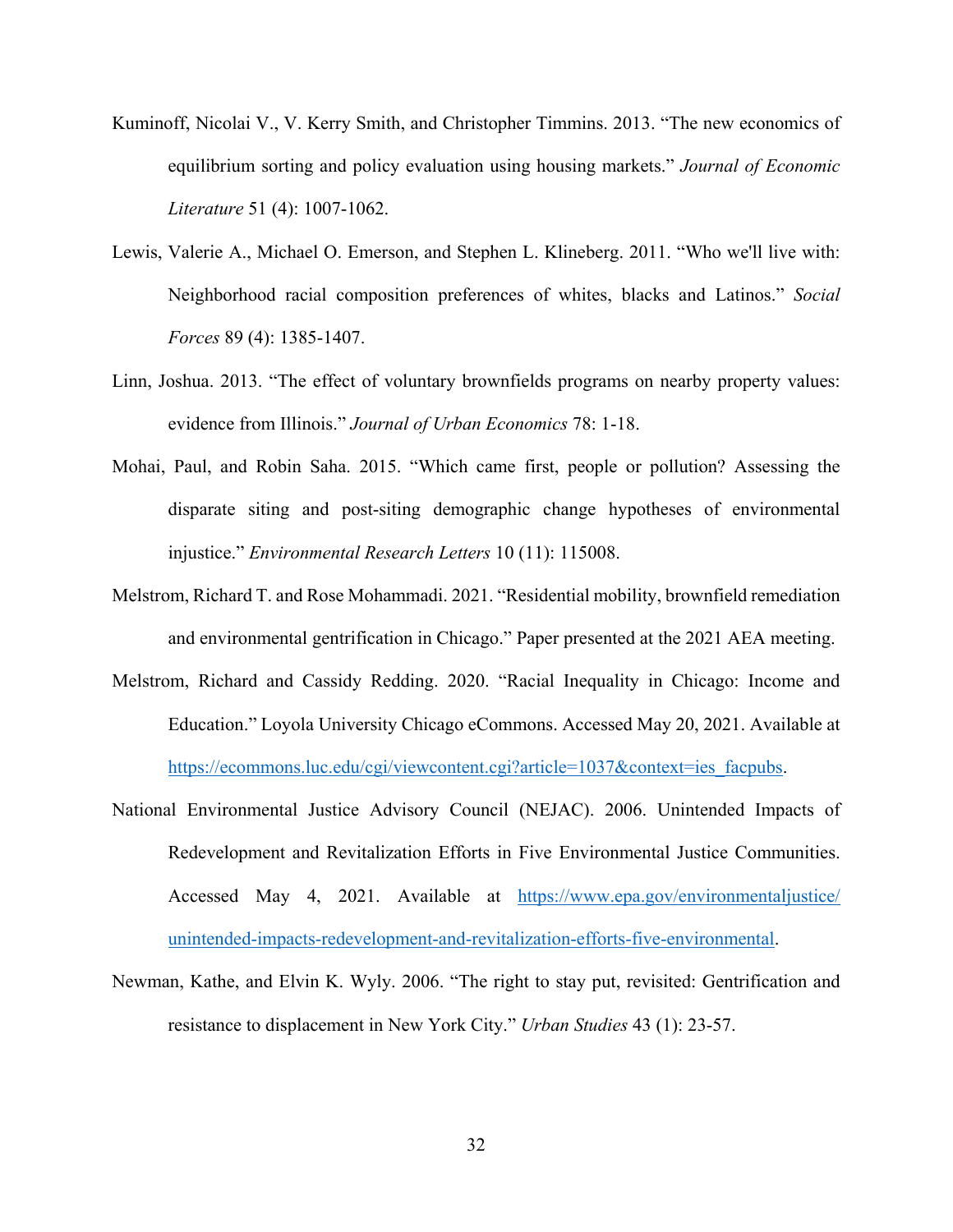- Nyden, Philip W., Emily Edlynn, and Julie Davis. 2006. "The differential impact of gentrification on communities in Chicago." Chicago, Illinois: Loyola University Chicago Center for Urban Research and Learning.
- Parsons, George R., and Michael S. Needelman. 1992. Site aggregation in a random utility model of recreation. *Land Economics* 68 (4): 418-433.
- Pearsall, Hamil. 2010. "From brown to green? Assessing social vulnerability to environmental gentrification in New York City." *Environment and Planning C: Government and Policy*, 28(5): 872-886.
- Rigolon, Alessandro, and Jeremy Németh. 2018. ""We're not in the business of housing:" Environmental gentrification and the nonprofitization of green infrastructure projects." *Cities* 81: 71-80.
- Rigolon, Alessandro, and Jeremy Németh. 2020. "Green gentrification or 'just green enough': Do park location, size and function affect whether a place gentrifies or not?" *Urban Studies* 57(2): 402-420.
- Rigolon, Alessandro, William P. Stewart, and Paul H. Gobster. 2020. "What predicts the demand and sale of vacant public properties? Urban greening and gentrification in Chicago." *Cities* 107: 102948.
- Sieg, Holger, V. Kerry Smith, H. Spencer Banzhaf and Randy Walsh. 2004. "Estimating the general equilibrium benefits of large changes in spatially delineated public goods." *International Economic Review* 45(4): 1047-1077.
- Sullivan, Daniel Monroe. 2007. "Reassessing gentrification: Measuring residents' opinions using survey data." *Urban Affairs Review* 42 (4): 583-592.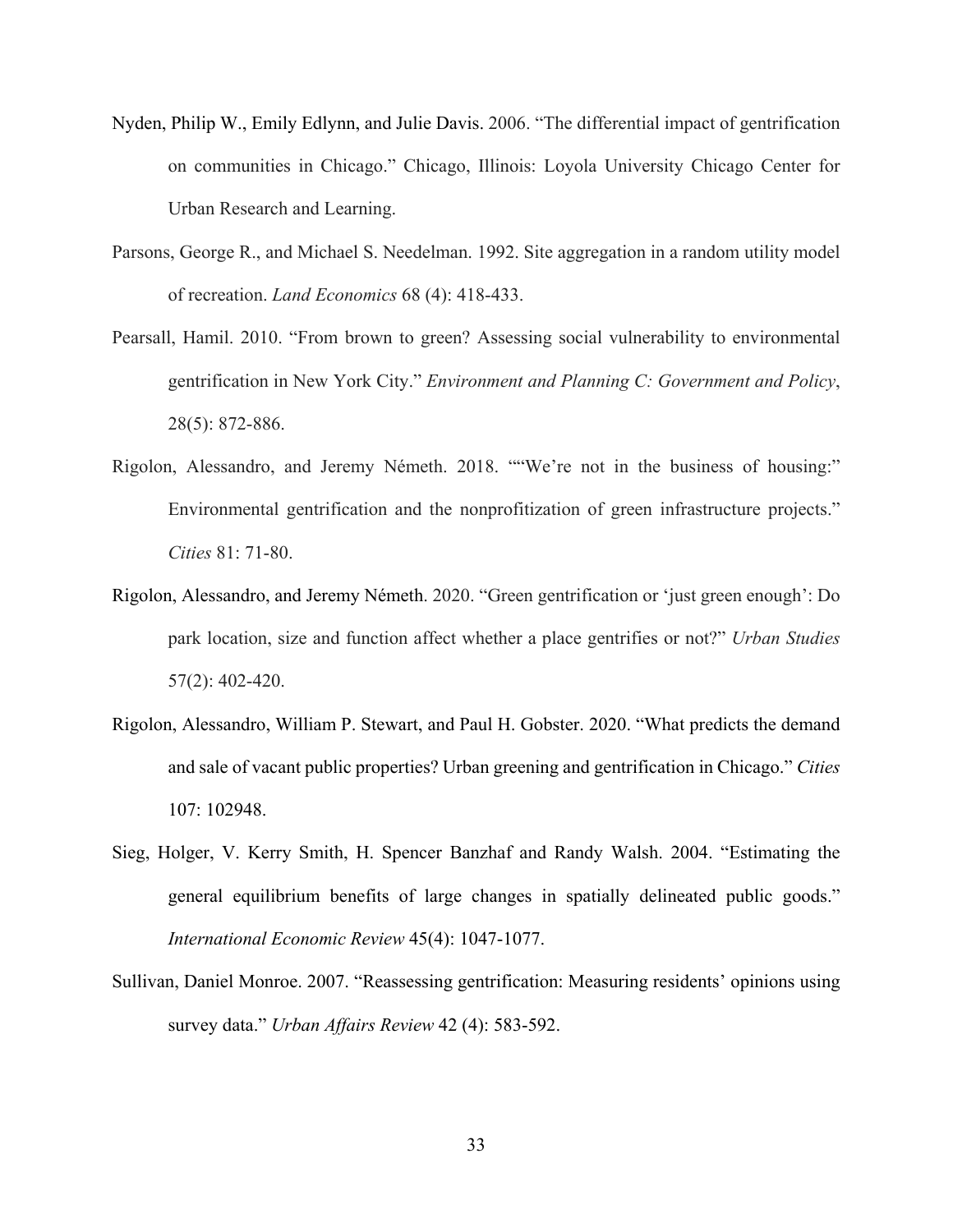Thurber, Amie, Amy Krings, Linda S. Martinez, and Mary Ohmer. 2021. "Resisting gentrification: The theoretical and practice contributions of social work." *Journal of Social Work* 21 (1): 26-45.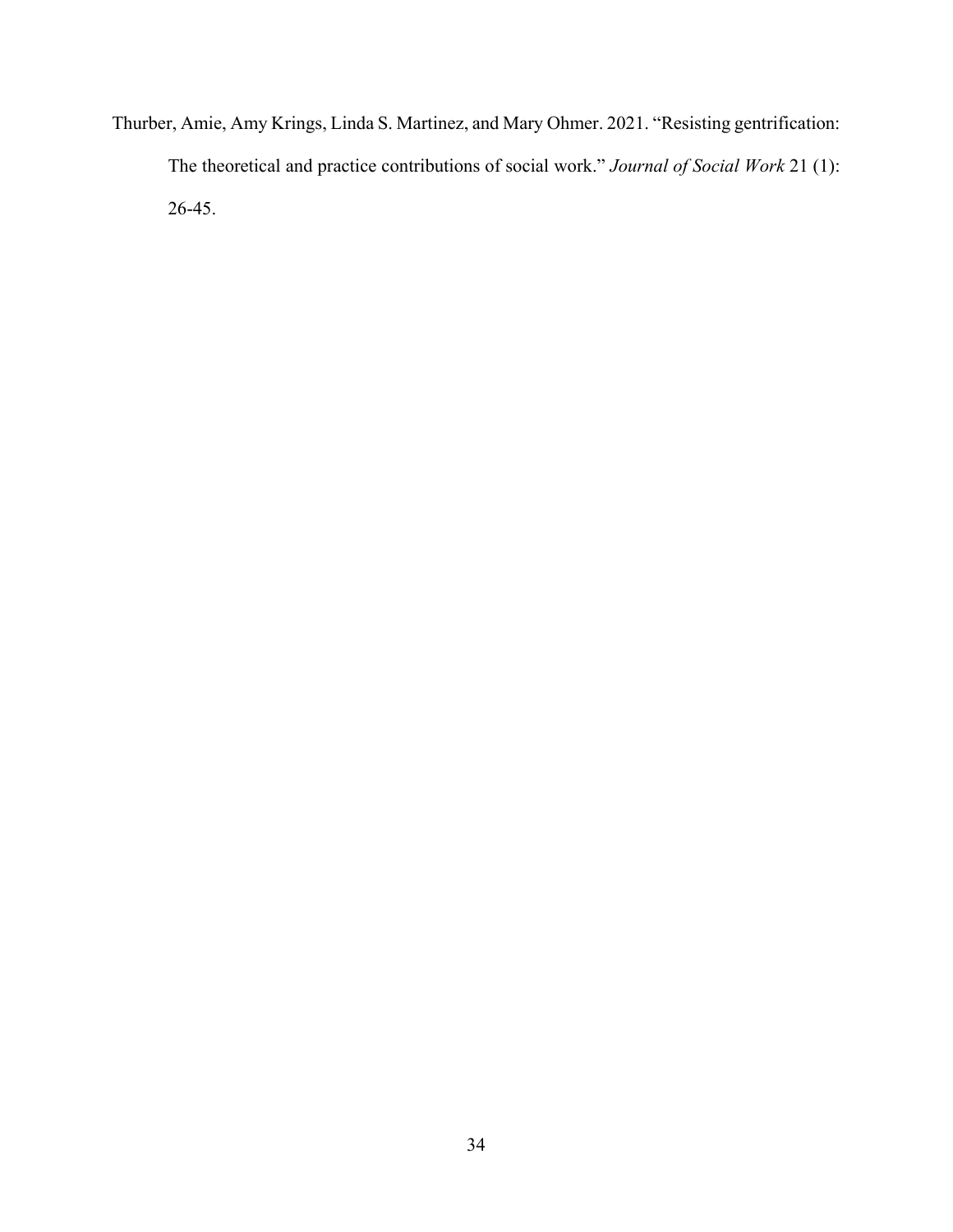Author Biography

Richard T. Melstrom is an associate professor in the School of Environmental Sustainability at Loyola University Chicago. His research focuses on environmental valuation, environmental justice, and wildlife conservation.

Rose Mohammadi is currently a research assistant at George Washington University studying the response of coastal species and ecosystems to global change including climate and sea-level rise. She graduated from Loyola University Chicago in 2020 with a B.S. in Environmental Science and a B.A. in Economics.

Tania Schusler is an assistant professor in the School of Environmental Sustainability at Loyola University Chicago. Her research focuses on community education, participation, and stakeholder engagement in environmental management.

Amy Krings is an associate professor in the School of Social Work at Loyola University Chicago Loyola University Chicago. Her research is about how members of marginalized communities come together, strategically and collaboratively, to advance social justice.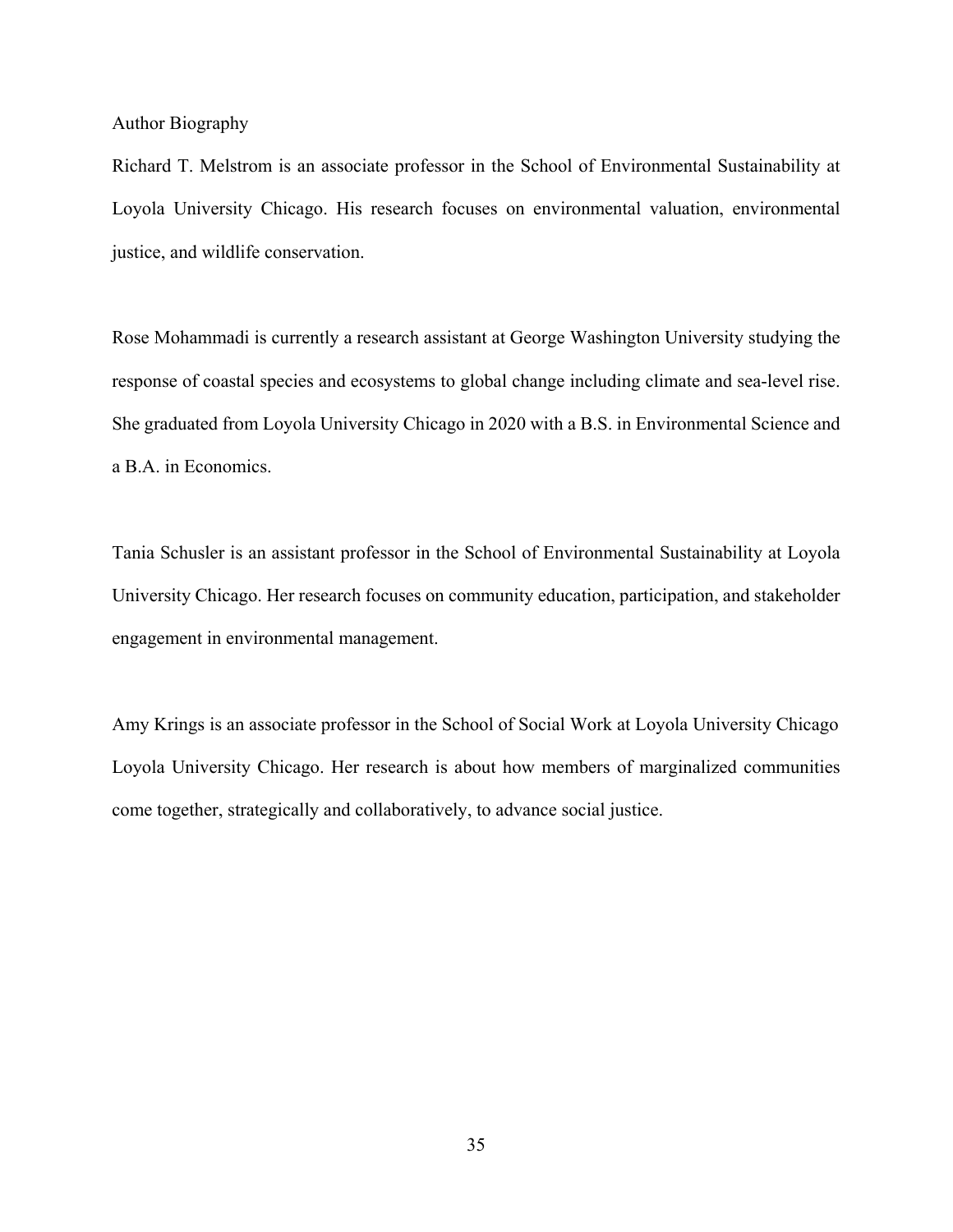| Table 1. Chicago community area demographic change |         |                    |                    |                       |                                      |                                             |
|----------------------------------------------------|---------|--------------------|--------------------|-----------------------|--------------------------------------|---------------------------------------------|
|                                                    | Cleanup | residents<br>White | residents<br>Black | residents<br>Hispanic | households<br>Owning                 | households<br>Renting                       |
| A. Change 2010-2017                                |         |                    |                    |                       |                                      |                                             |
| Mean                                               |         | 460                | -684               | 141                   |                                      | 54                                          |
| Median                                             |         | 159                | $-2111$            | 187                   |                                      |                                             |
| St. Dev                                            |         | 1383               | 1881               | 1492                  |                                      | $\begin{array}{c} 6 \\ 14 \\ 8 \end{array}$ |
| Min                                                |         | -2109              | -6874              | -5502                 | $-39$<br>$-1391$<br>$1244$<br>$1244$ | $-1521$                                     |
| Max                                                | 35      | 5474               | 1981               | 4333                  |                                      | 3953                                        |
| B. Correlations of change 2010-2017                |         |                    |                    |                       |                                      |                                             |
| White households                                   | 0.525   |                    |                    |                       |                                      |                                             |
| <b>Black households</b>                            | 6+00    | 0.056              |                    |                       |                                      |                                             |
| Hispanic households                                | 880.0-  | $-0.415$           | -0.155             |                       |                                      |                                             |
| Owning households                                  | 0.143   | $0.079$            | 0.304              | $-0.187$              |                                      |                                             |
| Renting households                                 | 0.181   | 0.252              | 0.227              | 0.250                 | $-0.229$                             |                                             |
|                                                    |         |                    |                    |                       |                                      |                                             |

29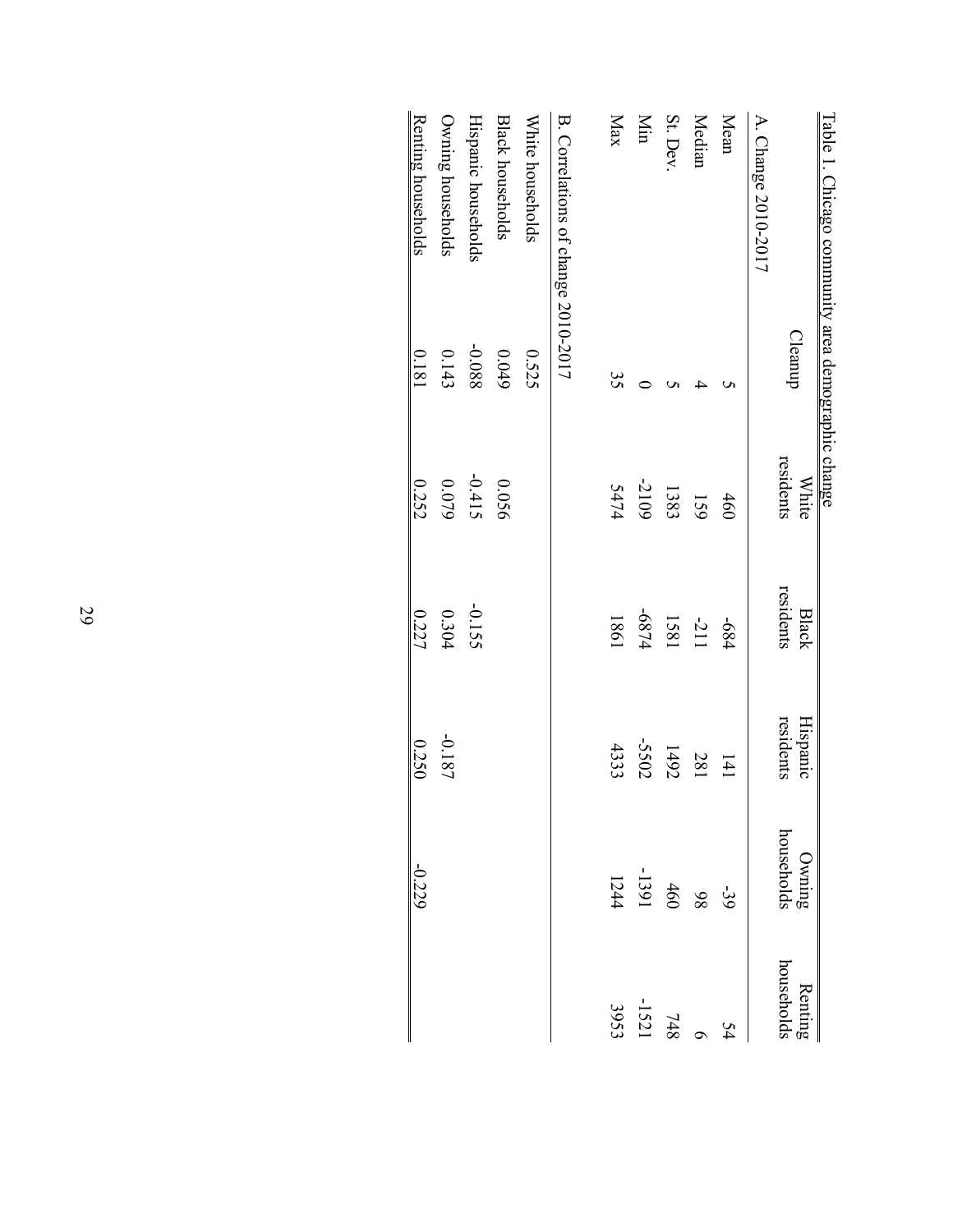| Table 2. Stay percentages and moving cost parameters |        |               |
|------------------------------------------------------|--------|---------------|
| dnou.                                                | % Stay | $\alpha_{MC}$ |
| White - owners                                       | $51\%$ | 0.00078       |
| White - renters                                      | 11%    | 880000        |
| Black - owners                                       | $70\%$ | 0.00143       |
| Black - renters                                      | 22%    | 961000        |
| Hispanic - owners                                    | 59%    | 0.00123       |
| Hispanic - renters                                   | 22%    | 0.00209       |
|                                                      |        |               |

Table 2. Stay percentages and moving cost parameters ù  $\frac{1}{\sqrt{2}}$ ļ.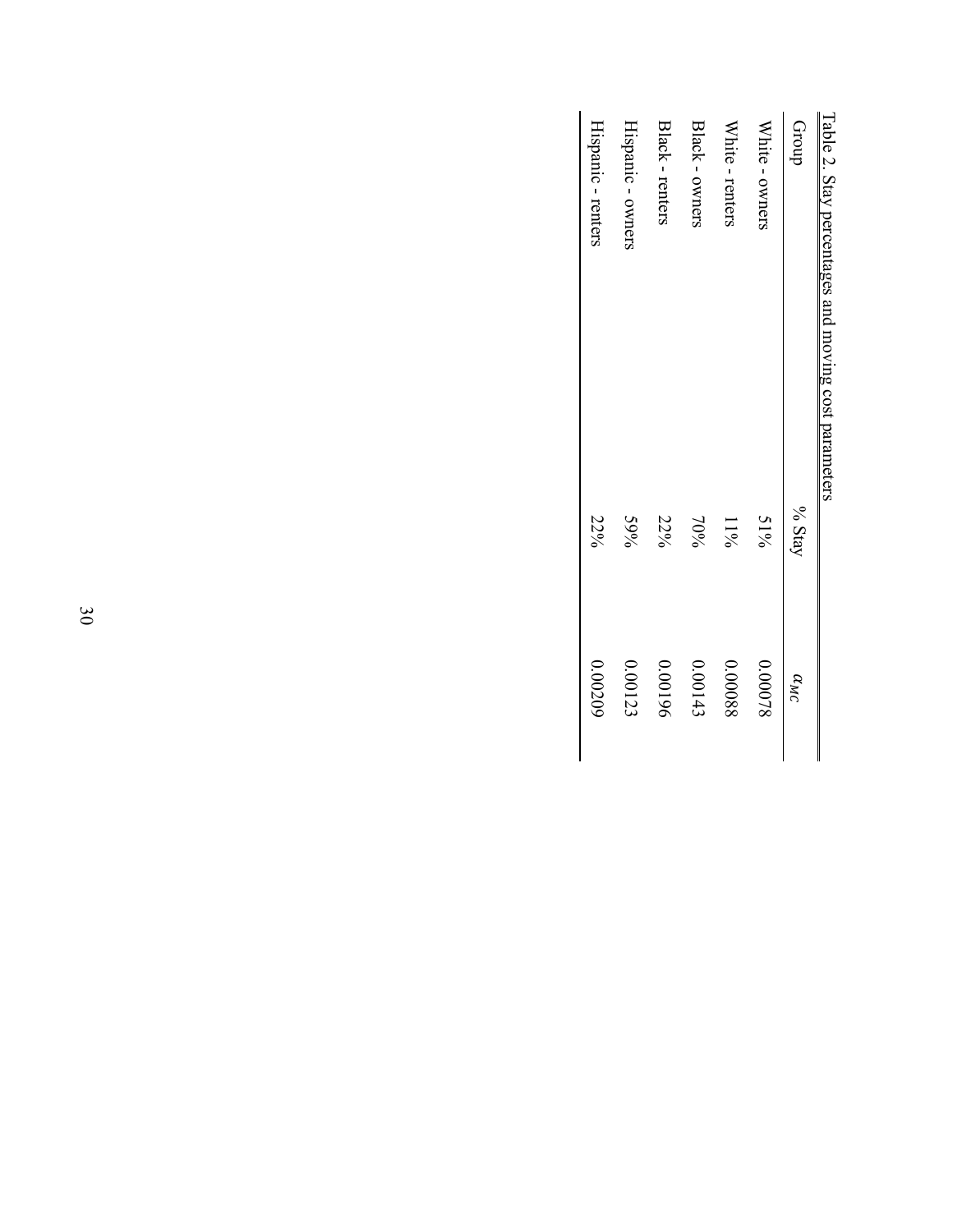|                 | l aple 3. Nelghborhood characteristics in the residential sorung model |        |         |
|-----------------|------------------------------------------------------------------------|--------|---------|
| Name            | Description                                                            | Mean   | St. Dev |
| Cleanup         | Number of proximals cleaned approximation of 2010 and 2012             | 5.09   | 4.76    |
| $\sqrt{accant}$ | Petu of land classified as vacant                                      | 4.70   | 5.92    |
| Rail trail      | $=$ 1 for community areas adjacent to rail trail conversion (The 606)  | 0.04   | 0.19    |
| Income          | Nedian income in \$1,000s                                              | 55.01  | 22.65   |
| College         | Percent of residents age >25 with college degree                       | 28.10  | 20.50   |
| Crime           | Number of index crimes per 10000 persons                               | 569.91 | 326.50  |
| Black           | Percent of Black residents                                             | 39.18  | 40.04   |
| Hispanic        | Percent of Hispanic residents                                          | 25.54  | 27.95   |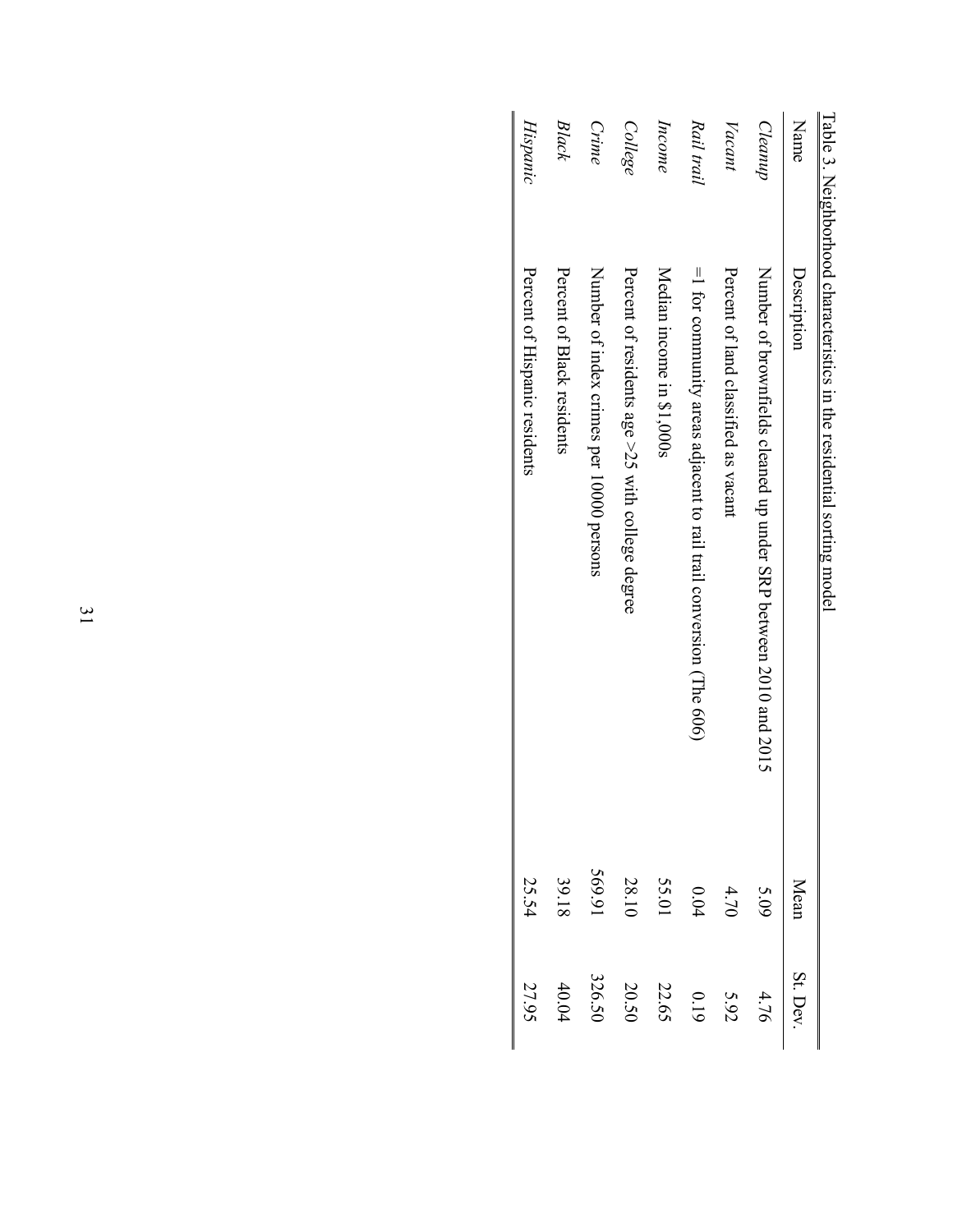|                              | (1)           |           | (2)           |           |
|------------------------------|---------------|-----------|---------------|-----------|
| Characteristic               | Coefficient   | St. Error | Coefficient   | St. Error |
| Cleanup                      | 220.207**     | 61.952    |               |           |
| $\times$ Black               | $-52.906**$   | 15.474    | $-52.594**$   | 14.753    |
| ×Hispanic                    | $-44.531**$   | 14.646    | $-44.776**$   | 14.274    |
| $\times$ Renter              | $-80.834$     | 63.480    | $-80.947$     | 61.307    |
| Vacant                       | $-121.206**$  | 48.718    |               |           |
| $\times$ Black               | 21.278**      | 9.374     | 22.160**      | 9.408     |
| ×Hispanic                    | 44.278**      | 8.651     | 46.385**      | 9.064     |
| $\times$ Renter              | 104.631**     | 52.289    | 106.623**     | 50.263    |
| Rail trail (The 606)         | 1901.910**    | 818.664   |               |           |
| $\times$ Black               | $-676.322**$  | 211.592   | $-701.294**$  | 198.941   |
| ×Hispanic                    | $-863.161**$  | 216.981   | $-859.017**$  | 204.565   |
| $\times$ Renter              | $-2212.467**$ | 635.648   | $-2207.621**$ | 610.501   |
| Income                       | 32.135        | 26.398    |               |           |
| $\times$ Black               | 12.107**      | 5.928     | 9.676*        | 5.803     |
| ×Hispanic                    | 14.711**      | 4.974     | 12.244**      | 4.877     |
| $\times$ Renter              | 8.040         | 30.839    | 6.453         | 29.788    |
| College                      | 128.366**     | 40.763    |               |           |
| $\times$ Black               | $-22.184**$   | 7.223     | $-21.041**$   | 6.965     |
| $\times$ Hispanic            | $-38.717**$   | 5.431     | $-38.741**$   | 5.123     |
| $\times$ Renter              | $-74.516*$    | 38.620    | $-74.068*$    | 37.347    |
| Crime                        | $-1.968$      | 1.408     |               |           |
| $\times$ Black               | $0.991**$     | 0.439     | $1.036**$     | 0.417     |
| ×Hispanic                    | $1.263**$     | 0.327     | 1.299**       | 0.322     |
| $\times$ Renter              | 5.654**       | 1.562     | 5.675**       | 1.515     |
| <b>Black</b>                 | $-55.000**$   | 16.882    |               |           |
| $\times$ Black               | 60.124**      | 5.736     | 60.156**      | 5.362     |
| ×Hispanic                    | 26.207**      | 4.455     | 24.720**      | 4.132     |
| $\times$ Renter              | 8.463         | 20.303    | 8.282         | 19.663    |
| Hispanic                     | $-10.147$     | 15.901    |               |           |
| $\times$ Black               | 18.534**      | 6.596     | 18.946**      | 6.344     |
| $\times$ Hispanic            | 25.848**      | 4.757     | 24.640**      | 4.441     |
| $\times$ Renter              | 9.773         | 19.837    | 9.428         | 19.284    |
| Group pre-trends             |               | Yes       |               | Yes       |
| District fixed effects       |               | Yes       |               | No        |
| Community area fixed effects |               | No        |               | Yes       |
| Observations                 |               | 451       |               | 451       |

Table 4. Sorting model regression estimates

Standard errors clustered on community areas. \* and \*\* indicate significance at the 10% and 5% levels, respectively.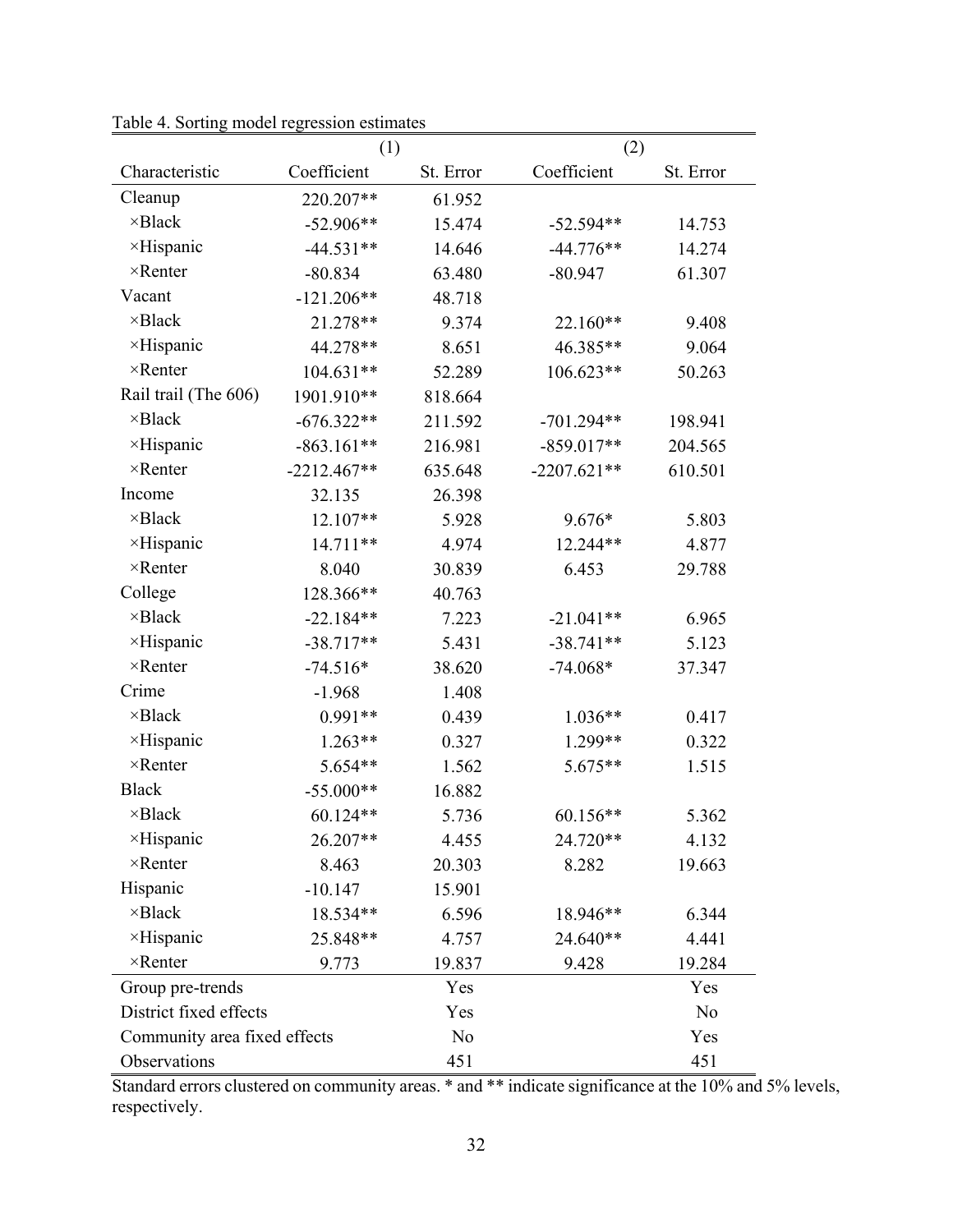| Group                | $+1$ cleanup | -1% vacant land | $+10k$ income | $+10\%$ Black |
|----------------------|--------------|-----------------|---------------|---------------|
| White owners         | 220.2        | 121.2           | 321.4         | $-550.0$      |
|                      | (62.0)       | (48.7)          | (264.0)       | (168.8)       |
| White renters        | 139.4        | 16.6            | 401.8         | $-465.4$      |
|                      | (60.0)       | (38.76)         | (205.4)       | (181.2)       |
| <b>Black owners</b>  | 167.3        | 99.9            | 442.4         | 51.2          |
|                      | (56.9)       | (46.9)          | (263.2)       | (174.3)       |
| <b>Black renters</b> | 86.5         | $-4.7$          | 522.8         | 135.9         |
|                      | (58.4)       | 36.7            | (202.9)       | (168.2)       |
| Hispanic owners      | 175.7        | 76.9            | 468.5         | $-287.9$      |
|                      | (56.3)       | (47.2)          | (268.2)       | (173.8)       |
| Hispanic renters     | 94.8         | $-27.7$         | 548.9         | $-203.3$      |
|                      | (58.8)       | (36.2)          | (191.9)       | (170.5)       |

Table 5. Heterogeneity in marginal willingness to pay for neighborhood change

Standard errors in parentheses below willingness to pay.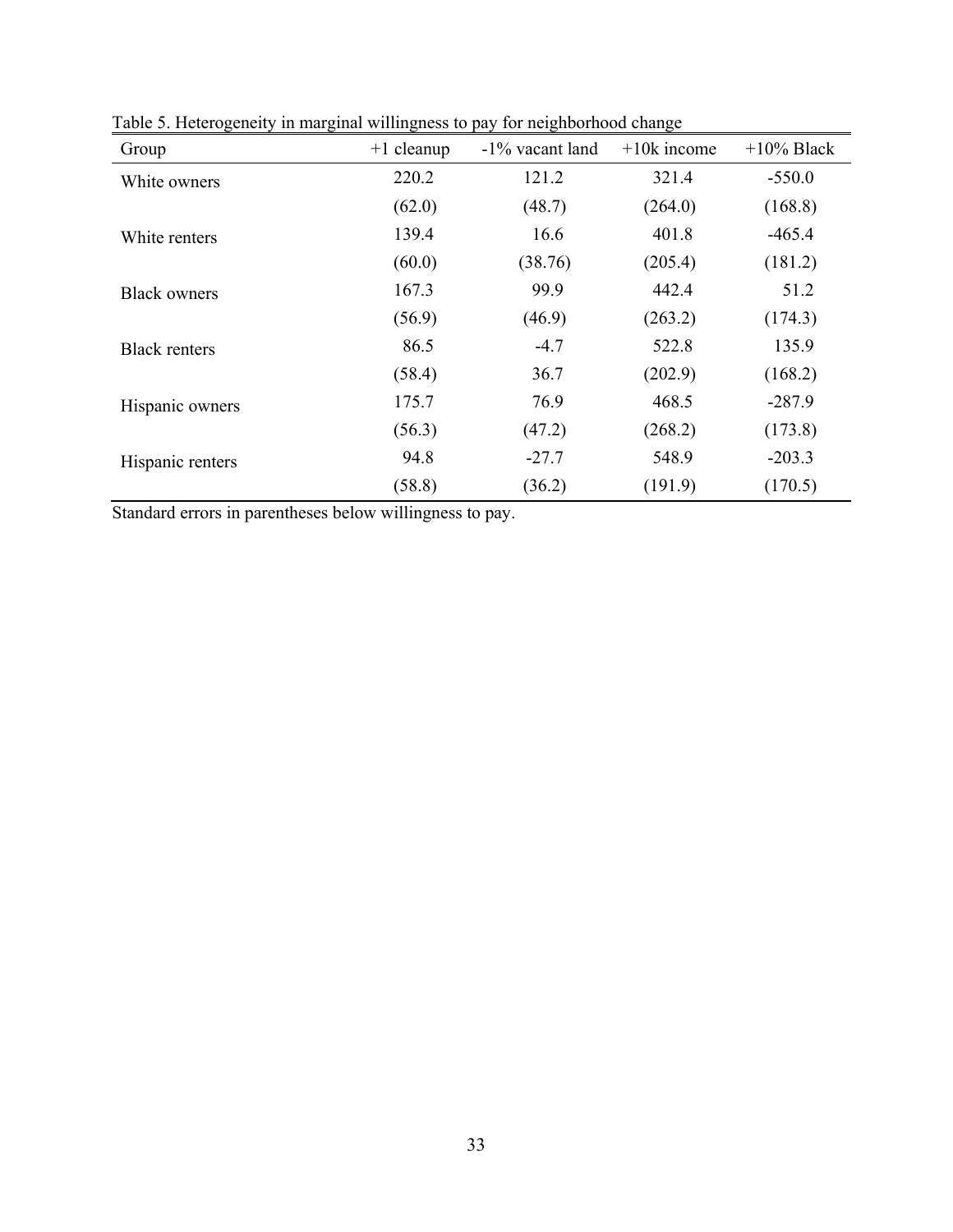|                        | Table 6. Sorting model regression with m( <i>M)</i> adjustment for site aggregation<br>Common $ln(M)$ coefficient |           | Group-specific $ln(M)$<br>coefficient |           |
|------------------------|-------------------------------------------------------------------------------------------------------------------|-----------|---------------------------------------|-----------|
| Characteristic         | Coefficient                                                                                                       | St. Error | Coefficient                           | St. Error |
| Cleanup                | 131.772**                                                                                                         | 52.601    | 143.106**                             | 57.392    |
| $\times$ Black         | $-25.853$                                                                                                         | 17.235    | $-40.280**$                           | 13.289    |
| ×Hispanic              | $-19.507$                                                                                                         | 15.166    | $-31.776**$                           | 14.012    |
| $\times$ Renter        | $-71.184$                                                                                                         | 61.400    | $-112.185$                            | 76.349    |
| Vacant                 | $-99.600**$                                                                                                       | 46.941    | $-114.938**$                          | 51.177    |
| $\times$ Black         | 6.548                                                                                                             | 11.831    | 15.930*                               | 9.463     |
| ×Hispanic              | 30.789**                                                                                                          | 10.424    | 38.013**                              | 8.473     |
| $\times$ Renter        | 98.836*                                                                                                           | 52.460    | 122.682**                             | 58.368    |
| Rail trail (The 606)   | 1482.694*                                                                                                         | 866.290   | 1708.872*                             | 882.638   |
| $\times$ Black         | $-423.002**$                                                                                                      | 206.276   | $-550.325**$                          | 209.580   |
| ×Hispanic              | $-623.749**$                                                                                                      | 188.004   | $-747.617**$                          | 206.516   |
| $\times$ Renter        | $-2131.364**$                                                                                                     | 621.602   | $-2500.140**$                         | 795.825   |
| Income                 | 38.092                                                                                                            | 25.433    | 32.816                                | 24.673    |
| $\times$ Black         | 6.661                                                                                                             | 5.929     | 9.671                                 | 5.824     |
| ×Hispanic              | $9.049*$                                                                                                          | 5.067     | 11.692**                              | 4.677     |
| $\times$ Renter        | 5.877                                                                                                             | 30.881    | 12.716                                | 29.925    |
| College                | 125.859**                                                                                                         | 39.774    | 128.564**                             | 38.894    |
| $\times$ Black         | $-19.439**$                                                                                                       | 7.347     | $-20.651**$                           | 7.326     |
| ×Hispanic              | $-36.151**$                                                                                                       | 5.701     | $-37.233**$                           | 5.478     |
| $\times$ Renter        | $-73.428*$                                                                                                        | 38.898    | $-77.516**$                           | 38.247    |
| Crime                  | $-2.209*$                                                                                                         | 1.316     | $-2.316*$                             | 1.315     |
| $\times$ Black         | $0.938*$                                                                                                          | 0.487     | $0.899**$                             | 0.438     |
| ×Hispanic              | $1.203**$                                                                                                         | 0.368     | $1.200**$                             | 0.350     |
| $\times$ Renter        | 5.659**                                                                                                           | 1.551     | 5.744**                               | 1.590     |
| <b>Black</b>           | $-55.784**$                                                                                                       | 16.173    | $-54.660**$                           | 15.490    |
| $\times$ Black         | 60.735**                                                                                                          | 5.388     | 60.820**                              | 5.513     |
| ×Hispanic              | 26.309**                                                                                                          | 3.875     | 25.842**                              | 4.181     |
| $\times$ Renter        | 8.698                                                                                                             | 20.608    | 7.369                                 | 19.977    |
| Hispanic               | $-11.203$                                                                                                         | 15.814    | $-11.503$                             | 15.380    |
| $\times$ Black         | 18.158**                                                                                                          | 5.924     | 18.459**                              | 6.281     |
| ×Hispanic              | 25.281**                                                                                                          | 4.179     | 25.585**                              | 4.458     |
| $\times$ Renter        | 9.829                                                                                                             | 20.132    | 9.656                                 | 19.528    |
| Group pre-trends       |                                                                                                                   | Yes       |                                       | Yes       |
| District fixed effects |                                                                                                                   | Yes       |                                       | Yes       |
| Observations           |                                                                                                                   | 451       |                                       | 451       |

Table 6. Sorting model regression with ln(*M*) adjustment for site aggregation

Standard errors clustered on community areas. \* and \*\* indicate significance at the 10% and 5% levels, respectively.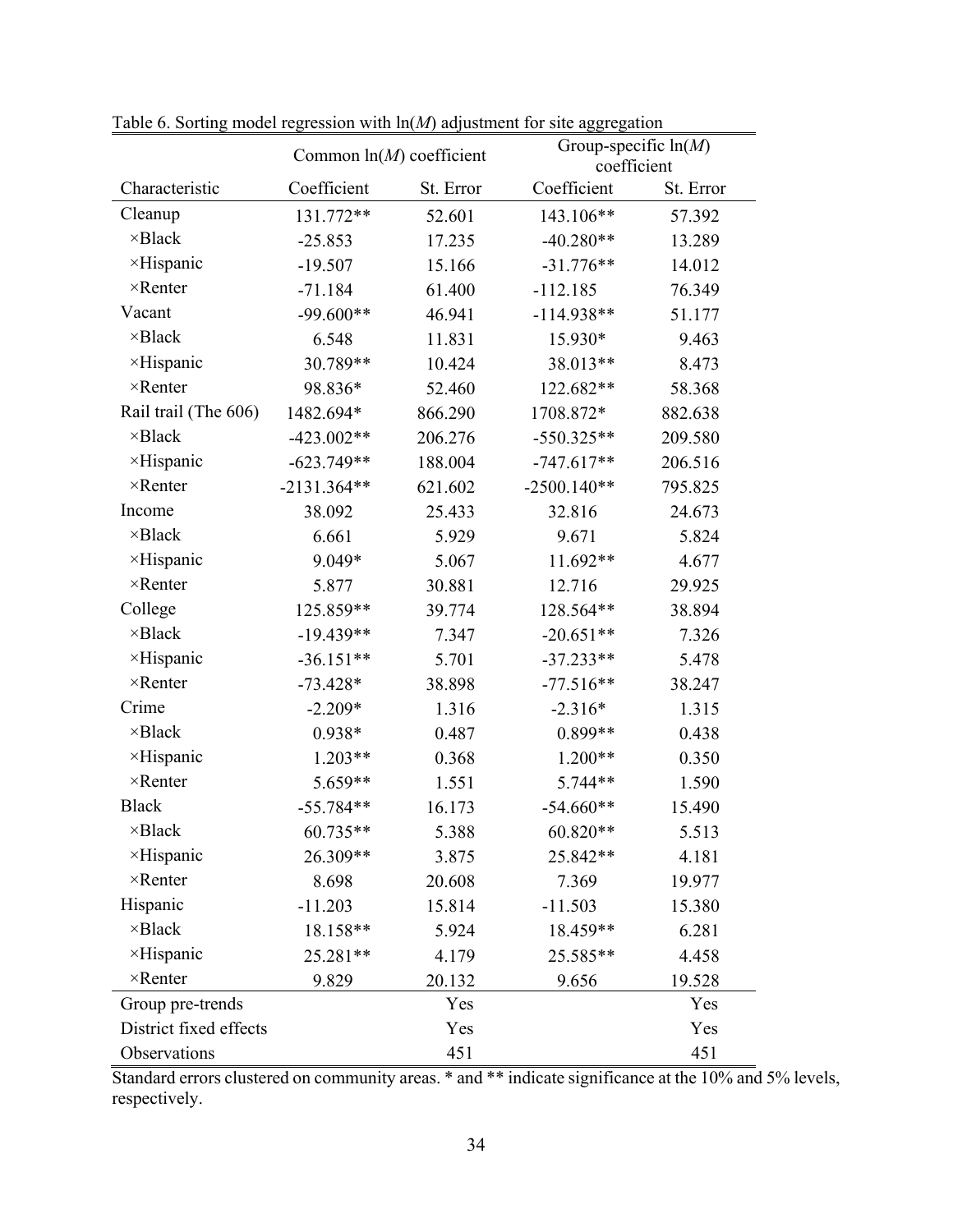#### Appendix

Table A1 presents the sorting model without any pre-trends and Table A2 presents the model with group-specific demographic pre-trends. The group-specific pre-trends are formed by multiplying an indicator for each group in the model by its own demographic pre-trend; this means that the pre-trend appears only in the utility function for individuals in that particular demographic group. In contrast, the sorting model presented in the paper includes demographic pre-trends (that are not group-specific) that appear in all utility functions. In both tables, column (1) presents the coefficients in the specification that includes district fixed effects and column (2) when the specification includes community area fixed effects. Note that community area fixed effects absorb demographic pre-trends (that are not group-specific), so the results in column (2) of Table 4 and Table A1 are identical. Otherwise, the inclusion of pre-trends appears to play little role in the results, as the coefficients are qualitatively similarly across Tables 4, A1 and A2.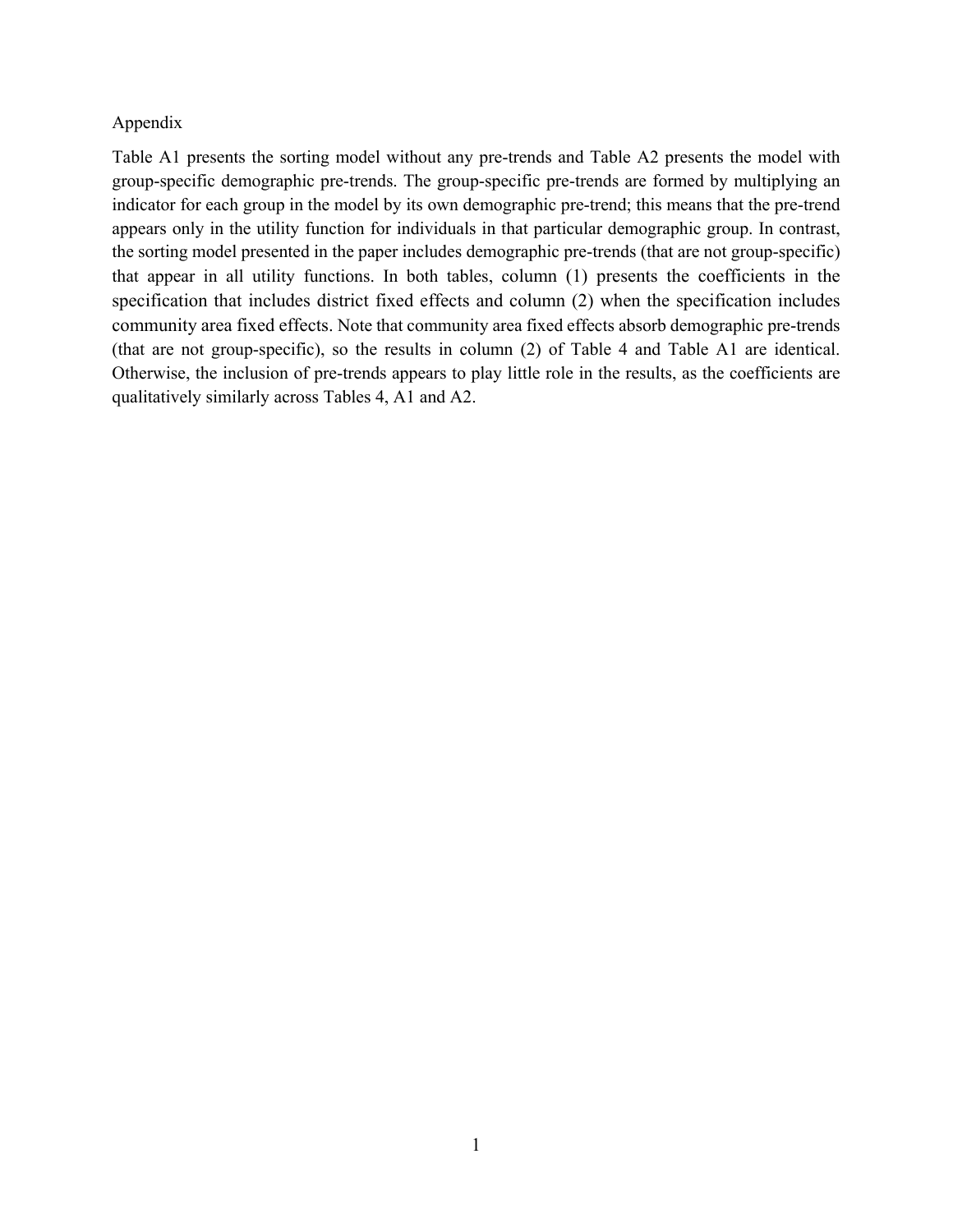| Pavic AT. Sorting moder regression estimates whilout demographic pre-trends<br>(1) |                |           | (2)            |           |  |
|------------------------------------------------------------------------------------|----------------|-----------|----------------|-----------|--|
| Characteristic                                                                     | Coefficient    | St. Error | Coefficient    | St. Error |  |
| Cleanup                                                                            | 228.326***     | 63.658    |                |           |  |
| $\times$ Black                                                                     | $-50.332***$   | 15.165    | $-52.594***$   | 14.753    |  |
| $\times$ Hispanic                                                                  | $-42.212***$   | 14.462    | $-44.776***$   | 14.274    |  |
| $\times$ Renter                                                                    | $-79.890$      | 63.418    | $-80.947$      | 61.307    |  |
| Vacant                                                                             | $-137.211***$  | 46.022    |                |           |  |
| $\times$ Black                                                                     | 20.424**       | 9.545     | 22.160**       | 9.408     |  |
| $\times$ Hispanic                                                                  | 44.419***      | 8.591     | 46.385***      | 9.064     |  |
| $\times$ Renter                                                                    | 106.684**      | 51.569    | 106.623**      | 50.263    |  |
| Rail trail (The 606)                                                               | 1544.049**     | 695.874   |                |           |  |
| $\times$ Black                                                                     | $-682.444***$  | 215.866   | $-701.294***$  | 198.941   |  |
| ×Hispanic                                                                          | $-848.492***$  | 215.024   | $-859.017***$  | 204.565   |  |
| $\times$ Renter                                                                    | $-2179.493***$ | 633.456   | $-2207.621***$ | 610.501   |  |
| Income                                                                             | 34.010         | 26.299    |                |           |  |
| $\times$ Black                                                                     | 12.395**       | 5.890     | $9.676*$       | 5.803     |  |
| $\times$ Hispanic                                                                  | 14.684***      | 4.899     | 12.244**       | 4.877     |  |
| $\times$ Renter                                                                    | 8.000          | 30.594    | 6.453          | 29.788    |  |
| College                                                                            | 109.924**      | 44.247    |                |           |  |
| $\times$ Black                                                                     | $-21.621***$   | 7.109     | $-21.041***$   | 6.965     |  |
| ×Hispanic                                                                          | $-38.191***$   | 5.411     | $-38.741***$   | 5.123     |  |
| $\times$ Renter                                                                    | $-74.256*$     | 38.349    | $-74.068*$     | 37.347    |  |
| Crime                                                                              | $-2.051$       | 1.313     |                |           |  |
| $\times$ Black                                                                     | $0.919**$      | 0.449     | $1.036**$      | 0.417     |  |
| ×Hispanic                                                                          | $1.134***$     | 0.347     | 1.299***       | 0.322     |  |
| $\times$ Renter                                                                    | 5.505***       | 1.614     | 5.675***       | 1.515     |  |
| <b>Black</b>                                                                       | $-66.256***$   | 16.926    |                |           |  |
| $\times$ Black                                                                     | 60.376***      | 5.742     | $60.156***$    | 5.362     |  |
| $\times$ Hispanic                                                                  | 26.764***      | 4.423     | 24.720***      | 4.132     |  |
| $\times$ Renter                                                                    | 9.362          | 20.300    | 8.282          | 19.663    |  |
| Hispanic                                                                           | $-17.071$      | 16.468    |                |           |  |
| $\times$ Black                                                                     | 19.150***      | 6.636     | 18.946***      | 6.344     |  |
| ×Hispanic                                                                          | 26.112***      | 4.783     | 24.640***      | 4.441     |  |
| $\times$ Renter                                                                    | 9.653          | 19.661    | 9.428          | 19.284    |  |
| District fixed effects                                                             |                | Yes       |                | No        |  |
| Community area fixed effects                                                       |                | No        |                | Yes       |  |
| Observations                                                                       |                | 451       |                | 451       |  |

Table A1. Sorting model regression estimates without demographic pre-trends

Standard errors clustered on community areas. \* and \*\* indicate significance at the 10% and 5% levels, respectively.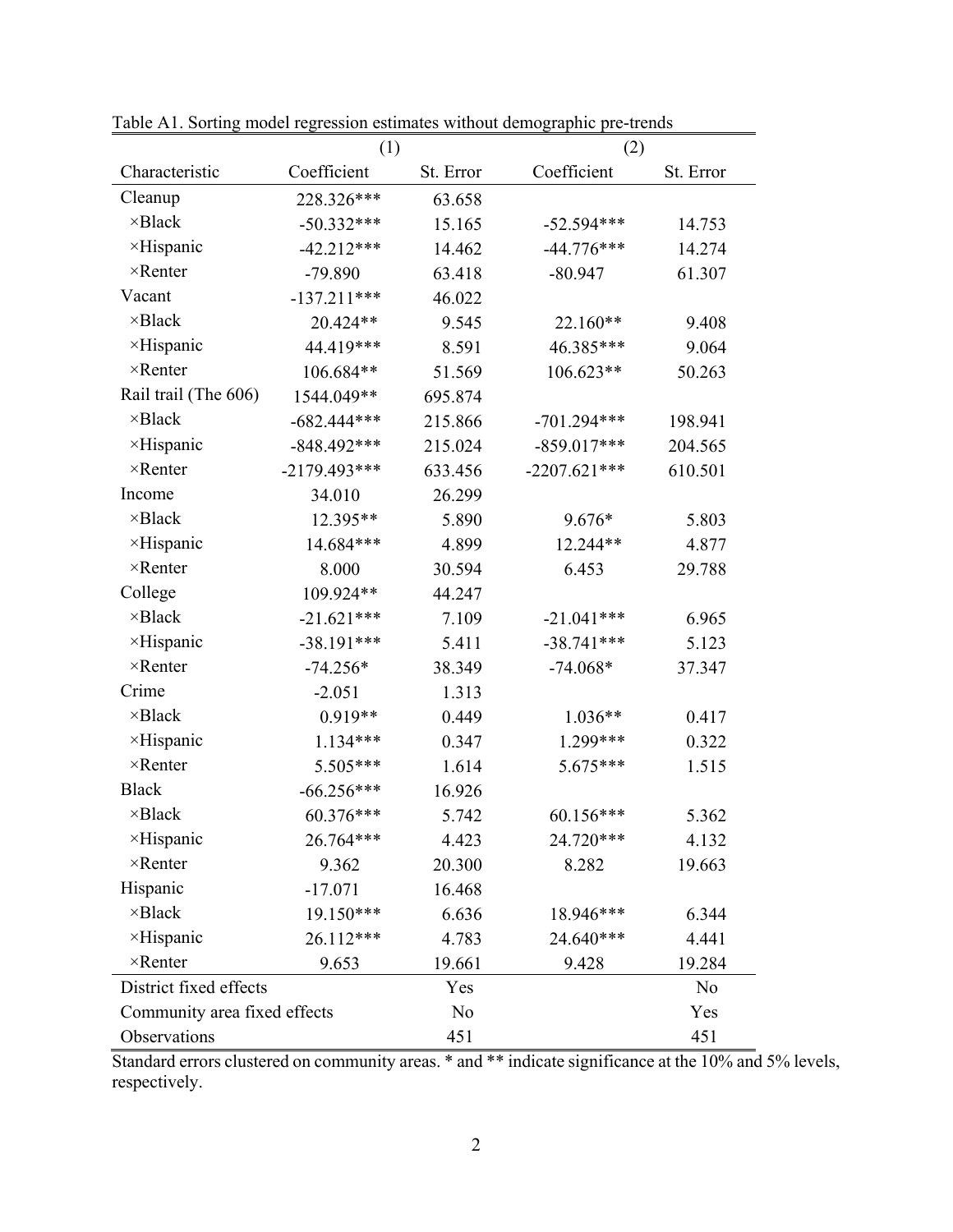|                                              | Table A2. Softing model regression estimates with group-specific demographic pre-trends<br>(1) |           | (2)            |           |  |
|----------------------------------------------|------------------------------------------------------------------------------------------------|-----------|----------------|-----------|--|
| Characteristic                               | Coefficient                                                                                    | St. Error | Coefficient    | St. Error |  |
| Cleanup                                      | 231.660***                                                                                     | 68.696    |                |           |  |
| ×Black                                       | $-64.482***$                                                                                   | 16.453    | $-50.722***$   | 15.535    |  |
| ×Hispanic                                    | $-52.763***$                                                                                   | 15.172    | $-41.922***$   | 15.177    |  |
| $\times$ Renter                              | $-43.058$                                                                                      | 73.919    | $-9.312$       | 77.641    |  |
| Vacant                                       | $-166.067***$                                                                                  | 49.020    |                |           |  |
| $\times$ Black                               | 26.406**                                                                                       | 11.058    | 23.985**       | 10.764    |  |
| ×Hispanic                                    | 43.129***                                                                                      | 9.722     | 47.267***      | 10.254    |  |
| $\times$ Renter                              | 118.190**                                                                                      | 46.994    | 114.099**      | 43.427    |  |
| Rail trail (The 606)                         | 1209.928*                                                                                      | 702.887   |                |           |  |
| $\times$ Black                               | $-781.648***$                                                                                  | 212.528   | $-717.023***$  | 206.074   |  |
| ×Hispanic                                    | $-1024.958***$                                                                                 | 262.588   | $-841.735***$  | 214.495   |  |
| $\times$ Renter                              | $-2269.435***$                                                                                 | 664.330   | $-2062.727***$ | 623.616   |  |
| Income                                       | 38.201                                                                                         | 26.043    |                |           |  |
| $\times$ Black                               | 14.428**                                                                                       | 5.884     | 9.079          | 5.627     |  |
| $\times$ Hispanic                            | 19.149***                                                                                      | 5.933     | 11.830**       | 4.974     |  |
| $\times$ Renter                              | $-2.684$                                                                                       | 32.371    | $-28.876$      | 32.228    |  |
| College                                      | 100.942**                                                                                      | 45.279    |                |           |  |
| $\times$ Black                               | $-28.101***$                                                                                   | 9.925     | $-19.560**$    | 7.428     |  |
| $\times$ Hispanic                            | $-46.188***$                                                                                   | 8.986     | $-37.071***$   | 5.381     |  |
| $\times$ Renter                              | $-49.408$                                                                                      | 38.246    | $-25.168$      | 37.766    |  |
| Crime                                        | $-0.984$                                                                                       | 1.483     |                |           |  |
| $\times$ Black                               | $0.834*$                                                                                       | 0.470     | 1.098**        | 0.442     |  |
| ×Hispanic                                    | $1.154***$                                                                                     | 0.350     | $1.261***$     | 0.336     |  |
| $\times$ Renter                              | 5.019***                                                                                       | 1.514     | 4.105***       | 1.278     |  |
| <b>Black</b>                                 | $-75.055***$                                                                                   | 15.599    |                |           |  |
| $\times$ Black                               | 57.579***                                                                                      | 6.505     | 59.399***      | 5.681     |  |
| ×Hispanic                                    | 25.546***                                                                                      | 4.512     | 25.996***      | 4.177     |  |
| $\times$ Renter                              | 13.055                                                                                         | 16.729    | 15.644         | 15.049    |  |
| Hispanic                                     | $-16.199$                                                                                      | 16.595    |                |           |  |
| ×Black                                       | 19.908***                                                                                      | 6.588     | 18.639***      | 6.111     |  |
| ×Hispanic                                    | 24.589***                                                                                      | 4.980     | 23.693***      | 4.290     |  |
| $\times$ Renter                              | 9.710                                                                                          | 19.115    | 4.558          | 19.316    |  |
| House value pre-trend                        | $-2.851$                                                                                       | 7.013     |                |           |  |
| White population pre-trend                   |                                                                                                |           |                |           |  |
| $\times$ White<br>Black population pre-trend | $-3.066$                                                                                       | 2.725     | 1.874          | 1.514     |  |
| $\times$ Black                               | $-2.507$                                                                                       | 1.914     | $-0.971$       | 1.131     |  |

Table A2. Sorting model regression estimates with group-specific demographic pre-trends